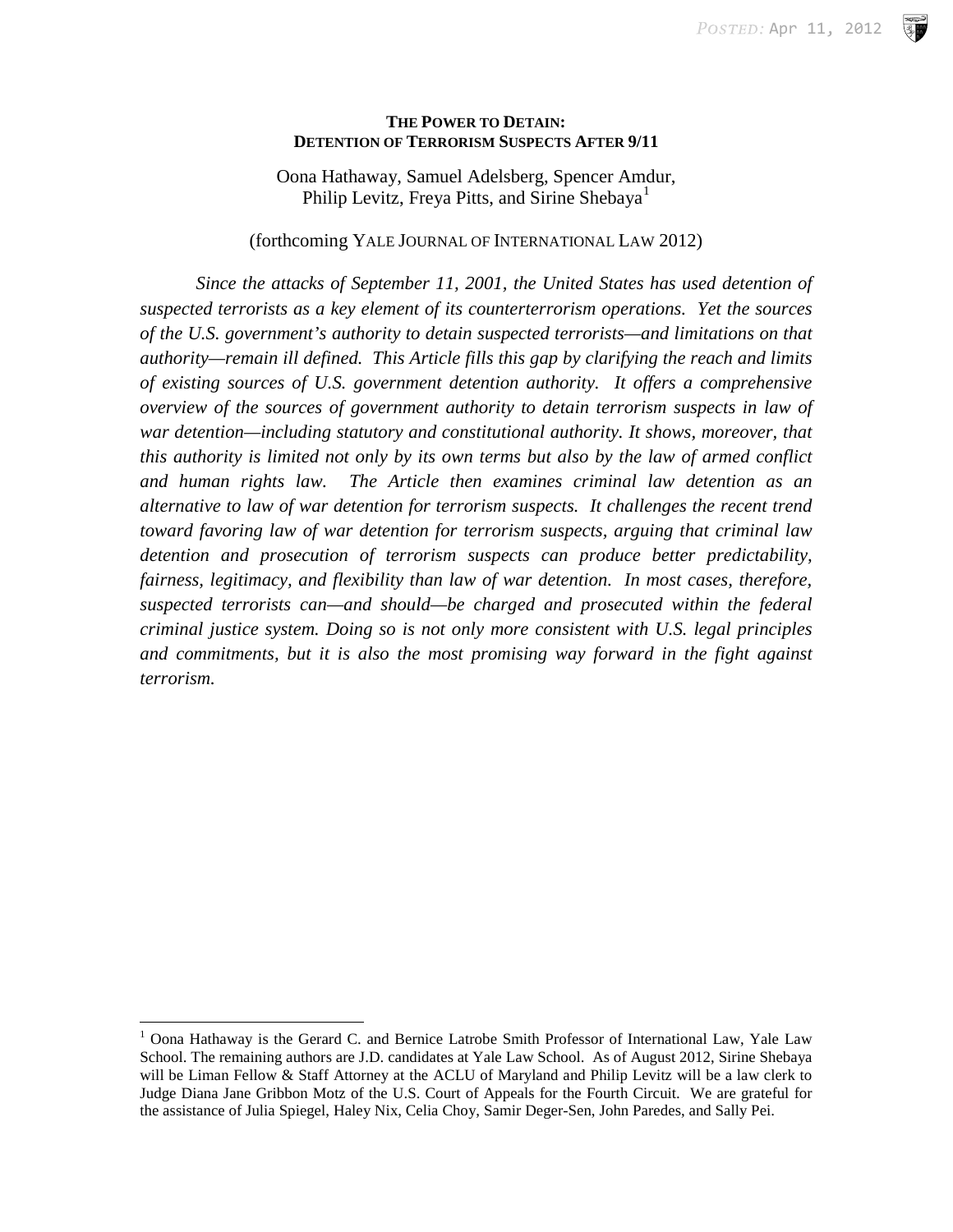| $\mathbf{I}$ . |                                                                             |  |
|----------------|-----------------------------------------------------------------------------|--|
| II.            |                                                                             |  |
|                |                                                                             |  |
|                | a.                                                                          |  |
|                | b.                                                                          |  |
|                | $c_{\cdot}$                                                                 |  |
|                |                                                                             |  |
|                | 2. The 2002 Authorization for Use of Military Force Against Iraq17          |  |
|                | 3. Pendant Authority to Detain under the Military Commission Act of 200919  |  |
|                | B. Constitutional Authority: The President's Article II Power to Detain  22 |  |
|                | $1_{-}$                                                                     |  |
|                |                                                                             |  |
| III.           |                                                                             |  |
|                |                                                                             |  |
|                |                                                                             |  |
|                | 1. Relevant Provisions: Common Article 3 and Article 75 33                  |  |
|                |                                                                             |  |
|                |                                                                             |  |
|                |                                                                             |  |
|                |                                                                             |  |
| IV.            |                                                                             |  |
|                | A. The Advantages of Criminal Law Detention and Prosecution  40             |  |
|                |                                                                             |  |
|                |                                                                             |  |
|                | 3.                                                                          |  |
|                |                                                                             |  |
|                |                                                                             |  |
|                | a. Incapacitation through Material Support Prosecution 44                   |  |
|                |                                                                             |  |
|                | $\mathbf{c}$ .                                                              |  |
|                | 2.                                                                          |  |
|                |                                                                             |  |
|                | a.                                                                          |  |
|                | b.                                                                          |  |
|                |                                                                             |  |
| V.             |                                                                             |  |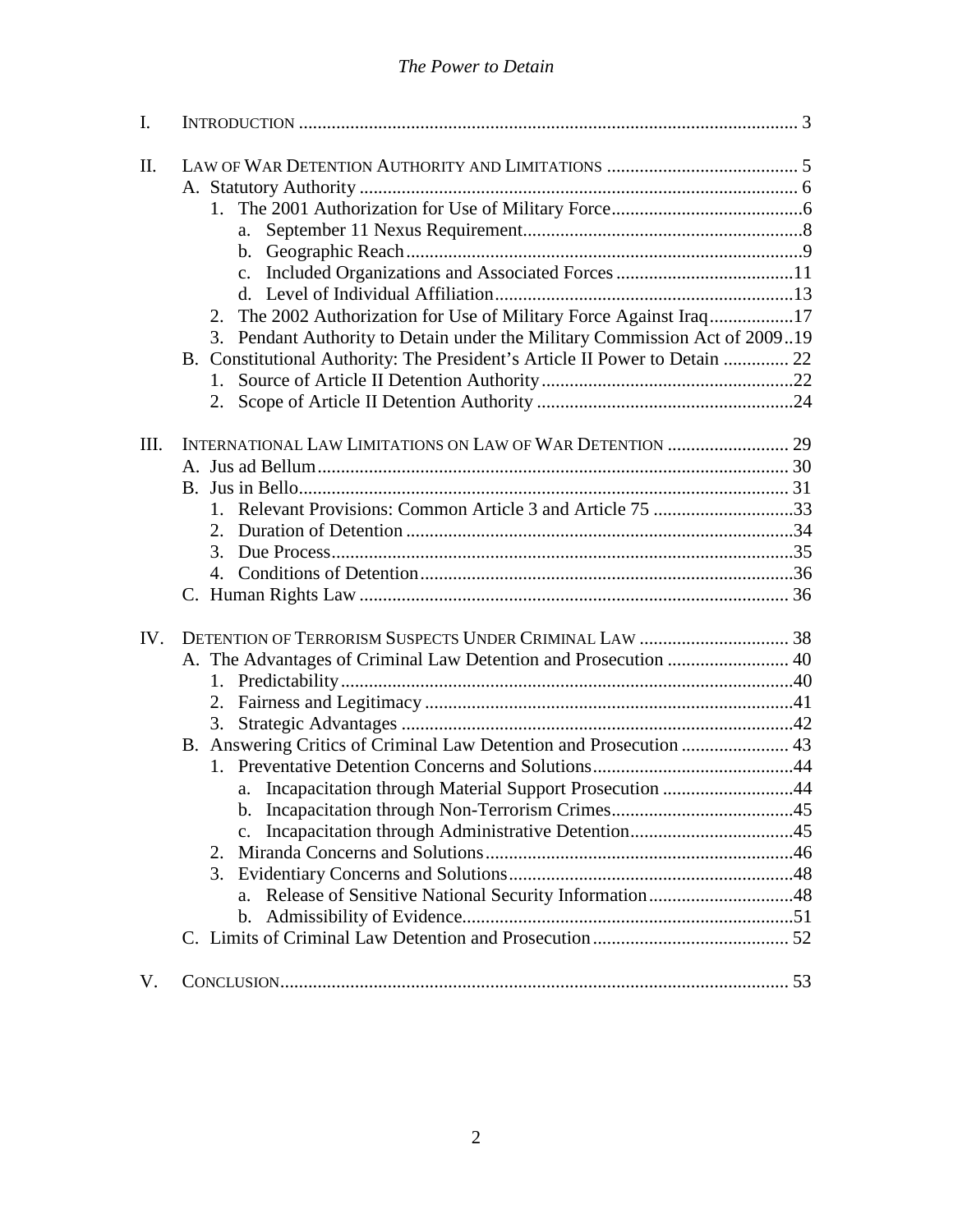## **I. INTRODUCTION**

U.S. counterterrorism operations today are being carried out on an unprecedented scale. Since the attacks of September 11, 2001, a key element of these counterterrorism operations has been detention of suspected terrorists. The United States is holding 171 terrorism suspects at Guantanamo Bay, Cuba, and three thousand in Afrghanistan.<sup>[2](#page-0-1)</sup> The docket of the Court of Appears for the District of Columbia continues to be filled with cases filed by detainees challenging detentions that in some cases are entering a second decade. Meanwhile, Congress and the President have repeatedly sparred over issues ranging from the scope of Military Commissions set up to try law of war detainees, the transfer detainees held abroad to prisons within the United States, the propriety of prosecuting terrorism suspects in U.S. federal courts, and unlimited detention of terrorism suspects without trial.<sup>[3](#page-2-0)</sup> Yet the sources of the U.S. government's authority to detain suspected terrorists—and limitations on that authority—remain ill defined.

This Article aims to fill this gap by clarifying the reach and limits of existing sources of U.S. government detention authority, with a particular focus on the government's authority to detain participants in the ongoing conflict with al-Qaeda and associated forces. The inquiry begins with the key statutory authority for detention for counterterrorism purposes: the Authorization for Use of Military Force of 2001 (2001 AUMF). The 2001 AUMF authorizes the President "to use all necessary and appropriate force against those nations, organizations, or persons he determines planned, authorized, committed, or aided the terrorist attacks that occurred on September 11, 2001, or harbored such organizations or persons, in order to prevent any future acts of international terrorism against the United States by such nations, organizations or persons."[4](#page-2-1) Although detention power is not specifically mentioned in the AUMF, courts have repeatedly held that the statute authorizes the detention of members of al-Qaeda and the Taliban for the duration of hostilities as a fundamental incident of waging war. Outside of these parameters, however, the scope of detention authority under the 2001 AUMF has been less clear.

<span id="page-2-5"></span>The recently signed National Defense Authorization Act (NDAA) of  $2012<sup>5</sup>$  $2012<sup>5</sup>$  $2012<sup>5</sup>$ codifies the expansive interpretation of detention authority under the 2001 AUMF advanced by the Obama Administration since 2009.<sup>[6](#page-2-3)</sup> It provides that, pursuant to the

<span id="page-2-4"></span><span id="page-2-1"></span> $4$  Authorization for Use of Military Force, Pub. L. No. 107-40, 115 Stat. 224 (2001).

<sup>2</sup> These figures are accurate as of March 2012. Mark Hosenball , *Recidivism Rises Among Released Guantanamo Detainees*, REUTERS (March 5, 2012); Ernesto Londoño & Peter Finn, U.S. agrees to transfer control of detainees in Afghanistan, Washington Post (March 9, 2012).<br><sup>3</sup> To take one recent example, Democratic senators recently proposed a bill to prohibit the indefinite

<span id="page-2-0"></span>detention of any suspected terrorist apprehended in the United States, whether or not the suspect was a U.S. citizen. This measure is aimed at limiting the recent National Defense Authorization Act for Fiscal Year 2012, H.R. 1540, 112th Cong. (2011), which authorized indefinite detention of terrorism suspects. Jennifer Rizzo Lawmakers announce bill prohibiting indefinite detention in U.S., CNN Online (March 8, 2010).

<span id="page-2-3"></span><span id="page-2-2"></span><sup>5</sup> National Defense Authorization Act for Fiscal Year 2012, H.R. 1540, 112th Cong. (2011). The included terrorism detention provisions were among the most controversial aspects of the defense budget discussion. 6 The government has maintained that authority under the AUMF extends to "associated forces," as well as those directly involved in planning, authorizing, committing, or aiding the attacks. Respondents' Memorandum Regarding the Government's Detention Authority Relative to Detainees Held at Guantanamo Bay at 2, *In re* Guantanamo Bay Detainee Litigation, 624 F. Supp. 2d 27 (D.D.C. Mar. 13, 2009) (Nos. 05- 0763, 05-1646, 05-2378) [herinafter Memorandum Regarding the Government's Detention Authority].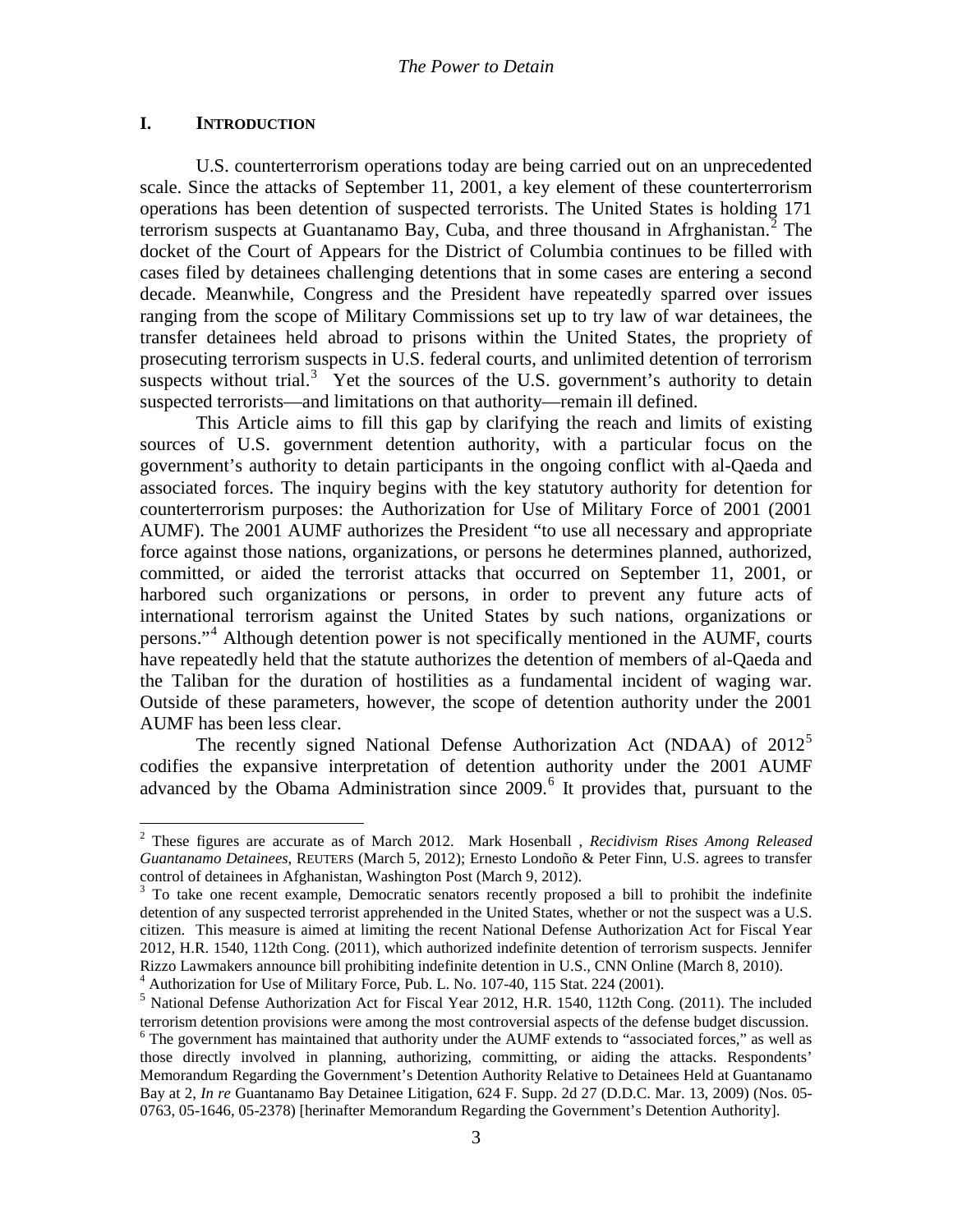2001 AUMF, the President has authority to detain "covered persons," including those who "planned, authorized, committed, or aided the terrorist attacks that occurred on September 11, 2001, or harbored those responsible for those attacks" and those who "were a part of or substantially supported al-Qaeda, the Taliban, or associated forces that are engaged in hostilities against the United States or its coalition partners."[7](#page-2-4) Although the NDAA disclaims any intention to either limit or expand the scope of the 2001 AUMF, $8$  it reaches beyond the text of the original authorization to provide legislative support for law of war detention of members of associated forces that, although not directly involved in the September 11 attacks, may pose similar threats to the United States currently or in the future. By affirming an expansive reading of detention authority under the 2001 AUMF, and in its further provisions relating to military custody for Al-Qaeda terrorism suspects,<sup>[9](#page-3-1)</sup> the NDAA demonstrates and supports a growing trend toward the use of law of war detention, rather than criminal detention and prosecution, as the preferred approach in the terrorism context.

This Article first examines the reach and limits of existing statutory and constitutional authority for detention arising from counterterrorism operations. Part II begins by discussing the scope of the government's detention authority under the 2001 AUMF. It then explores the extent and limitations of alternative sources of law of war detention authority, that is, sources of authority to detain in the course of military operations.<sup>[10](#page-3-2)</sup> It examines the powers to detain terrorism suspects granted to the President in the Authorization for Use of Military Force Against Iraq Resolution of 2002 (2002 AUMF) and the Military Commissions Act of 2009 (MCA), as well as the President's independent power to detain under Article II of the Constitution. It concludes that, while each of these legal authorities offers limited additional detention authority, none of them offers a basis for authority that could be used to broadly justify terrorism detentions not authorized under the 2001 AUMF.

Part III examines the affirmative limitations on law of war detention imposed by international law. Under *jus ad bellum*, the use of military force, including detention, is only authorized where the host state has consented to, the Security Council has authorized, or self-defense has necessitated the use of military force. Under *jus in bello*, privileged combatants may be held only until the end of hostilities. Unprivileged enemy combatants may be tried for crimes committed in the course of their belligerency and detained punitively past the end of hostilities, but if they are not charged with a crime or tried, they also must be released at the end of hostilities. Finally, international human rights law imposes additional limitations on the use of law of war detention authority. The United States has ratified a series of human rights treaties that create obligations that bear on the legality of initial and continued detention.

Part IV discusses criminal detention as a frequently preferable alternative to law of war detention in the terrorism context. The recently-enacted NDAA demonstrates and

<span id="page-3-3"></span><sup>&</sup>lt;sup>7</sup> National Defense Authorization Act for Fiscal Year 2012, H.R. 1540, 112th Cong. §1021(b) (2011). For further discussion of "associated forces," *see infra* page 10.

<span id="page-3-0"></span><sup>&</sup>lt;sup>8</sup> National Defense Authorization Act for Fiscal Year 2012, H.R. 1540, 112th Cong. §1021(d) (2011) ("Nothing in this section is intened to limit or expand the authority of the President or the scope of the Authorization for Use of Military Force,"). In his signing statement, President Obama also asserted that Section 1021 "breaks no new ground and is unnecessary."

<span id="page-3-2"></span><span id="page-3-1"></span><sup>&</sup>lt;sup>9</sup> National Defense Authorization Act for Fiscal Year 2012, H.R. 1540, 112th Cong. §1022 (2011). <sup>10</sup> This Article uses "law of war detention" interchangeably with "military detention."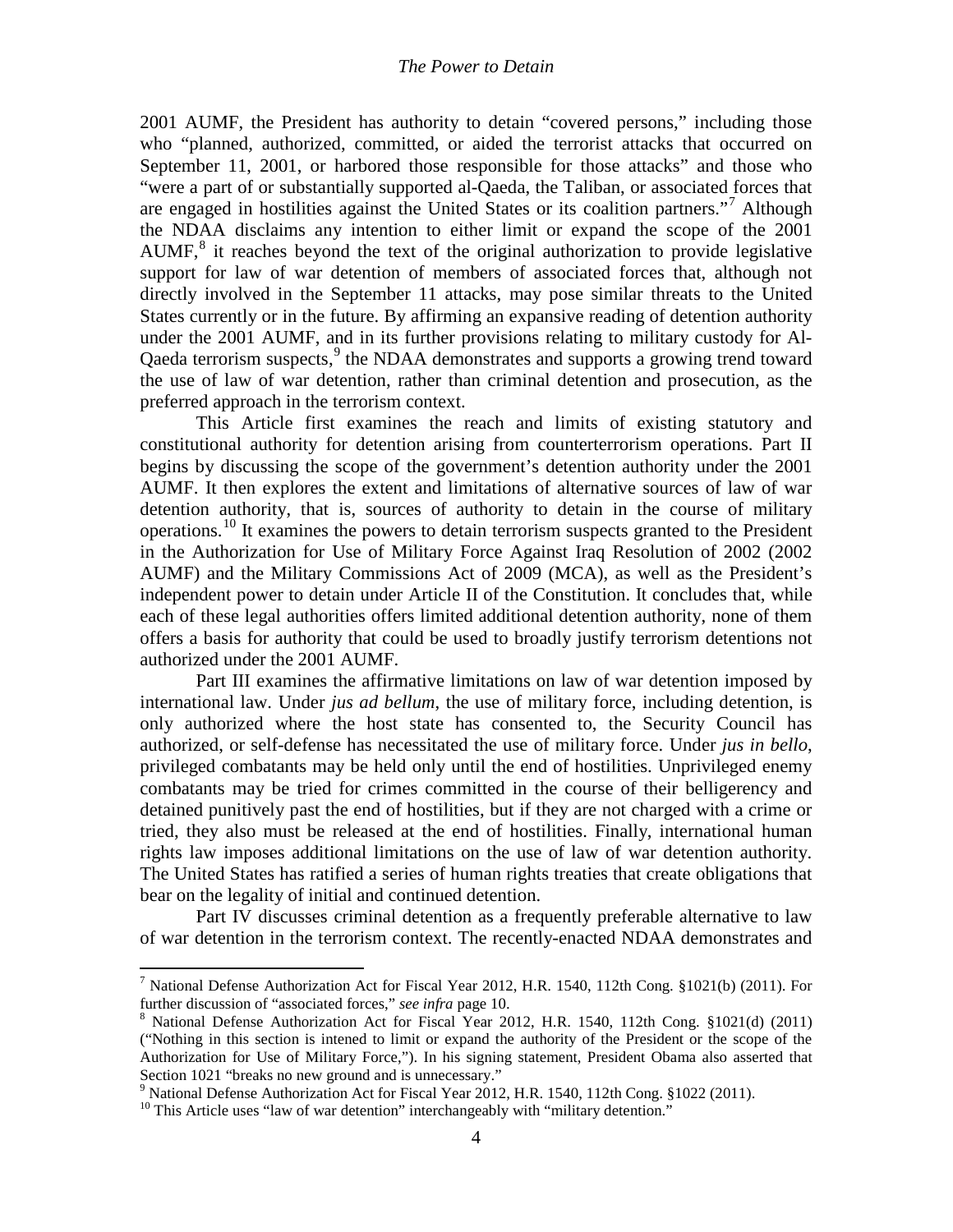supports a growing trend toward the use of law of war detention for terrorism suspects. This Article challenges this policy trend and highlights criminal detention as a frequently preferable alternative to law of war detention in the terrorism context. This Part shows that while law of war detention is appropriate in some contexts, it has many drawbacks, including lack of certainty about conviction and sentence duration, heightened risk of error, poor incentives for cooperation by defendants and allies, and inflexibility. By contrast, the use of criminal detention and prosecution has a number of advantages that produce greater predictability, fairness and legitimacy, and flexibility. Even so, the government has consistently pointed to certain situations in which it believes detention and prosecution within the criminal justice system will not be possible. In these cases,  $\frac{11}{1}$  $\frac{11}{1}$  $\frac{11}{1}$ alternative authority to detain may exist under the authorities described in Part II.

Part V concludes that where criminal antiterrorism statutes provide authority to prosecute and detain, this authority should be treated as the first resort—including in situations that have previously relied on military commissions and law of war detention. There are challenges inherent in increased use of the criminal system in the terrorism context, but these challenges can be overcome in most cases. Indeed, some of the challenges posed by criminal law can be seen as advantages of criminal prosecution and detention as opposed to law of war detention. Thus, in most cases, suspected terrorists can—and *should*—be charged and prosecuted within the federal criminal justice system.

## **II. LAW OF WAR DETENTION AUTHORITY AND LIMITATIONS**

Under U.S. law, the President must trace his authority to detain individuals in the context of military operations to one of two sources of legal authority—a specific statute granting him that authority or his independent constitutional authority as Commander-in-Chief of the armed forces of the United States. Both sources of authority are narrowly circumscribed. Moreover, international law, including the law of armed conflict and human rights law, provides independent restrictions on the scope and nature of military detention authority.

The President's statutory authority to detain individuals in the course of military operations is provided in three separate statutes. First, the 2001 AUMF provides congressionally authorized detention authority in the context of hostilities that have a nexus to the terrorist attacks on the United States. Second, the 2002 AUMF provides detention authority in the context of the conflict in Iraq. Third, the Military Commissions Act of 2009 provides independent statutory authority to detain those over whom it grants jurisdiction to prosecute. All of these sources of authority, however, have well defined limits that grant the President constrained authority to detain those it suspects of engaging in terrorist activities.

<span id="page-4-0"></span> $11$  The government recently opined on the question of detention authority after acquittal in a brief in the trial by military commission of Abd Al Rahim Hussayn Muhammed Al Nashiri. Government Response to Defense Motion for Appropriate Relief To Determine if the Trial of This Case Is One from Which the Defendant May Be Meaningfully Acquitted, United States v. Al Nashiri (Oct. 27, 2011), at 6, *available at* http://www.lawfareblog.com/wp-content/uploads/2011/11/Govt-Response-to-Al-Nashiri-Motion.pdf ("Should the accused be acquitted following a trial by military commission, the government could, as a legal matter, continue to detain the accused during hostilities pursuant to the AUMF if it establishes by a preponderance of the evidence that the accused was part of or substantially supported al Qaeda, the Taliban, or associated forces.").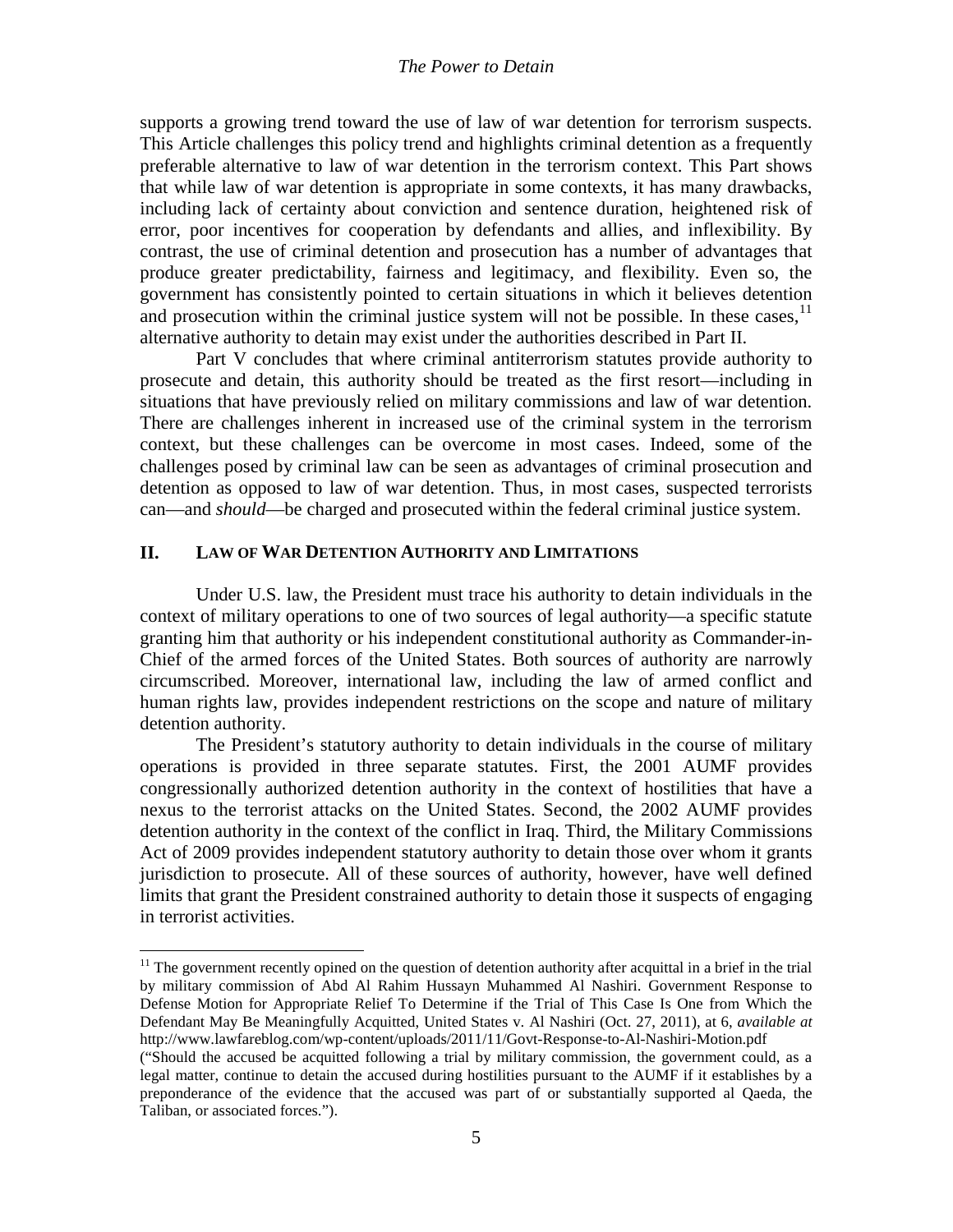The President also possesses independent constitutional authority to detain individuals in the course of military operations. This authority derives from the President's power as Commander-in-Chief and his responsibility to protect the nation in times of emergency. This authority is also highly constrained. There is consensus that the President has independent Article II authority to conduct *defensive* military operations in very limited settings. When he acts on his own constitutional authority, however, any use of force must be closely tied to and justified by permitted limited purposes. Therefore, once again, the detention authority of the President is limited.

This Part considers each source of authority for law of war detention of terrorism suspects. Prior scholarship has examined these sources of authority individually, but so far none has addressed them as a whole. Here we offer a comprehensive overview of the President's current law of war detention authority. Examining all of the statutory and constitutional sources of detention authority together makes clear that the detention power is far from unlimited. Indeed, even the most significant grant of authority—that found in the 2001 Authorization for Use of Military Force—is carefully circumscribed. Understanding the true reach of and limits on the power to detain is an essential first step toward deciding the best course forward for addressing the threat of terrorism.

### **A. Statutory Authority**

#### *1. The 2001 Authorization for Use of Military Force*

<span id="page-5-2"></span>A week after terrorist attacks on the World Trade Center and Pentagon killed more than three thousand people, Congress passed an Authorization of Military Force (2001 AUMF) authorizing the President to respond to the attacks. The statute authorized the President:

[T]o use all necessary and appropriate force against those nations, organizations, or persons he determines planned, authorized, committed, or aided the terrorist attacks that occurred on September 11, 2001, or harbored such organizations or persons, in order to prevent any future acts of international terrorism against the United States by such nations, organizations or persons.<sup>12</sup>

Although the statute does not explicitly refer to detention, all three branches of government have since affirmed that the statute authorizes detention. In *Hamdi v. Rumsfeld*, a plurality of the Supreme Court held that the statute incorporated detention authority for the duration of the war against al-Qaeda, [13](#page-5-0) because the "capture and detention of lawful combatants and the capture, detention, and trial of unlawful combatants, by 'universal agreement and practice,' are 'important incident[s] of war."<sup>[14](#page-5-1)</sup> The plurality arrived at its conclusion that detention authority was inherent in the statutory authorization to use military force by examining international law, including the

<span id="page-5-0"></span><sup>&</sup>lt;sup>12</sup> Authorization for Use of Military Force, Pub. L. No. 107-40, § 2(a), 115 Stat. 224 (2001).<br><sup>13</sup> For more on the duration-based limitations on law of war detention authority, see *infra* Subsection I.C.2.b.

<span id="page-5-1"></span><sup>&</sup>lt;sup>14</sup> Hamdi v. Rumsfeld, 542 U.S. 507, 518 (2004) (plurality opinion) (quoting *Ex parte* Quirin, 317 U.S. 1, 28, 30 (1942)).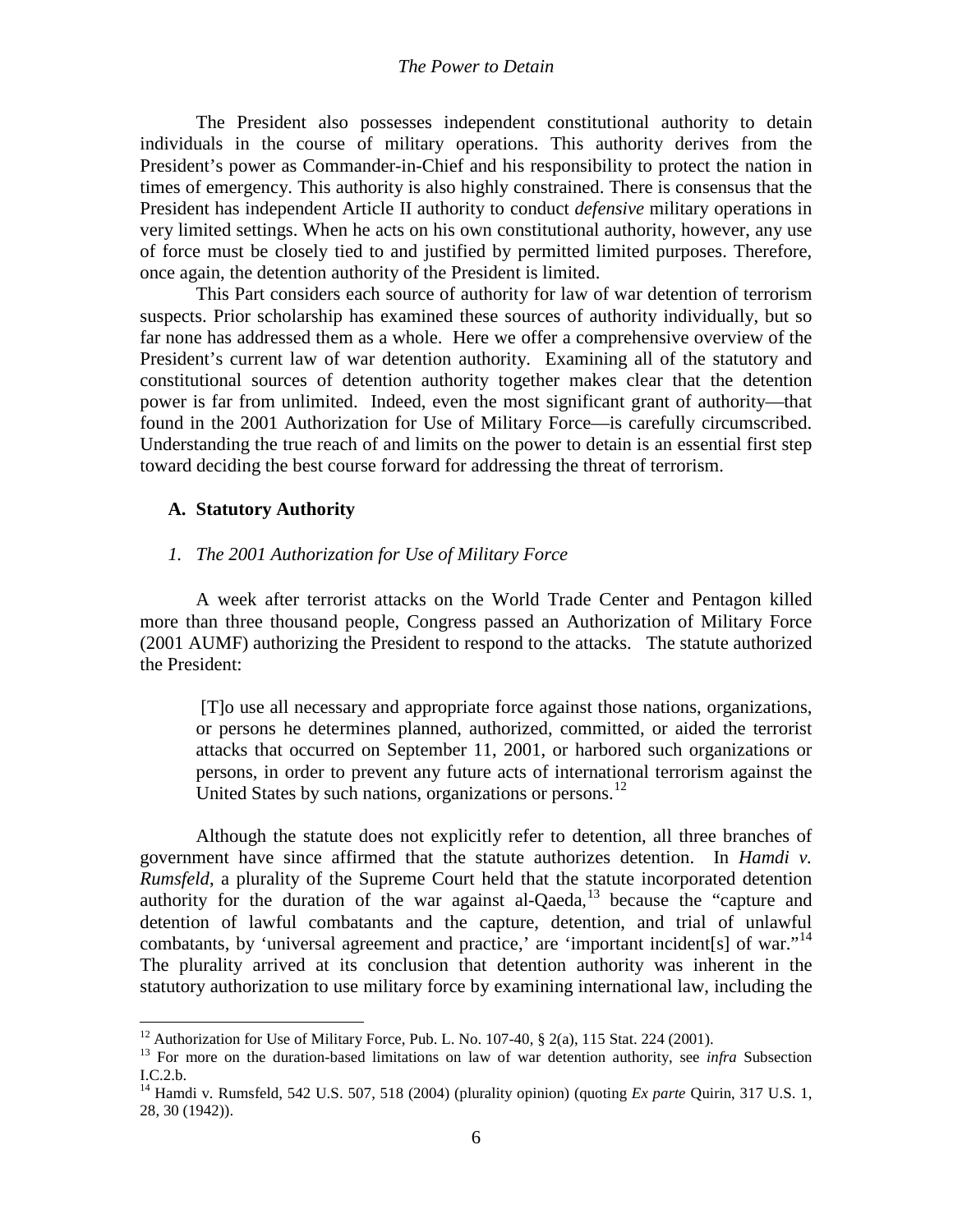<span id="page-6-7"></span>customary concept of belligerent rights.<sup>[15](#page-5-2)</sup> Belligerent rights grant sovereigns affirmative capabilities in wartime, including capture, detention,<sup>[16](#page-6-0)</sup> and the seizure of neutral ships.<sup>[17](#page-6-1)</sup> The plurality thus used longstanding international legal principles to give content to nonspecific statutory language by inferring an authority generally associated with hostilities.<sup>[18](#page-6-2)</sup> Under international law, detention authority is predicated on the importance of preventing a combatant's return to the battlefield. In light of this longstanding principle, a plurality of the Court concluded that the authority to detain until the end of hostilities was "an exercise of the 'necessary and appropriate force' Congress has authorized the President to use."<sup>[19](#page-6-3)</sup>

The Supreme Court's holding afirmed the consistent position of the U.S. government—one that has held across administrations. In 2009, for example, the Obama Administration filed a memorandum with the U.S. Court of Appeals for the D.C. Circuit discussing its authority to detain those held at the U.S. military base in Guantanamo Bay. It argued that it possessed detention authority by virtue of the  $2001$  $2001$  AUMF.<sup>20</sup> In 2012, Congress itself reaffirmed this understanding of the authority granted in the 2001 AUMF. In the National Defense Authorization Act (2012 NDAA), Congress stated that "the authority of the President to use all necessary and appropriate force pursuant to the Authorization for Use of Military Force . . . includes the authority for the Armed Forces of the United States to detain covered persons."<sup>[21](#page-6-5)</sup>

It is well established that the 2001 AUMF authorizes detention, but the scope of that authority is much less clear. In this section, we therefore examine the specific scope of detention authority under the 2001 AUMF. The power to detain under the AUMF rests on several factors in the statute. First, detention authority under the language of the 2001

<sup>15</sup> *Hamdi*, 542 U.S. at 518 (plurality opinion); *see also* Cross v. Harrison, 57 U.S. (16 How.) 164, 190 (1853) (finding a belligerent right to form a civil government over a conquered territory); Bas v. Tingy, 4 U.S. (4 Dall.) 37, 40 (1800) (holding that in war fought "under a general authority, . . . all the rights . . . of war attach . . . .").<br><sup>16</sup> *Hamdi*, 542 U.S. at 519, 521 (plurality opinion).

<span id="page-6-6"></span><span id="page-6-2"></span><span id="page-6-1"></span><span id="page-6-0"></span><sup>&</sup>lt;sup>17</sup> *See, e.g., Bas,* 4 U.S. (4 Dall.) at 43-44.  $\frac{18}{18}$  If the 2001 AUMF can be read expansively as authorizing the President to "do what the laws of war permit," Curt A. Bradley & Jack L. Goldsmith, *Congressional Authorization and the War on Terror*, 119 HARV. L. REV. 2047, 2092 (2005), other aspects of belligerent rights including, for example, the right to detain members of enemy forces who have not yet engaged in combat, might also be inferred under the same logic employed in *Hamdi.* The Obama Administration suggested this possibility in its *In re Guantanamo Litigation* memorandum. Memorandum Regarding the Government's Detention Authority, *supra* note [6,](#page-2-5) at 5-6 (citing *Quirin*, 317 U.S. at 38; Khalid v. Bush, 355 F. Supp. 2d 311, 320 (D.D.C. 2005), *rev'd on other grounds sub nom.*, Boumediene v. Bush, 128 S. Ct. 2229 (2008)); Geneva Convention Relative to the Treatment of Prisoners of War of August 12, 1949 art. 3, *opened for signature* Aug. 12, 1949, 6 U.S.T. 3316, 75 U.N.T.S. 135 [hereinafter Third Geneva Convention] (contemplating detention of members of state armed forces and militias without making a distinction as to whether they

<span id="page-6-4"></span><span id="page-6-3"></span>

have engaged in combat).<br><sup>19</sup> *Hamdi*, 542 U.S. at 518 (plurality opinion).<br><sup>20</sup> Memorandum Regarding the Government's Detention Authority, *supra* note [6,](#page-2-5) at 1 ("The detention authority conferred by the AUMF is necessarily informed by the principles of the laws of war." (citing

<span id="page-6-5"></span>*Hamdi*, 542 U.S. at 521)).<br><sup>21</sup> National Defense Authorization Act for Fiscal Year 2012, H.R. 1540, 112th Cong. §1021(a) (2011) ("Congress affirms that the authority of the President to use all necessary and appropriate force pursuant to the Authorization for Use of Military Force (Public Law 107-40; 50 U.S.C. 1541 note) includes the authority for the Armed Forces of the United States to detain covered persons (as defined in subsection (b)) pending disposition under the law of war.").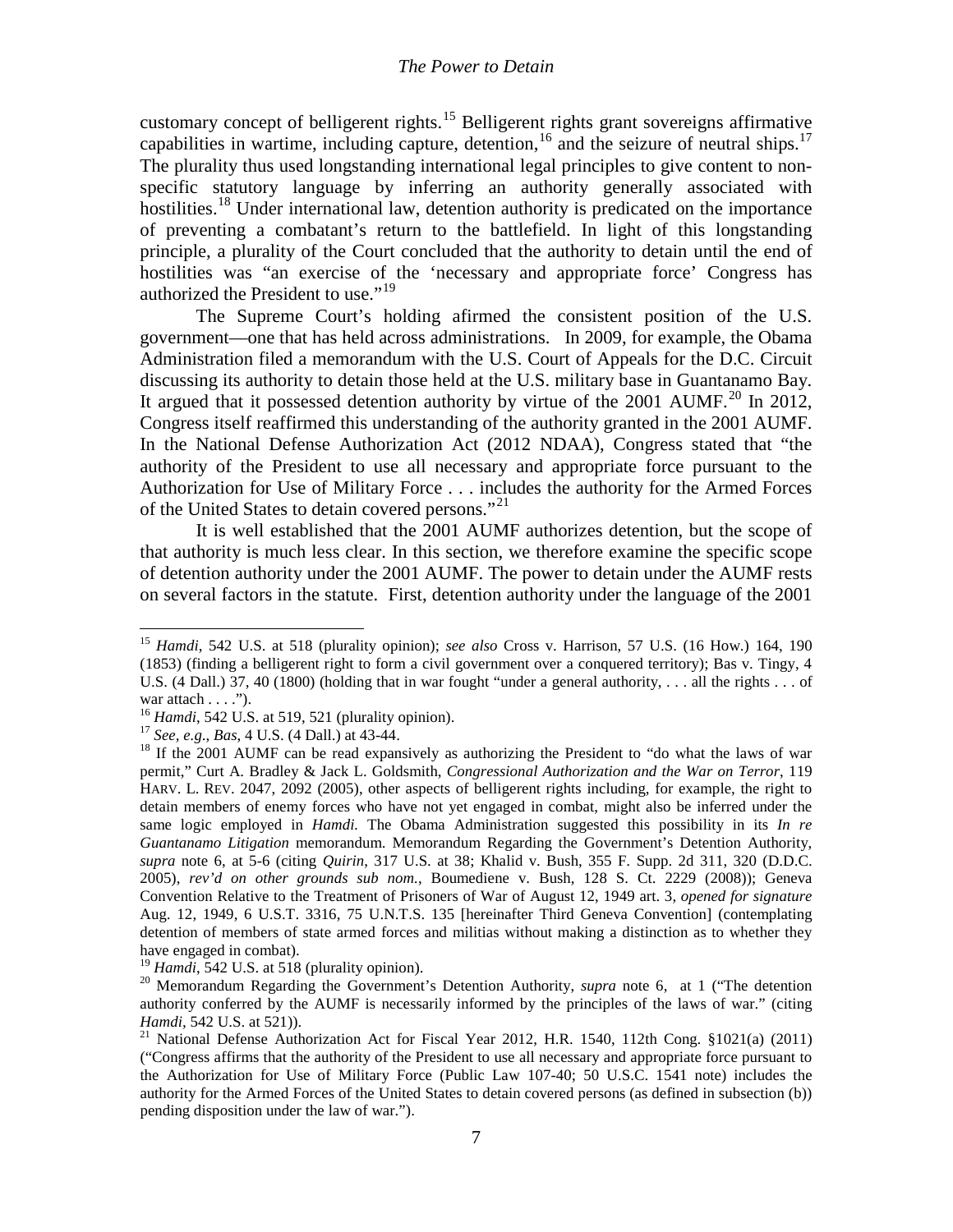AUMF requires a sufficient link between a targeted nation, organization, or person and the September 11 attacks. Second, the geographic scope of the AUMF is not expressly restricted, therefore the AUMF apparently authorizes the use of force wherever those sufficiently linked to September 11 attacks may be found. Finally, the statutory authority to hold a detainee under the 2001 AUMF may derive either from the individual's own role in planning, authorizing, committing, or aiding the September 11 attacks, or from his or her association with an organization that performed such a role.

### a. September 11 Nexus Requirement

The central textual restriction on the scope of detention authority under the 2001 AUMF is the September 11 nexus requirement. Under the terms of the statute, the President is authorized to use military force "against those nations, organizations, or persons he determines planned, authorized, committed, or aided the terrorist attacks that occurred on September 11, 2001, or harbored such organizations or persons, in order to prevent any future acts of international terrorism against the United States."<sup>[22](#page-6-6)</sup> Given that the September 11 attacks occurred over a decade ago, the need to establish a link to those attacks apparently provides some substantive limits on an otherwise broad grant of military authority.<sup>[23](#page-7-0)</sup> This is especially true in the context of counterterrorism efforts involving groups with potentially fluid organizational structures and membership. The statute does grant the President authority to determine which nations, organizations, or persons satisfy the criteria.<sup>24</sup> Nonetheless, this does not give the President authority to interpret the scope of the statute to reach individuals or groups outside the scope of the authority granted.

The nexus to September 11 in the statute is necessary to the President's authority to act under the statute. A holding by a district court interpreting the statute to require a nexus *either* to the September 11 attacks *or* to a terrorist threat was subsequently overturned, although on other grounds.[25](#page-7-2) Moreover, an earlier version of the authorization, proposed by the White House, that granted broad authority "to deter and pre-empt any future acts of terrorism or aggression against the United States,"<sup>[26](#page-7-3)</sup> was

<span id="page-7-0"></span><sup>&</sup>lt;sup>22</sup> Authorization for Use of Military Force, Pub. L. No. 107-40, 115 Stat. 224 (2001).<br><sup>23</sup> Former legal adviser John Bellinger III called in November 2010 for new detention authority on the grounds that the 2001 AUMF "provides insufficient authority for our military and intelligence personnel to conduct counterterrorism operations today and inadequate protections for those targeted or detained, including U.S. citizens." John B. Bellinger III, *A Counterterrorism Law in Need of Updating*, WASH. POST (Nov. 26, 2010), http://www.washingtonpost.com/wp-dyn/content/article/2010/11/25  $/AR2010112503116.html.$ <sup>24</sup> Authorization for Use of Military Force § 2(a).

<span id="page-7-2"></span><span id="page-7-1"></span><sup>&</sup>lt;sup>25</sup> In *Khalid v. Bush*, the D.C. District Court concluded that Congress "in effect, gave the President the power to capture and detain those who the military determined were *either* responsible for the September 11 attacks *or* posed a threat of future terrorist attacks." Khalid v. Bush, 355 F. Supp. 2d 311, 319 (D.D.C. 2005) (emphasis added), *decision vacated sub nom*. Boumediene v. Bush, 476 F.3d 981 (D.C. Cir 2007), *order vacated*, 511 U.S. 1160 (2007). According to the statute, the 2001 AUMF was created "in order to prevent any future acts of terrorism against the United States by such nations, organizations, or persons." Authorization for Use of Military Force § 2(a).<br><sup>26</sup> David Abramowitz, *The President, the Congress, and Use of Force: Legal and Political Considerations* 

<span id="page-7-3"></span>*in Authorizing Use of Force Against International Terrorism*, 43 HARV. INT'L L.J. 71, 73 (2002) (quoting Draft Joint Resolution Authorizing the Use of Force (on file with the Harvard International Law Journal)).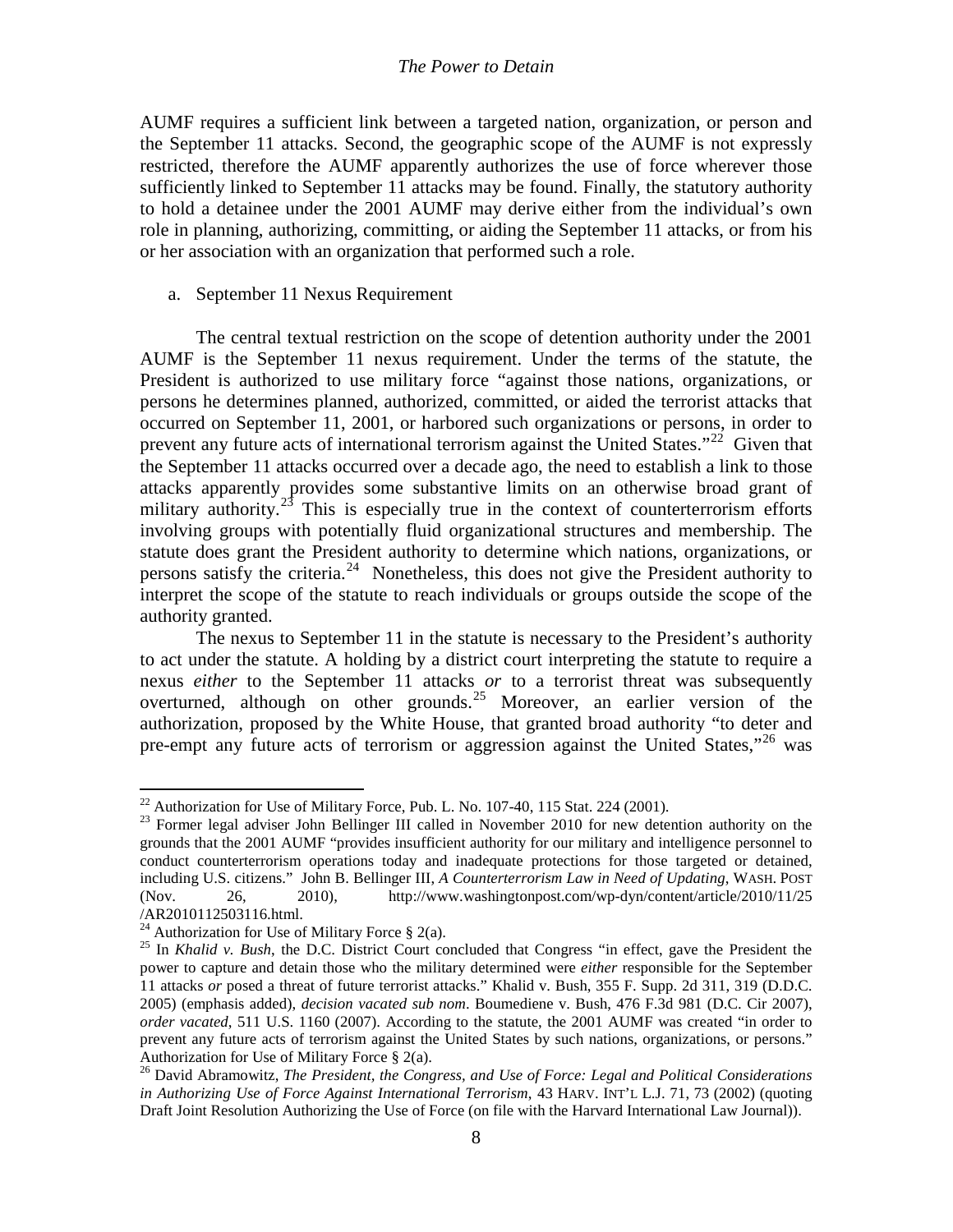dismissed as an "overreach."<sup>[27](#page-7-2)</sup> It would be perverse, therefore, to read the narrower language adopted by Congress to encompass the broader authority that it specifically declined to enact. The statutory detention authority under the 2001 AUMF thus reaches only so far as a sufficient link can be established between the September 11 attacks and the organization or individual concerned.

The counterterrorism provisions of the recently enacted NDAA provide additional Congressional guidance about the meaning of the nexus requirement. The text of the Act asserts that it neither limits nor expands the scope of the  $2001$  AUMF,<sup>[28](#page-8-0)</sup> but it serves to codify the Administration's interpretation of its detention authority under the statute. In particular, the NDAA sheds light on the question of timing. The plain language of the statute, which describes the connection to the September 11 attacks in the past tense suggests that if an individual or group did not plan, authorize, commit, or aid the terrorist attacks that occurred on September 11, 2001, or harbor such organizations or persons, but has subsequently affiliated itself with organizations—such as al-Qaeda or the Afghan Taliban—that did so, it does not meet the nexus requirement. Yet the Administration has argued that it possesses authority to detain "persons who were part of, or *substantially supported*, Taliban or al-Qaida forces or *associated forces* that are engaged in hostilities against the United States or its coalition partners, including any person who has committed a belligerent act, or has directly supported hostilities, in aid of such enemy armed forces."<sup>[29](#page-8-1)</sup> According to this reading, a person may be detained if he has at some time in the past supported Taliban or al-Qaeda forces or associated forces *that are currently engaged* in hostilities against the United States. The NDAA describes two classes of "covered persons."[30](#page-8-2) The first, "a person who planned, authorized, committed, or aided the terrorist attacks that occurred on September 11, 2011, or harbored those responsible for those attacks,"<sup>[31](#page-8-3)</sup> echoes the language in the 2001 requiring a nexus to the September 11 attacks. The second, "a person who was a part of or substantially supported al-Qaeda, the Taliban, or associated forces that are engaged in hostilities against the United States or its coalition partners, including any person who has committed a belligerent act or has directly supported such hostilities in aid of such enemy forces,"<sup>[32](#page-8-4)</sup> affirms the Administration's position, and seems to substantially weaken, although not eliminate, the September 11 nexus requirement. $^{33}$  $^{33}$  $^{33}$ 

b. Geographic Reach

<span id="page-8-7"></span>The 2001 AUMF does not include an explicit geographical restriction.<sup>[34](#page-8-6)</sup> The lack of such restrictive language in the statute, coupled with language in the preamble invoking the rights of the United States "to self-defense and to protect United States

<span id="page-8-0"></span><sup>&</sup>lt;sup>27</sup> *Id.* at 74.<br><sup>28</sup> National Defense Authorization Act for Fiscal Year 2012, H.R. 1540, 112th Cong. §1021(d) (2011).<br><sup>29</sup> Memorandum Regarding the Government's Detention Authority, *supra* note 6, at 2.

<span id="page-8-3"></span><span id="page-8-2"></span><span id="page-8-1"></span><sup>&</sup>lt;sup>30</sup> National Defense Authorization Act for Fiscal Year 2012, H.R. 1540, 112th Cong. §1021(b) (2011).<br><sup>31</sup> *Id.*<br><sup>32</sup> *Id.*<br><sup>33</sup> See discussion of associated forces, infra.<br><sup>34</sup> This is in contrast with, for example, the

<span id="page-8-4"></span>

<span id="page-8-5"></span>

<span id="page-8-6"></span>Resolution of 2002, Pub. L. No. 107-243, 116 Stat. 1498, which specifically limits authority to operations in Iraq.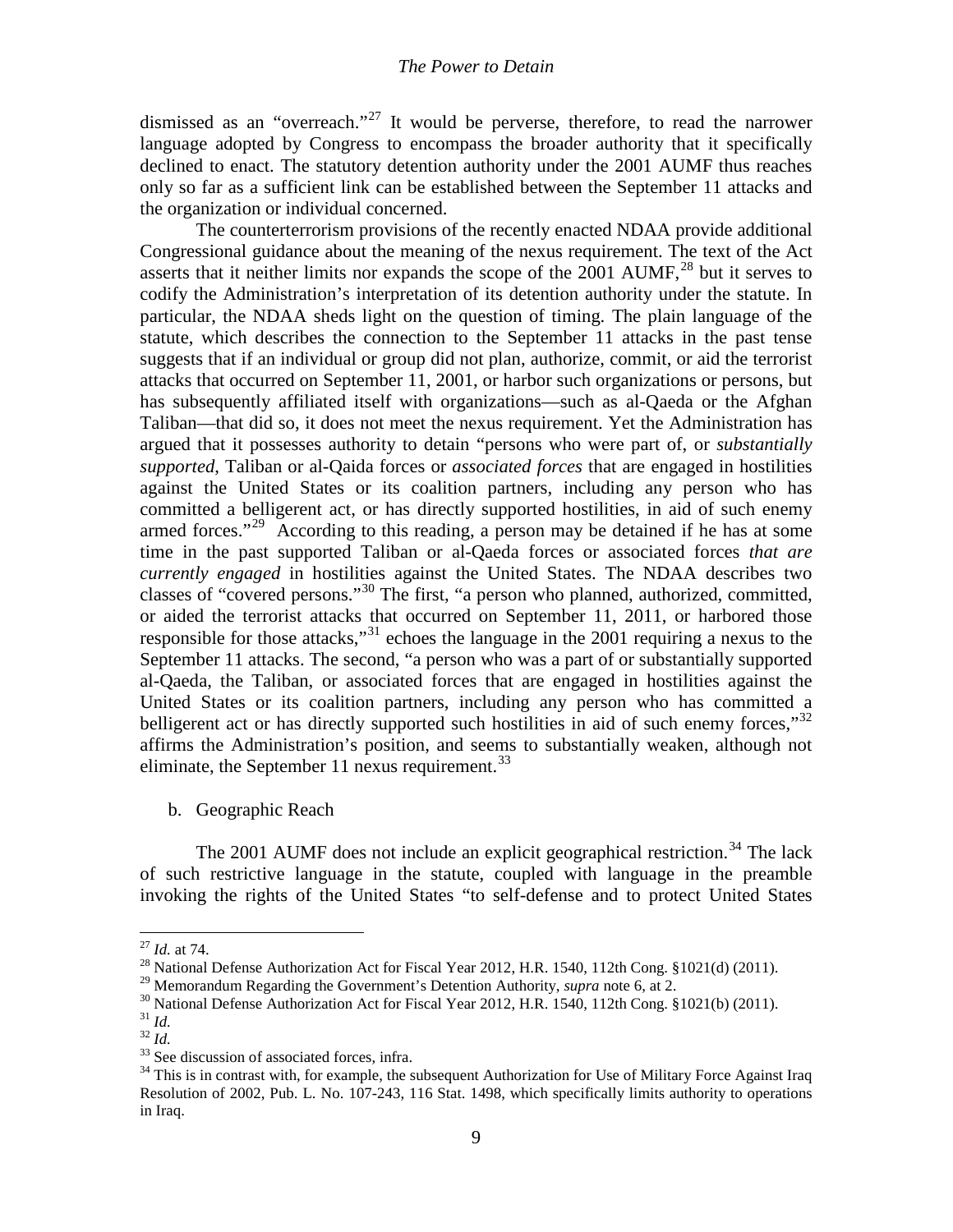citizens both at home and abroad," implies that the AUMF authorizes the use of force as a matter of domestic law—wherever those sufficiently linked to September 11 attacks may be found.<sup>[35](#page-8-7)</sup>

The Fourth Circuit supported this geographically open reading of the AUMF in *Padilla v. Hanft.*<sup>[36](#page-9-0)</sup> The court rejected the argument that the 2001 AUMF did not authorize detention of a terrorist suspect seized on American soil, noting that the language in *Hamdi* articulating the authority to detain as a fundamental incident of war makes no distinction between the lawfulness of capturing and detaining a terrorist suspect abroad as opposed to in the United States.<sup>[37](#page-9-1)</sup> The *Padilla* court reasoned that if detention authority is predicated on the necessity of preventing a combatant from returning to the battlefield,  $38$  then the location of capture should not be determinative.  $39$  The District Court for the District of South Carolina reached the same conclusion in a separate case, reasoning that because the AUMF was enacted in direct response to the September 11 attacks, Congress must have intended its scope to reach alien al-Qaeda operatives who had already entered the country and were plotting terrorist attacks.<sup>40</sup> The District Court for the District of Columbia similarly concluded that "the AUMF does not place geographic parameters on the President's authority to wage this war against terrorists," explaining that any interpretation that limited search, capture, and detention to the battlefields of Afghanistan would contradict Congress's clear intention to the contrary and unduly hinder the President's ability to protect the country from future terrorist acts and to gather vital intelligence.<sup>[41](#page-9-5)</sup>

<span id="page-9-8"></span>Although the locus of capture does not place an absolute geographic limitation on the authority to detain under the 2001 AUMF, geography still may be relevant to the scope of the statutory authorization. Specifically, geography may be a significant indicator of both whether a given organization falls within the substantive scope of the 2001 AUMF and whether a specific individual has sufficient ties to a relevant organization to be subject to detention authority.<sup>42</sup>

International law also places affirmative limits on the geographic scope of the President's lawful detention authority. Even if the Authorization for Use of Military Force grants authority as a matter of U.S. domestic law to engage in military action including detention of combatants—that authority is subject to independent international legal limits. Article 2(4) of the United Nations Charter states that "[a]ll Members shall refrain in their international relations from the threat or use of force against the territorial integrity or political independence of any state, or in any other manner inconsistent with

<span id="page-9-7"></span><span id="page-9-0"></span><sup>&</sup>lt;sup>35</sup> Authorization for Use of Military Force pmbl.<br><sup>36</sup> Padilla v. Hanft, 423 F.3d 386 (4th Cir. 2005), *cert. denied*, 547 U.S. 1062 (2006).<br><sup>37</sup> *Id.* at 393-94.<br><sup>38</sup> *Id.* at 393-94.<br><sup>39</sup> *Id.* at 393-94.

<span id="page-9-1"></span>

<span id="page-9-2"></span>

<span id="page-9-5"></span><span id="page-9-4"></span><span id="page-9-3"></span><sup>&</sup>lt;sup>40</sup> Al-Marri v. Hanft, 378 F. Supp. 2d 673, 680 (D.S.C. 2005).<br><sup>41</sup> Khalid v. Bush, 355 F.Supp.2d 311, 320 (D.D.C. 2005), *decision vacated sub nom*. Boumediene v. Bush, 476 F.3d 981 (D.C. Cir 2007), *order vacated*, 511 U.S. 1160 (2007); *see also* Robert M. Chesney, *Who May Be Held? Military Detention Through the Habeas Lens*, 52 B.C. L. REV. 769, 845 (2011) (discussing the implicit rejection of geographic constraints on detention authority by the D.C. Circuit in *Salahi v.* 

<span id="page-9-6"></span><sup>&</sup>lt;sup>42</sup> *Id.* at 847 (raising the question of whether a provision of support criterion for membership in a designated organization, if legitimate, must be limited to persons captured or acting in certain geographic locations or to certain types of support or to support rendered with certain specific mental states).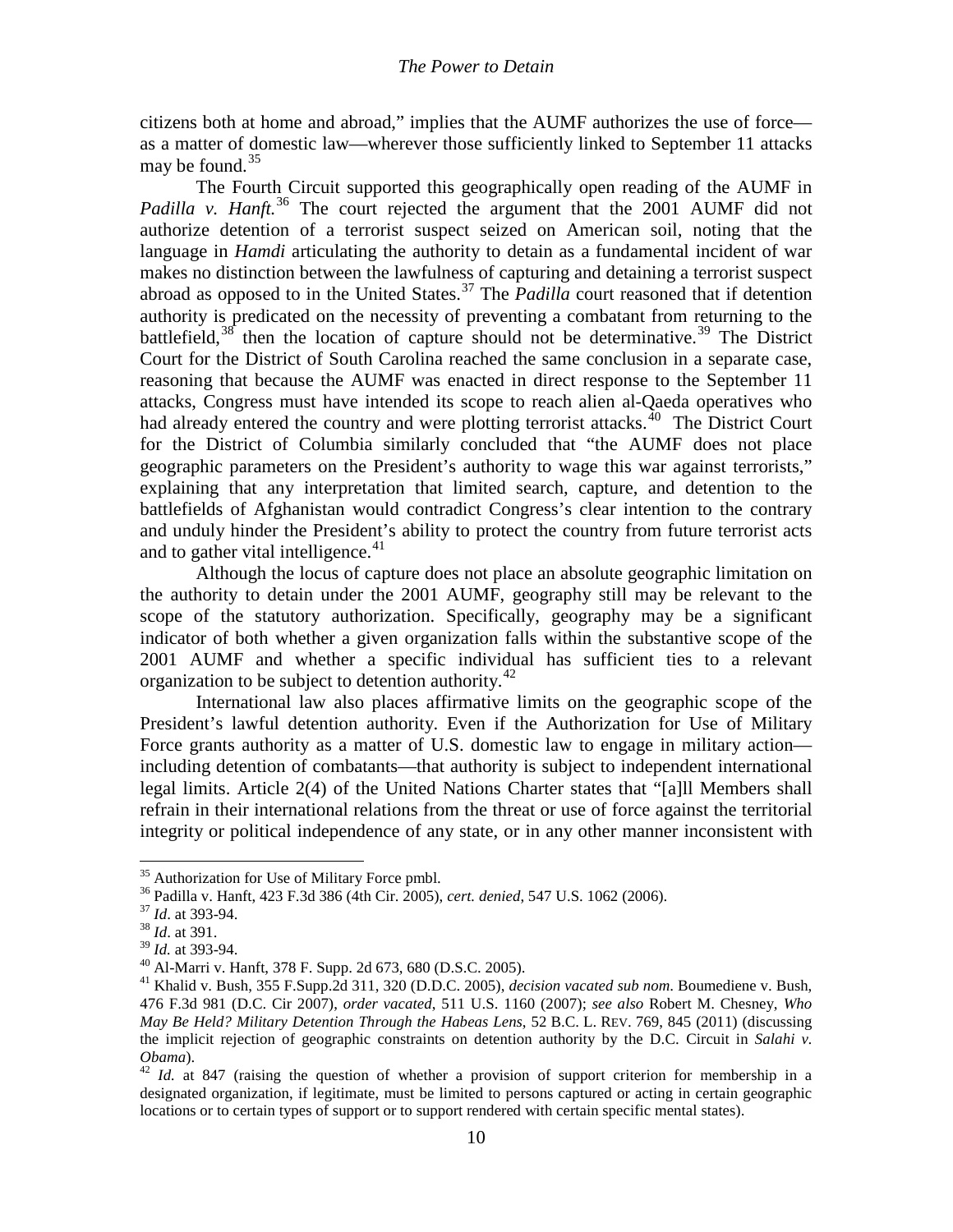the Purposes of the United Nations."[43](#page-9-7) Moreover, state sovereignty places limits on the authority of the United States to engage in acts short of armed attack—including seizing and detaining individuals—on the territory of another country.<sup>[44](#page-10-0)</sup> The only exceptions are where the governing state authority has granted its consent, the Security Council has authorized action, or unilateral state action is justified as a matter of self defense.<sup>[45](#page-10-1)</sup>

### c. Included Organizations and Associated Forces

The authority to hold a detainee under the 2001 AUMF may derive either from the individual's own role in planning, authorizing, committing, or aiding the September 11 attacks, or from his or her association with an organization that performed such a role. The question of which organizations trigger AUMF detention authority for their members has been a matter of controversy, but it has been suggested by the U.S. government and some academics that co-belligerency theory can provide some guidance. Support for this approach is now found in the NDAA, which includes in its definition of "covered persons," "a person who was a part of or substantially supported al-Qaeda, the Taliban, or associated forces that are engaged in hostilities against the United States or its coalition partners, including any such person who has committed a belligerent act or has directly supported such hostilities in aid of such enemy forces." $46$ 

<span id="page-10-6"></span>The language of the 2001 AUMF explicitly refers to organizations that the president determines directly "planned, authorized, committed, or aided" the September 11 attacks "or harbored such organizations," thereby clearly encompassing members of al-Qaeda and the Taliban.<sup>[47](#page-10-3)</sup> However, it is the government's position, now affirmed by Congress, that the statute also provides for co-belligerency detention authority, for "persons who were part of . . . associated forces that are engaged in hostilities against the United States or its coalition partners."<sup>[48](#page-10-4)</sup> The D.C. District Court has also agreed that the "President also has the authority to detain persons who were part of Taliban or al-Qaida forces or associated forces that are engaged in hostilities against the United States or its coalition partners, including any person who has committed a belligerent act in aid of such enemy armed forces."<sup>[49](#page-10-5)</sup>

<span id="page-10-0"></span><sup>&</sup>lt;sup>43</sup> U.N. Charter art. 2, para. 4.<br><sup>44</sup> *See* Military and Paramilitary Activities in and Against Nicaragua (Nicar. v. U.S.), 1986 I.C.J. 14 ¶ 195 (June 27); Oil Platforms (Iran v. U.S.), 2003 I.C.J. 161, ¶ 64 (Nov. 6) ; Armed Activities on the Territory of the Congo (Dem. Rep. Congo v. Uganda), 2005 I.C.J. 116, ¶ 146 (Dec. 19).<br><sup>45</sup> U.N. Charter ch. VII & art. 51.<br><sup>46</sup> National Defense Authorization Act for Fiscal Year 2012, H.R. 1540, 112th Cong. §1021(b) (2011).<br><sup>47</sup> Autho

<span id="page-10-1"></span>

<span id="page-10-3"></span><span id="page-10-2"></span>Regarding the Government's Detention Authority, *supra* note [6,](#page-2-5) at 6 ("[I]t is enough that an individual was part of al-Qaida or Taliban forces, the principal organizations that fall within the AUMF's authorization of force.").

<span id="page-10-4"></span><sup>48</sup> Memorandum Regarding the Government's Detention Authority, *supra* note [6,](#page-2-5) 2; *see also* Anam v. Obama, 653 F. Supp. 2d 62, 64 (D.D.C. 2009); Hamlily v. Obama, 616 F. Supp. 2d 63, 70 (D.D.C. 2009) ("Because the AUMF permits the president 'to use all necessary and appropriate force' against 'organizations' involved in the September 11 attacks, it naturally follows that force is also authorized against the members of [associated] organizations.").

<span id="page-10-5"></span>Anam, 653 F. Supp. 2d at 64. The opinion goes on to note that "this precise framework has been adopted by multiple Merits Judges, and is not inconsistent with Judge Walton's opinion in *Gherebi v. Obama,* as applied." *Id.* (internal citation omitted).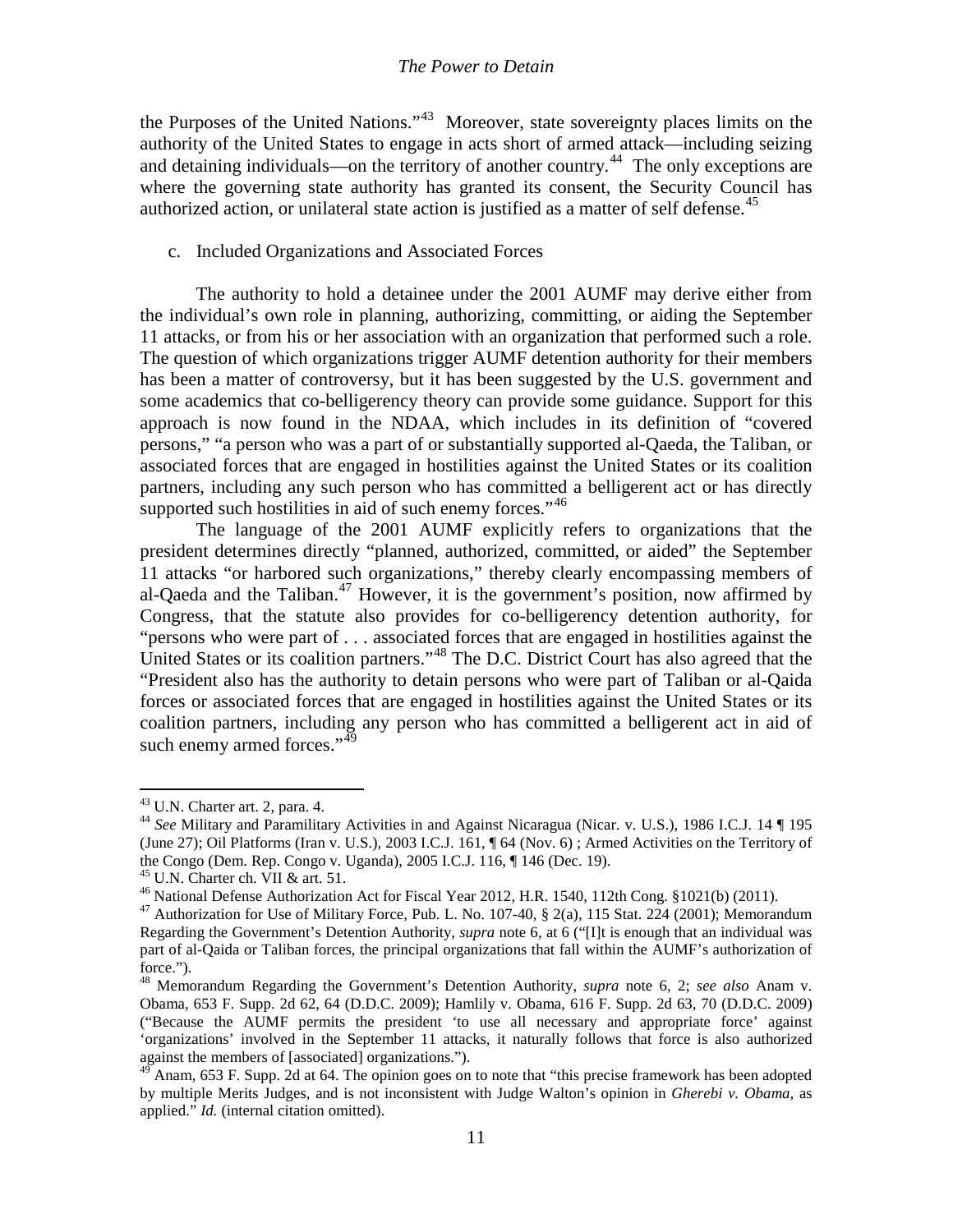The extension of authority to "associated forces" is ambiguous. The change in tense between "persons who *were* part of . . . associated forces that *are* engaged in hostilities" suggests, at least grammatically, that membership is measured by some past date—either before or at the time of the September 11 attacks—while hostilities are occurring in the present. Furthermore, these statements do not specify which bodies might constitute an "associated force[]" beyond those engaged in active hostilities with the United States or coalition partners.

<span id="page-11-8"></span><span id="page-11-0"></span>In *Hamlily v. Obama*, an opinion that continues to spark debate, the D.C. District Court interpreted the term "associated forces" to mean "co-belligerents," "as that term is understood under the law of war."<sup>[50](#page-10-6)</sup> The concept of  $\overline{co}$ -belligerency remains "undertheorized,"<sup>[51](#page-11-2)</sup> but captures the notion of actively waging war in concert with another belligerent. The *Hamlily* court used the concept of neutrality to inform its analysis of co-belligerency, although the concepts actually refer to different bodies of international law.[52](#page-11-3) Under the *Hamlily* analysis, a group "attains co-belligerent status by violating the law of neutrality—*i.e.*, the duty of non-participation and impartiality.<sup>[53](#page-11-4)</sup> Violations of neutrality include recruiting agents, conveying weapons, or facilitating communications for a belligerent party.<sup>[54](#page-11-5)</sup> The court did not make clear what level of neutrality violation it required for a group to be considered a co-belligerent.<sup>[55](#page-11-6)</sup> However, it did clarify that associated forces "do not include terrorist organizations who merely share

<span id="page-11-1"></span><sup>50</sup> *Hamlily*, 616 F. Supp. 2d at 70, 74. The regularly cited example of the United States's past practice in targeting co-belligerents against whom it did not originally declare war is Vichy France. Having declared war against Germany, Italy, Japan, Hungary, Bulgaria, and Romania, the United States targeted French forces in North Africa after the Vichy government formed an alliance with Germany and fought against the United Kingdom. David Mortlock, *Definite Detention: The Scope of the President's Authority to Detain Enemy Combatants*, 4 HARV. L. & POL'Y REV. 375, 395 n.131 (2010).<br><sup>51</sup> Rebecca Ingber, *Untangling Belligerency from Neutrality in the Conflict with al-Qaeda*, 47 TEX. INT'L

<span id="page-11-2"></span>L.J. (forthcoming 2011) (manuscript at 15), *available at*

<span id="page-11-3"></span>http://papers.ssrn.com/sol3/papers.cfm?abstract\_id=1939598#%23.<br><sup>52</sup> *Id.* at 12 ("[W]hen neutral states take actions that are seen as . . . violating neutrality . . . [s]uch violations do not necessarily bring neutrality to an end . . . or necessitate that the violator has become the 'enemy' of either belligerent.").

<span id="page-11-4"></span><sup>&</sup>lt;sup>53</sup> *Hamlily*, 616 F. Supp. 2d at 75. Note that the traditional notion of co-belligerency is not automatically implicated by individual violations of neutrality. As a leading treatise on the international law of the nineteenth century—when neutrality and co-belligerency law were developed—explains, "[m]ere violation of neutrality must not be confused with the ending of neutrality. . . . [T]he condition of neutrality continues to exist between a neutral and a belligerent in spite of a violation of neutrality." 2 OPPENHEIM, INTERNATIONAL LAW § 358 (Lauterpacht ed., 7th ed. 1952). In fact, "[t]he law of neutrality itself did not traditionally articulate when a state or individual gave up its neutral status and became a belligerent."

<span id="page-11-7"></span><span id="page-11-5"></span>Ingber, *supra* note [51,](#page-11-0) at 13.<br><sup>54</sup> Hague Convention (V) Respecting the Rights and Duties of Neutral Powers and Persons in Case of War<br>on Land arts. 2-5, 9, U.S.T.S. 540, 2 A.J.I.L. Supp. 117 (Jan. 26, 1910).

<span id="page-11-6"></span> $55$  Neutrality is at least ended by "acts of force performed for the purpose of attacking a belligerent. They are acts of war, and they create a condition of war between such neutral and the belligerent concerned." OPPENHEIM, *supra* note [53,](#page-11-1) at § 320. Others have argued that "[a] state that significantly and systematically violates its neutral duties—through participation in the conflict or flagrant violations of impartiality—may be treated as a co-belligerent." Tess Bridgeman, Note, *The Law of Neutrality and the Conflict with Al Qaeda*, 86 N.Y.U. L. REV. 1186, 1200 (2010). In addition, "[p]rior U.S. practice is consistent with the conclusion that a country becomes a co-belligerent when it permits U.S. armed forces to use its territory for purposes of conducting military operations." Office of Legal Counsel, Memorandum Opinion for the Counsel to the President,"Protected Person" Status in Occupied Iraq Under the Fourth Geneva Convention 8 (Mar. 18, 2004), *available at* http://www.justice.gov/olc/2004/gc4mar18.pdf.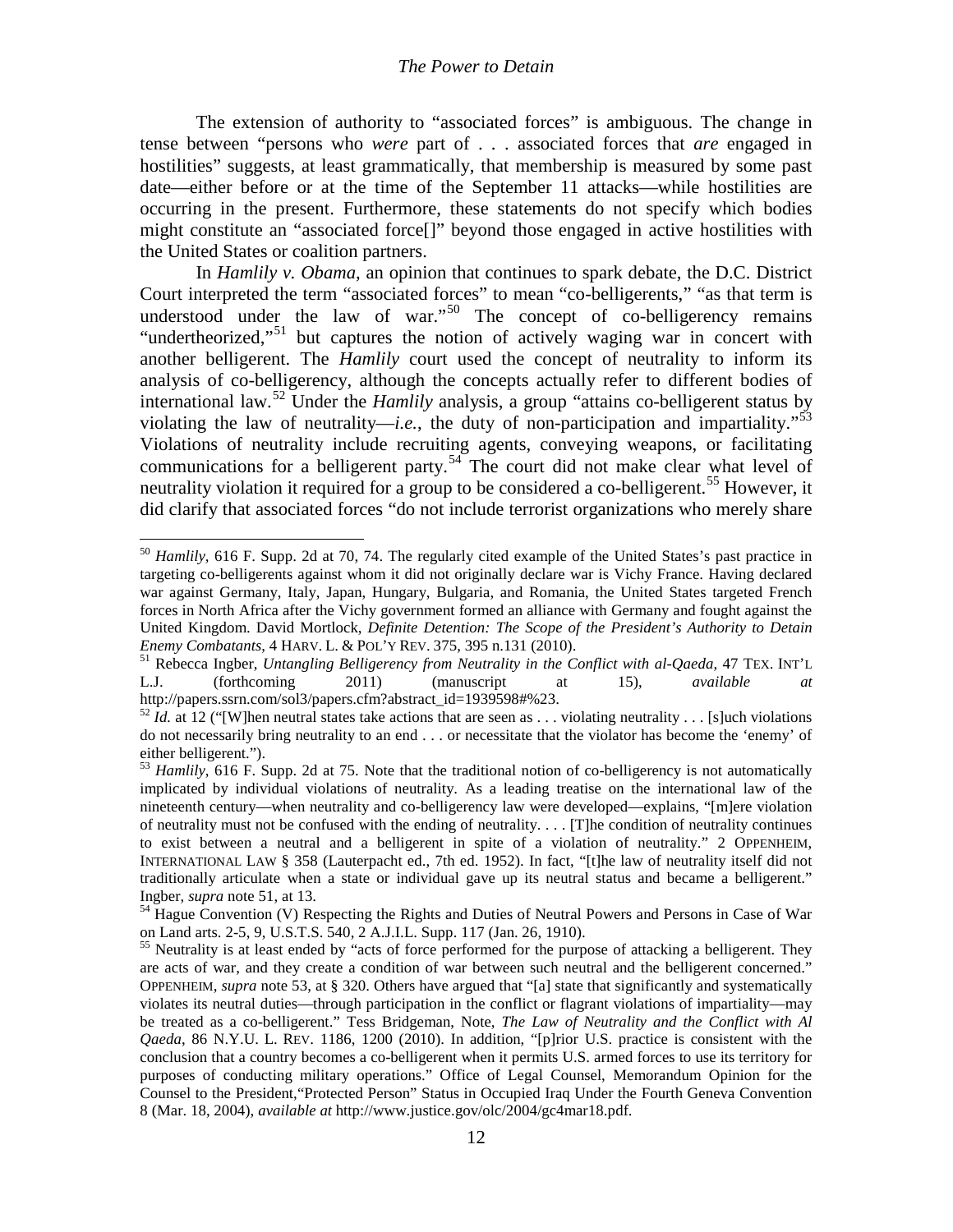an abstract philosophy or even a common purpose with al Qaeda—there must be an actual association in the current conflict with al Qaeda or the Taliban."[56](#page-11-7) To qualify as a co-belligerent, the group must be a "fully fledged belligerent fighting in association with one or more belligerent powers."<sup>[57](#page-12-0)</sup>

The application of traditional law of war principles such as co-belligerency and neutrality to the evaluation of the 2001 AUMF's scope is consistent with the Administration's general position that "[p]rinciples derived from law-of-war rules governing international armed conflicts  $\dots$  must inform the interpretation of the detention authority<sup>[58](#page-12-1)</sup> and with its more specific position that "the United States has authority to detain individuals who, in analogous circumstances in a traditional armed conflict between the armed forces of opposing governments, would be detainable under principles of co-belligerency."[59](#page-12-2) However, certain aspects of neutrality law, for instance requirements relating to states' use of their territory, do not translate perfectly into the context of the United States' conflict with decentralized terrorist groups. Several scholars have, indeed, been highly critical of applying the theory of co-belligerency from international law to interpret statutory authority.<sup>[60](#page-12-3)</sup> Although the NDAA codifies the Administration's inclusion of associated forces within the scope of detention authority under the 2001 AUMF, the imperfect application of neutrality law to non-state actors may present difficulties with the use of traditional concepts of co-belligerency and neutrality to identify the specific organizations that fall within the reach of this authority.

d. Level of Individual Affiliation

<span id="page-12-6"></span>Closely linked to the identification of organizations falling within the scope of the 2001 AUMF is the identification of individuals sufficiently affiliated with such organizations to be subject to detention under the statute. The government's position, now affirmed by Congress in the NDAA, is that the United States may lawfully detain persons who were either "part of" or provided "substantial support" to al-Qaeda, the Taliban, or associated forces,  $61$  but there is some ambiguity regarding which specific activities constitute sufficient evidence of membership or support. As a threshold matter, the Supreme Court determined that detention authority under the 2001 AUMF does extend to United States citizens. In *Hamdi v. Rumsfeld*, the plurality found that a citizen, no less than an alien, could be part of or supporting a force hostile to the United States or coalition partners and engaged in armed conflict against the United States, and therefore he could also be held as an enemy combatant. $62$ 

<span id="page-12-0"></span><sup>&</sup>lt;sup>56</sup> Hamlily, 616 F. Supp. 2d at 74.<br><sup>57</sup> Id. at 75 (quoting Bradley & Goldsmith, *supra* not[e 18,](#page-6-7) at 2112) (internal quotation marks omitted).<br><sup>58</sup> Memorandum Regarding the Government's Detention Authority, *supra* note

<span id="page-12-1"></span>applies this framework to detention power, arguing that "[t]he president also has the authority under the AUMF to detain in this armed conflict those persons whose relationship to al-Qaida or the Taliban would, in appropriately analogous circumstances in a traditional international armed conflict, render them detainable."  $Id$ .

<span id="page-12-4"></span><span id="page-12-3"></span>

<span id="page-12-2"></span><sup>&</sup>lt;sup>59</sup> *Id.* at 7.<br><sup>60</sup> *See, e.g.*, Ingber, *supra* note [51.](#page-11-0)<br><sup>61</sup> Memorandum Regarding the Government's Detention Authority, *supra* note [6,](#page-2-5) at 3 (internal quotation marks omitted). National Defense Authorization Act for Fiscal Year 2012, H.R. 1540, 112th Cong. §1021(b) (2011).

<span id="page-12-5"></span> $^{62}$  Hamdi v. Rumsfeld, 542 U.S. 507, 519 (2004) (plurality opinion).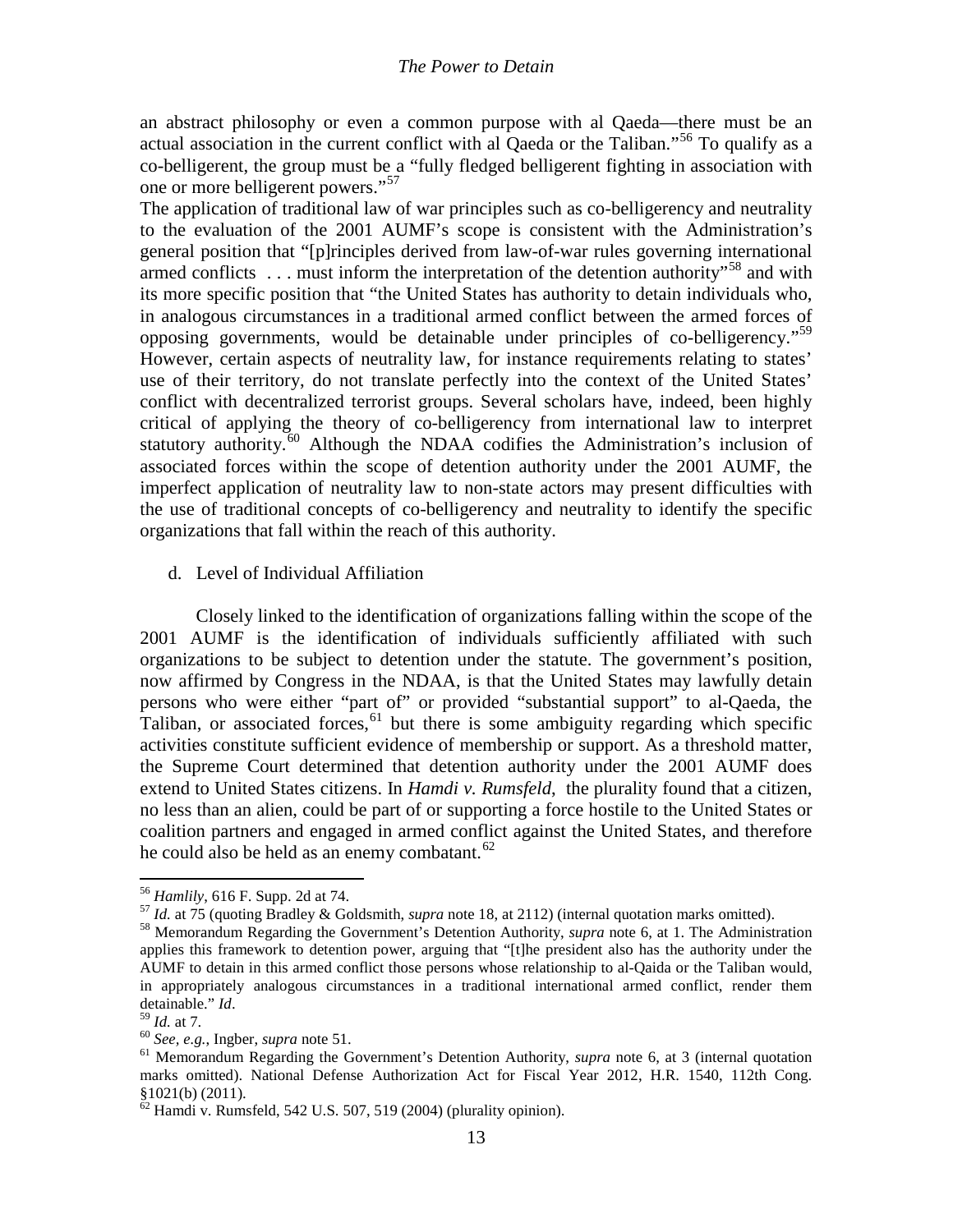The definition of individual membership is not explicitly addressed in the 2001 AUMF and is complicated by the informal and sometimes unstable organizational structures of the groups involved. $63$  The individuals most clearly within the scope of detention authority are those who personally take a direct role in combat against U.S. forces as part of a qualifying organization, such as al-Qaeda or the Taliban.<sup>[64](#page-13-0)</sup> The D.C. District Court also has upheld the President's authority to detain an individual who directly functions or participates within the military command structure of a designated organization, even without evidence of his or her direct participation in combat.<sup>[65](#page-13-1)</sup>

While active combat and military leadership are *sufficient* to establish authority to detain, they are not *necessary* to demonstrate that an individual is "part of" an enemy force or included organization within the meaning of the  $AUMF<sup>66</sup>$  $AUMF<sup>66</sup>$  $AUMF<sup>66</sup>$  Substantial gray area exists between individuals who operate within al-Qaeda and the Taliban's formal military command structures and a "freelancer" who is clearly beyond the scope of the authorization.<sup>[67](#page-13-3)</sup> The evaluation of membership is made on a case-by-case basis through judicial assessment of the "totality of the circumstances."[68](#page-13-4) The government has endorsed this case-by-case approach to evaluating individual membership for the purposes of detention.<sup>[69](#page-13-5)</sup>

<span id="page-13-6"></span>Significant factors examined by courts evaluating whether an individual's connection to a designated organization constitutes membership may include attendance at military training facilities associated with targeted groups, overnight use of affiliated guesthouses, self-identification with an organization through verbal or written statements, participation in a group's hierarchy or command structure (both military and nonmilitary), and participation in an organization's activities (both military and non-

<sup>63</sup> *See* Chesney, *supra* note [41,](#page-9-8) at 794 (contrasting the concept of membership in targeted organizations with the clearer concept of membership in structured armed forces, where identification is facilitated both by uniforms and the likelihood that a captured member will admit his status in order to obtain the benefit of POW status).

<span id="page-13-0"></span><sup>&</sup>lt;sup>64</sup> Hamdi v. Rumsfeld, 542 U.S. 507, 518 (2004) (plurality opinion) (indicating that detention authority extends at least to persons bearing arms as part of a Taliban military unit in Afghanistan).

<span id="page-13-1"></span><sup>&</sup>lt;sup>65</sup> Al Odah v. United States, 648 F. Supp. 2d 1 (D.D.C. 2009) (identifying the "key inquiry" as "whether the individual functions or participates within or under the command structure of the organization" (quoting Hamlily v. Obama, 616 F.Supp. 2d 63, 75 (2009)) (internal quotation marks omitted)). <sup>66</sup> *See* Bensayah v. Obama, 610 F.3d 718, 725 (D.C. Cir. 2010) (stating that operating within al-Qaeda's

<span id="page-13-2"></span>formal command structure is sufficient but not necessary to show that the individual is part of the organization); Kandari v. United States, 744 F. Supp. 2d 11, 22 (D.D.C. 2010) ("[P]roof that an individual actually fought for or on behalf of al-Qaeda or the Taliban, while sufficient, is not required to demonstrate that an individual is 'part of' such enemy forces.").

<span id="page-13-3"></span> $67$  Salahi v. Obama,  $625$  F.3d 745 (D.C. Cir. 2010) (noting that "the purely independent conduct of a freelancer is not enough' to establish that an individual is 'part of' al-Qaeda" and therefore subject to detention under the AUMF (quoting Bensayah, 610 F.3d at 725)); *see also* Chesney, *supra* note [41,](#page-9-8) at 828 (arguing that the D.C. Circuit cases since *Boumediene* indicate a "strong consensus that membership counts as a sufficient condition for detention, but reveal considerable disagreement as to both the actual meaning of membership and whether support independent of membership can serve as an alternative sufficient condition").<br><sup>68</sup> Chesnev. *supra* note 41, at 845-46 (citing Khan v. Obama, 741 F. Supp. 2d 1, 5 (D.D.C. 2010)).

<span id="page-13-4"></span>

<span id="page-13-5"></span><sup>&</sup>lt;sup>69</sup> Memorandum Regarding the Government's Detention Authority, *supra* note [6,](#page-2-5) at 7 ("In each case, given the nature of the irregular forces, and the practice of their participants or members to try to conceal their affiliations, judgments about the detainability of a particular individual will necessarily turn on the totality of the circumstances.").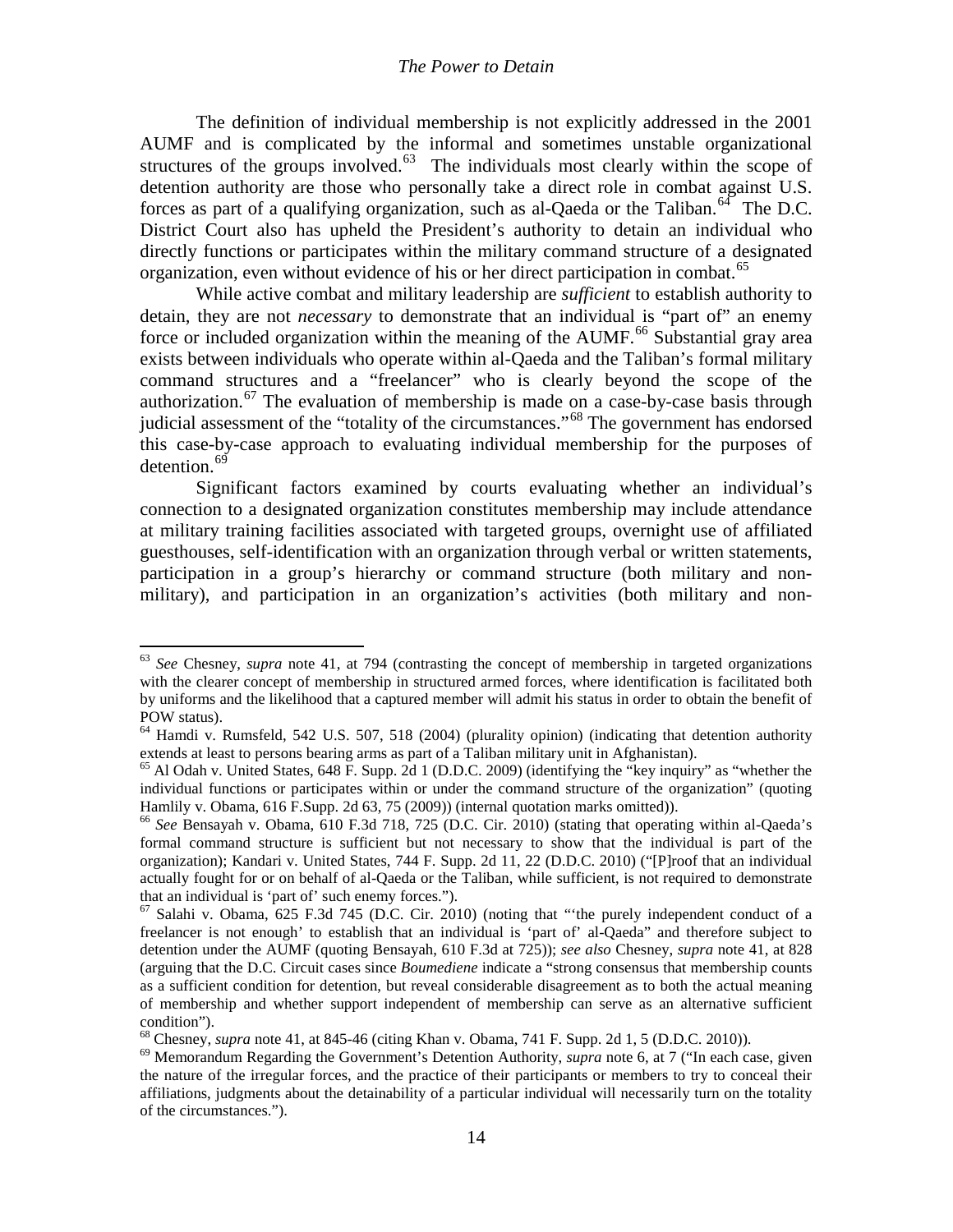military).<sup>[70](#page-13-6)</sup> Although courts look to these common indicators, they diverge with respect to which factor or constellation of factors constitutes adequate proof of membership.<sup>[71](#page-14-0)</sup>

The related question of whether the government may detain an individual on the basis of his or her support of a designated enemy organization—even when the individual is not a member of the organization—has been a source of controversy..<sup>[72](#page-14-1)</sup> The Administration has consistently asserted the authority to detain individuals on the grounds of "substantial" support,  $^{73}$  $^{73}$  $^{73}$  and at least one court has agreed with this position.<sup>[74](#page-14-3)</sup> However, other court decisions and commentary have taken the position that statutory authority to detain individuals who are "part of" an organization involved in the September 11 terrorist attacks does not extend to individuals who simply supported enemy forces, even if such support is "substantial" or "direct."<sup>[75](#page-14-4)</sup> Congress has now provided its answer to this question. The NDAA interprets detention authority under the 2001 AUMF to include persons who were either "part of or substantially supported" covered organizations, including those who have "directly supported [hostilities against the United States or its coalition partners] in aid of such enemy forces."<sup>[76](#page-14-5)</sup> This language

<sup>70</sup> *See*, *e.g.*, Padilla v. Hanft, 423 F.3d 386, 389-90 (4th Cir. 2005), *cert. denied*, 547 U.S. 1062 (2006); al-Bihani v. Obama, 590 F. 3d 866, 872-73 (D.C. Cir. 2010); al-Marri v. Pucciarelli, 534 F.3d 213, 323 (4th Cir. 2008) (en banc) (Wilkinson, J., concurring in part and dissenting in part), *cert granted*, 129 S. Ct. 680,

<span id="page-14-0"></span><sup>&</sup>lt;sup>71</sup> *Compare* Gherebi v. Obama,  $\overline{609}$  F. Supp. 2d 43, 69 (D.D.C. 2009) (implying that membership in the military chain of command of a covered organization is a necessary condition), *with* al Odah v. United States, 611 F.3d 8, 16-17 (D.C. Cir. 2010) (implying that membership is a sufficient condition and may be proven by training camp attendance); *see also* Chesney, *supra* note [41,](#page-9-8) at 866 (summarizing the findings of various courts reaching the scope of detention authority with regard to the relevance of past conduct, associational status, citizenship, location of capture, and future dangerousness, among other factors).

<span id="page-14-6"></span><span id="page-14-2"></span><span id="page-14-1"></span> $\frac{72}{13}$  Chesney, *supra* note [41,](#page-9-8) at 828.<br><sup>73</sup> The Bush Administration defined enemy combatants as individuals who were "part of or supporting Taliban or al-Qaeda forces, or associated forces," including "any person who has committed a belligerent act or has directly supported hostilities in aid of enemy forces." Mortlock, *supra* note [50,](#page-11-8) at 386. The Obama Administration has confined its articulation of the scope of its detention authority to those who provided "substantial" support. Memorandum Regarding the Government's Detention Authority, *supra* note [6,](#page-2-5) at 7 ("Under a functional analysis, individuals who provide substantial support to al-Qaida forces in other parts of the world may properly be deemed part of al-Qaida itself."). The government's memorandum recognized uncertainty regarding the degree of support that would justify detention. *Id*. at 2 ("[T]he particular facts and circumstances justifying detention will vary from case to case . . . . [T]he contours of the 'substantial support' and 'associated forces' bases of detention will need to be further developed in their application to concrete facts in individual cases.")

<span id="page-14-3"></span> $74$  Gherebi v. Obama, 609 F. Supp. 2d 43 (D.D.C. 2009) (finding that the AUMF authorizes the President to detain both persons who are part of enemy organizations and those who provide substantial support to such organizations); *see also* al-Bihani v. Obama, 590 F.3d 866, 872-73 (D.C. Cir. 2010) (finding, in dicta, that the defendant could be detained, not only as a member of a belligerent force allied with the Taliban, but also for providing support to the group). *But see* Hamlily v. Obama, 616 F. Supp. 2d 63 (D.D.C. 2009). <sup>75</sup> Al Odah v. United States, 648 F. Supp. 2d 1, 7 (D.D.C. 2009) (finding that, while evidence of support

<span id="page-14-4"></span>may be probative of whether an individual is part of an enemy organization, it does not by itself provide grounds for detention); *Hamlily*, 616 F. Supp. 2d at 69 (rejecting both the concepts of "substantial support" and "directly support[ing] hostilities" as an independent basis for detention, but allowing that "the concept may play a role under the functional test used to determine who is a 'part of' a covered organization."); *see also* Mortlock, *supra* note [50,](#page-11-8) at 386 (presenting a "membership model" for determining which individuals are "part of" an organization within the scope of the AUMF).

<span id="page-14-5"></span><sup>&</sup>lt;sup>76</sup> National Defense Authorization Act for Fiscal Year 2012, H.R. 1540, 112th Cong. §1021(b) (2011).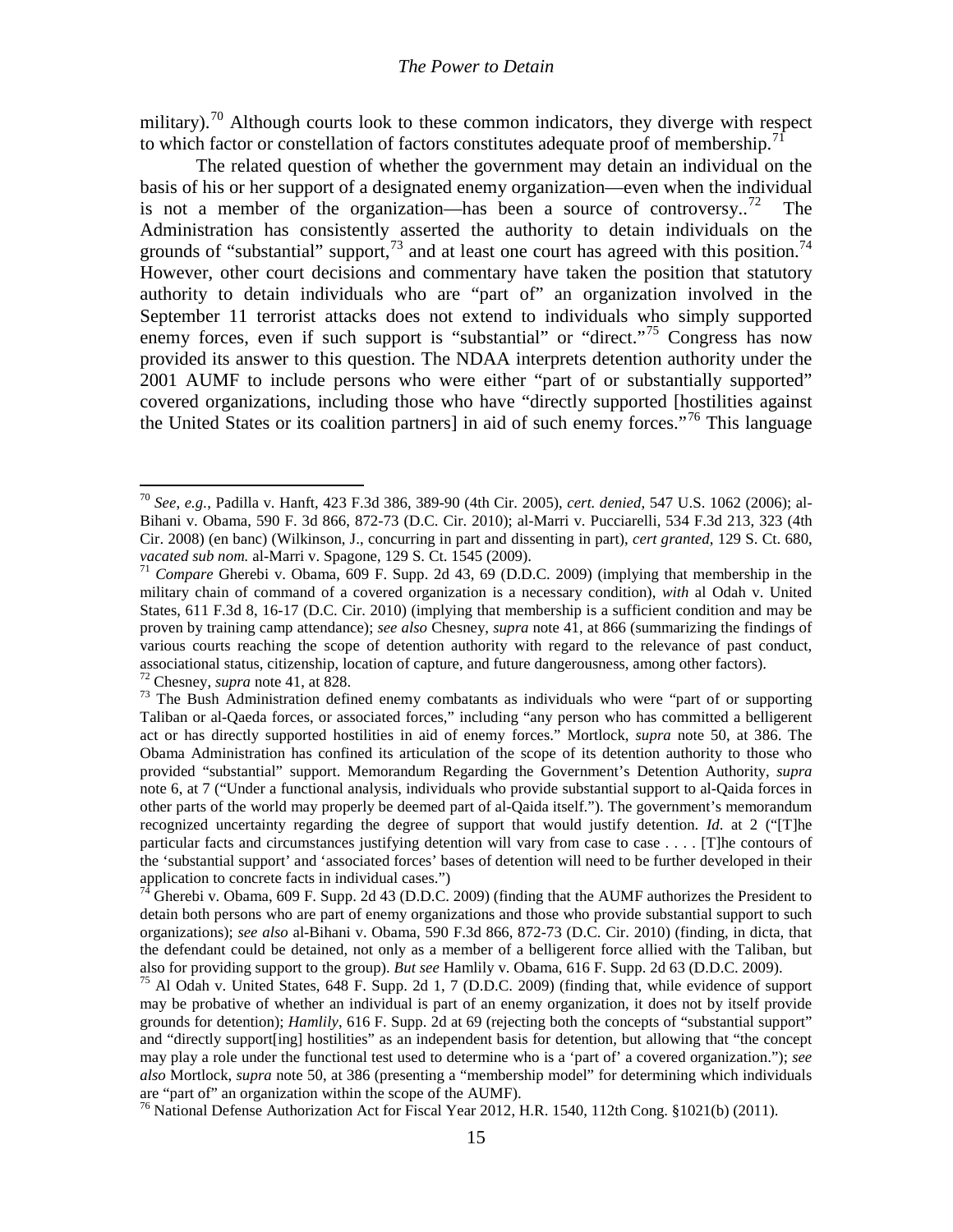extends beyond the inclusion of individuals who substantially supported al-Qaeda and the Taliban<sup>[77](#page-14-6)</sup> to include those who have supported unspecified associated forces.

Although courts have disagreed on the substantive requirements to meet membership or support criteria under the 2001 AUMF they agree that the government bears the evidentiary burden of proving sufficient affiliation with an organization or affiliated group, and that a "preponderance of the evidence" standard is appropriate.<sup>[78](#page-15-0)</sup> Hearsay evidence has been treated as admissible for the purposes of determining detainability. The *Hamdi* plurality, for instance, found that "the exigencies of the circumstances may demand" the tailoring of enemy-combatant proceedings, aside from the core elements, "to alleviate their uncommon potential to burden the Executive at a time of ongoing military conflict," and specifically stated that hearsay may need to be accepted as the most reliable available evidence.<sup>[79](#page-15-1)</sup> When addressing hearsay statements, judges generally require corroboration, although courts have diverged as to the strength of the corroboration required.<sup>[80](#page-15-2)</sup> There is disagreement between judges regarding further evidentiary issues, including whether the government is entitled to presumptions in favor of accuracy or authenticity of evidence, the use of evidence allegedly resulting from coercion or torture, and the appropriateness of the government's use of a "mosaic theory" of evidence.<sup>[81](#page-15-3)</sup>

<span id="page-15-5"></span>This sub-section has described the scope of the 2001 AUMF and the controversy surrounding it. It has also discussed the recent NDAA, which codifies the Administration's expansive interpretation of detention authority under the statute. In the context of U.S. counterterrorism efforts spread broadly across the globe more than a

<sup>77</sup> *Compare* Gherebi v. Obama, 609 F. Supp. 2d 43 (D.D.C. 2009) (accepting the provision of the Administration's formulation of its detention powers which included those providing "substantial support" to enemy organizations), *with* Hamlily v. Obama, 616 F. Supp. 2d 63 (D.D.C. 2009) (rejecting "substantial support" as a basis for detention).

<span id="page-15-0"></span><sup>&</sup>lt;sup>78</sup> In *al-Bihani*, in an opinion since called into some doubt, Al-Bihani v. Obama, 619 F.3d 1, 1 (D.C. Cir. 2010) (Sentelle, C.J., Ginsburg, Henderson, Rogers, Tatel, Garland, and Griffith, JJ., concurring in the denial of rehearing en banc), the D.C. Circuit panel upheld this approach as constitutional. Al-Bihani, 590 F.3d at 878. The court analogized to the "burden-shifting" scheme approved in *Hamdi*, "in which the government need only present 'credible evidence that the habeas petitioner meets the enemy-combatant criteria' before 'the onus could shift to the petitioner to rebut that evidence with more persuasive evidence that he falls outside the criteria,'" reasoning that that description "mirrors a preponderance standard." *Id.* (citing Hamdi v. Rumsfeld, 542 U.S. 507, 533-34). Although the court accepted a preponderance of the evidence standard as constitutional, it emphasized that its "opinion does not endeavor to identify what standard would represent the minimum required by the Constitution," opening up the possibility that a lower standard of proof might suffice. *Id.* In *Hamdi*, Justice O'Connor also suggested that it may be appropriate to adopt a presumption in favor of the government's evidence, "so long as that presumption remained a rebuttable one and fair opportunity for rebuttal were provided." *Hamdi,* 542 U.S. at 534 (plurality opinion); *see also Awad v. Obama,* 608 F.3d 1,10 (D.C. Cir. 2010) (relying on *al-Bihani* to hold that the district court did not err in holding the government to a preponderance of the evidence standard). *See generally* BENJAMIN WITTES, ROBERT CHESNEY & LARKIN REYNOLDS, BROOKINGS INST., THE EMERGING LAW OF DETENTION: THE GUANTANAMO HABEAS CASES AS LAWMAKING 13 (2010), *available* 

<span id="page-15-4"></span><span id="page-15-2"></span><span id="page-15-1"></span><sup>&</sup>lt;sup>79</sup> Hamdi, 542 U.S. at 533-34 (plurality opinion).<br><sup>80</sup> Benjamin Wittes, Robert Chesney & Larkin Reynolds, *The Emerging Law of Detention 2.0: The Guantanamo Habeas Cases as Lawmaking* (unpublished paper 2011), at 35-50 (describing variations in reliability analysis with respect to hearsay evidence).

<span id="page-15-3"></span><sup>&</sup>lt;sup>81</sup> For a detailed discussion of the evidentiary issues and the varying approaches of district court judges toward both substantive law issues and rules of evidence, see *id.*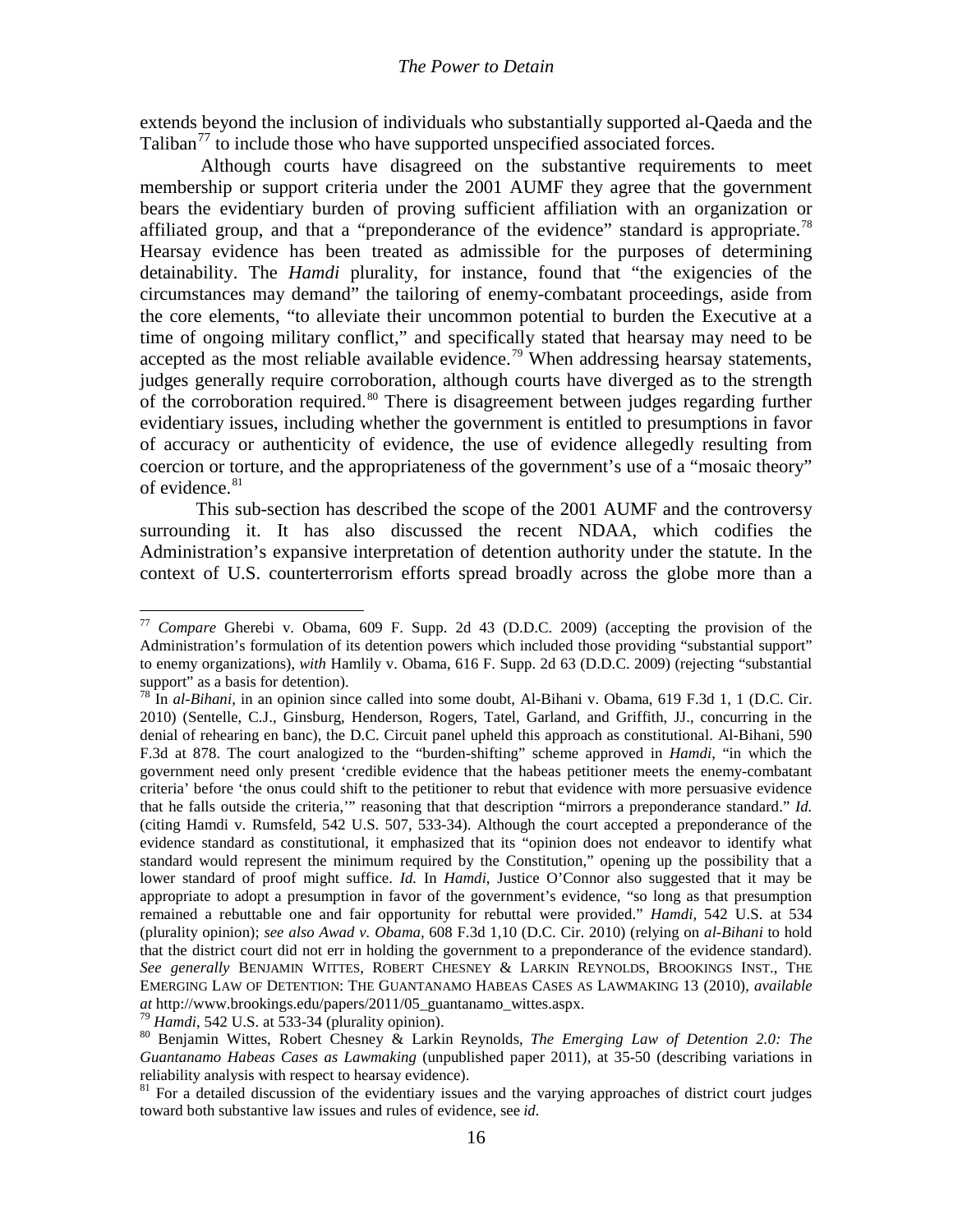decade after September 11, however, alternative sources of detention authority that might supplement the 2001 AUMF should still be explored. The next two subsections consider two additional sources of statutory authority: the 2002 Authorization for Use of Military Force and the Military Commissions Act of 2009.

## *2. The 2002 Authorization for Use of Military Force Against Iraq*

Much of the policy debate regarding detention has surrounded the forty-five square miles of Guantanamo Bay and the nearly 800 detainees that have been housed there. Meanwhile little attention has been paid to the nearly 100,000 individuals the United States has detained in Iraq. $82$  Here we provide an overview of the domestic legal authority under which these individuals were detained.

<span id="page-16-3"></span>The detentions in Iraq have been justified as a matter of domestic law under the legal authority granted in a joint resolution authorizing the use of force against Iraq, the Authorization for Use of Military Force Against Iraq Resolution of 2002 (2002 AUMF).<sup>[83](#page-16-0)</sup> The resolution authorized the President to use the Armed Forces "as he determines to be necessary and appropriate" in order to "(1) defend the national security of the United States against the continuing threat posed by Iraq; and (2) enforce all relevant United Nations Security Council Resolutions regarding Iraq.<sup>[84](#page-16-1)</sup> It does not explicitly mention any authority to detain individuals, but the language it shares with the 2001 AUMF suggests that detention authority is derivative of the "necessary and appropriate" clause.<sup>85</sup> Unlike the 2001 AUMF, however, it is geographically limited in its effect—applying as it does only to the "threat posed by Iraq" and Security Council Resolutions "regarding Iraq."

<span id="page-16-5"></span><span id="page-16-4"></span>The continuing validity of the 2002 AUMF as a source of detention authority is a subcomponent of a larger question—does the 2002 AUMF still provide legitimacy for *any* U.S. military operations in Iraq? The purpose-oriented clauses of the resolution suggest that the document should cease to be a source of legal authority once these conditions have been met. The extent to which the first condition, defending the U.S. "against the continuing threat posed by Iraq," is satisfied turns on the nature of the threat contemplated by Congress. Some have argued that this threat should be limited to the existence of Weapons of Mass Destruction (WMD), while others have articulated a

<sup>82</sup> *See* Caroline Alexander, *Last U.S.-Run Prison Handed over to Iraqis Ahead of Withdrawal*, WASH. POST, July 15, 2010, http://www.washingtonpost.com/wp-dyn/content/article/2010/07/15/ AR2010071502545.html (stating that about 100,000 detainees have been held at Camp Cropper alone).

<span id="page-16-0"></span><sup>&</sup>lt;sup>83</sup> The military intervention and detentions were justified under international law by a series of United Nations Mandates and, when the final Mandate expired, under the bilateral agreements between the United States and the Iraqi governments. *See* Bruce Ackerman & Oona Hathaway*, Limited War and the Constitution: Iraq and the Crisis of Presidential Legality*, 109 MICH. L. REV. 447, 463-76 (2011) (describing the UN Mandates and the bilateral agreements that superseded them).

<span id="page-16-1"></span> $84$  Authorization for Use of Military Force Against Iraq Resolution of 2002, Pub. L. No. 107-243, § 3, 116 Stat. 1498, 1501 (2002).

<span id="page-16-2"></span><sup>&</sup>lt;sup>85</sup> One possible explanation for the lack of explicit language referencing detention authority is that "detention operations did not figure prominently in pre-invasion planning because the assumptions driving that planning did not include a sustained U.S. ground presence, let alone an extended occupation and counterinsurgency campaign." Robert M. Chesney, *Iraq and the Military Detention Debate: Firsthand Perspectives from the Other War*, *2003-2010*, 51 VA. J. INT'L L. 549, 563 (2011).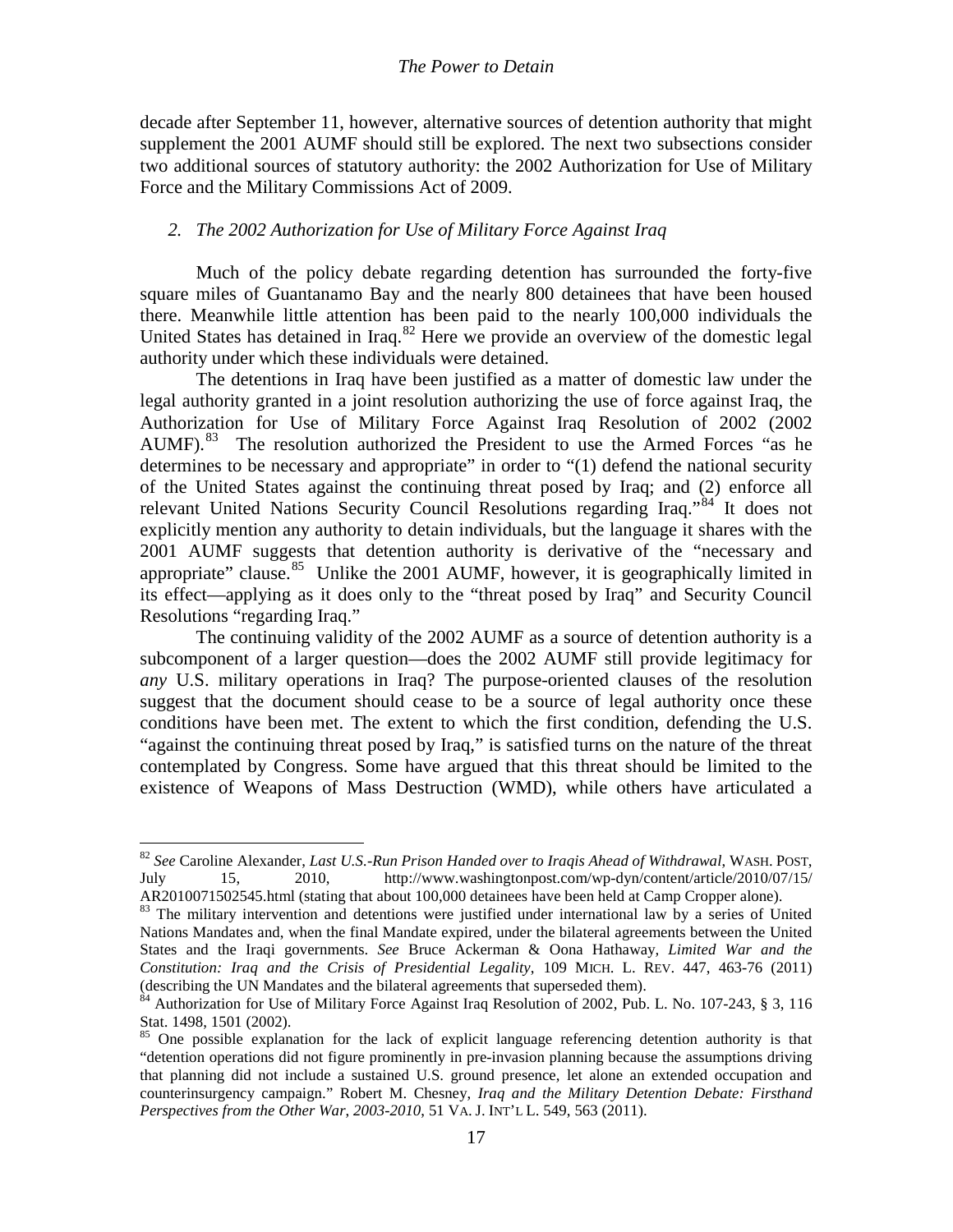<span id="page-17-0"></span>broader construction of this threat to encompass the post-invasion insurgency.<sup>[86](#page-16-5)</sup> The second prong of the 2002 AUMF is less controversial, as the final U.N. Security Council Resolution expired at the end of 2009.<sup>[87](#page-17-1)</sup> Successive administrations have justified their continuing presence in Iraq based on a combination of bilateral agreements with the Iraqi government, the 2001 AUMF, the 2002 AUMF, and congressional support in the form of appropriations.<sup>[88](#page-17-2)</sup> With the potential exception of the  $2002$  AUMF, all of these justifications provide questionable domestic authority to continue active military operations—and by extension detention—in Iraq without renewed congressional authorization. [89](#page-17-3)

In practice, strategic considerations have made the issue of detention authority largely moot as the U.S. military has transferred nearly all detention responsibilities to its Iraqi counterparts. In fact, the vast majority of the individuals formerly detained by the United States in Iraq have either been released or prosecuted within the Iraqi judicial system, with the exception of "about 200 dangerous, yet difficult to charge, individuals."<sup>[90](#page-17-4)</sup> Under one of the bilateral agreements governing the ongoing relationship between the United States and Iraq, U.S. forces only have limited powers to detain pursuant to "an Iraqi decision issued in accordance with Iraqi law," and "persons must be handed over to competent Iraqi authorities within 24 hours from the time of their detention or arrest."<sup>[91](#page-17-5)</sup> While the agreement provides limited detention authority within Iraq, it does not purport to grant domestic legal authority for these detentions. Thus, the

<span id="page-17-4"></span><sup>90</sup> Chesney, *supra* note [85,](#page-16-4) at 599.

<sup>86</sup> *Compare* Ackerman & Hathaway*, supra* note [83,](#page-16-3) *with* Robert M. Chesney, *Ackerman and Hathaway on the Iraq AUMF: How Strictly Should AUMFs Be Construed?*, LAWFARE (Nov. 1, 2010, 8:18 PM), http://www.lawfareblog.com/2010/11/ackerman-and-hathaway-on-the-iraq-aumf-how-strictly-should-

aumfs-be-construed/; *see also* Bradley & Goldsmith, *supra* note [18,](#page-6-7) at 2102 (noting that the Supreme Court has construed broadly congressional authorizations to the President on the basis of delegation considerations).<br><sup>87</sup> See Ackerman & Hathaway, *supra* note 74, at 469.

<span id="page-17-6"></span><span id="page-17-2"></span><span id="page-17-1"></span><sup>&</sup>lt;sup>88</sup> *Id.* at 471-72 (citing *Declaration and Principles: Future U.S. Commitments to Iraq: Joint Hearing Before the Subcomm. on the Middle E. and S. Asia and the Subcomm. on Int'l Orgs., Human Rights, and Oversight of the H. Comm. on Foreign Affairs*, 110th Cong. 6 (2008) (written response of David M. Satterfield, Senior Adviser, Coordinator for Iraq, U.S. Dep't of State, to Rep. Gary L. Ackerman, Chairman, Subcomm. on the Middle E. and S. Asia)). Ambassador Satterfield cited three separate legal rationales for the continuation of the Iraq war without additional congressional authorization: (1) The 2002 AUMF, (2) the 2001 AUMF, and (3) the fact that "Congress has repeatedly provided funding for the Iraq war, both in regular appropriations cycles and in supplemental appropriations."

<span id="page-17-3"></span><sup>&</sup>lt;sup>89</sup> While proponents of strong presidential power argue that appropriations suffice to demonstrate congressional authorization, they seem to be outside the constitutional consensus. *See, e.g.,* John C. Yoo, *The Continuation of Politics by Other Means: The Original Understanding of War Powers*, 84 CALIF. L. REV. 167 (1996). The Supreme Court has held that appropriations bills can only substitute for enactments in very limited circumstances. The Court acknowledged that appropriations are "Acts of Congress," but explained that they "have the limited and specific purpose of providing funds for authorized programs." Tenn. Valley Auth. v. Hill, 437 U.S. 153, 190 (1978) (internal quotation marks omitted); *see also* Ackerman & Hathaway, *supra* note [86,](#page-17-0) at 472.

<span id="page-17-5"></span><sup>&</sup>lt;sup>91</sup> See Agreement Between the United States of America and the Republic of Iraq on the Withdrawal of United States Forces from Iraq and the Organization of Their Activities During Their Temporary Presence in Iraq, U.S.-Iraq, art. 22, paras. 1-2, Nov. 17, 2008, *available at* http://graphics8.nytimes.com/packages/pdf/world/20081119\_SOFA\_FINAL\_AGREED\_TEXT .pdf; *see also* Brian J. Bill, *Detention Operations in Iraq: A View from the Ground, in* 86 INTERNATIONAL LAW STUDIES, THE WAR IN IRAQ: A LEGAL ANALYSIS 411, 416-17 (Raul A. Pedrozo ed., 2010) (describing the thinking behind the policy transition to an Iraqi law enforcement model).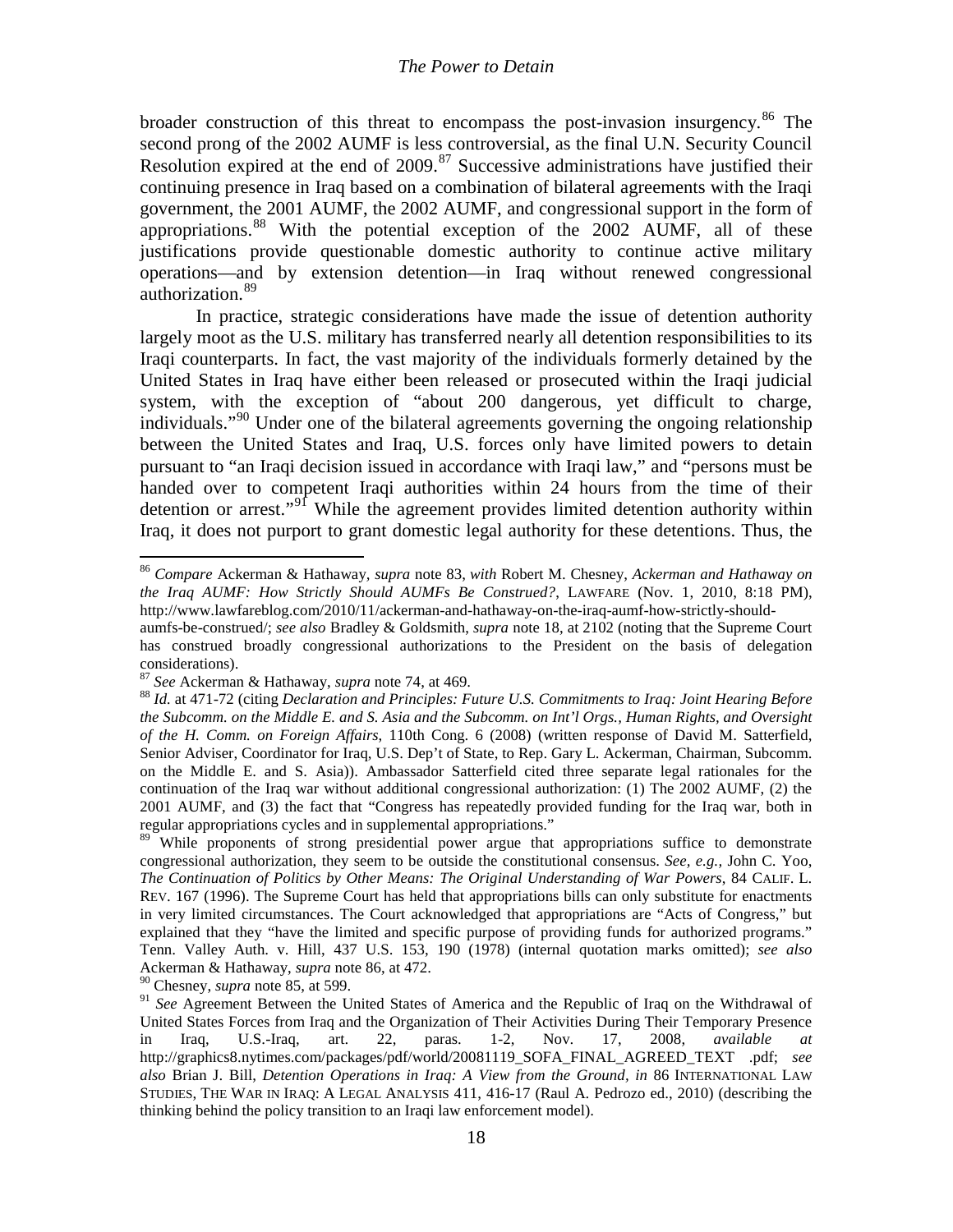government continues to rely upon the 2002 AUMF for its limited continuing detention authority.

### *3. Pendant Authority to Detain under the Military Commission Act of 2009*

While the 2002 AUMF covers only detainees linked to the U.S. participation in the conflict in Iraq, some have suggested that the Military Commission Act of 2009 (MCA), the statute that governs the process for trying and punishing unprivileged combatants, may provide detention authority of a broader scope.<sup>[92](#page-17-6)</sup> The MCA does provide some additional detention authority, but that additional authority is limited to those individuals actually prosecuted under the statute.

Responding to the Supreme Court's holding in *Hamdan v. Rumsfeld*,<sup>[93](#page-18-0)</sup> Congress passed the MCA to establish a jurisdictional and procedural foundation for the use of military commissions. The MCA stated that military commissions may proceed against aliens who are members of groups covered by the 2001 AUMF as well as those who are not members but nonetheless provide support to such groups.<sup>[94](#page-18-1)</sup> Importantly, the MCA is silent on the issue of detention authority, and the legislative history explicitly notes that the statute was not intended to define the scope of the President's authority to detain.<sup>[95](#page-18-2)</sup>

<span id="page-18-7"></span><span id="page-18-6"></span>The D.C. Circuit panel's opinion in *al-Bihani v. Obama* (which was, as already noted, cast into doubt in subsequent proceedings<sup>[96](#page-18-3)</sup>) nonetheless suggested that the scope of the MCA includes detention authority.<sup>[97](#page-18-4)</sup> Speaking for the panel, Judge Janice Rogers Brown concluded that anyone subject to a military commission under the MCA is *a fortiori* subject to indefinite detention without trial as well. According to the panel's logic, anyone who has "purposefully and materially supported hostilities against the United States or its coalition partners" could be detained.<sup>[98](#page-18-5)</sup> The opinion applied a lower bar for indefinite detention than under the AUMF by allowing the government to detain under the MCA those who provide independent support to an AUMF-covered organization, even without proof of membership in that organization, and even if there is

<sup>&</sup>lt;sup>92</sup> Similar to the Military Commissions Act of 2009, Pub. L. No. 111-84, 123 Stat. 2190, the Detainee Treatment Act of 2005, Pub. L. 101-148, 119 Stat. 2739, arguably could be read as a (post-hoc) legislative ratification of the executive's policy of detention up to that point. However, the DTA contains no authorization for detention in itself, and neither the Obama Administration nor any of the habeas rulings in post-September 11 terrorism cases have relied upon the DTA for advancing detention authority arguments.  $\frac{93}{93}$  548 U.S. 557 (2006).

<span id="page-18-1"></span><span id="page-18-0"></span><sup>94</sup> Military Commissions Act of 2006, sec. 3, §§ 948a(1), 948c, Pub. L. No. 109-366, 120 Stat. 2600, 2601- 02; Military Commissions Act of 2009, sec. 1802, §§ 948a(7), 948b(a), 948c (codified as amended at 10 U.S.C. §§ 948a et seq.).

<span id="page-18-2"></span><sup>95</sup> *See* S. REP. NO. 111-288, at 862-3 (2009) (Conf. Rep.) (noting that the MCA's definition of "unprivileged enemy belligerents" is included only for the purpose of establishing persons subject to trial by military commission in accordance with section 948c, of title 10, United States Code, and is not intended to address the scope of the authority of the United States to detain individuals in accordance with the laws of war or for any other purpose) [hereinafter Conference Report].

<span id="page-18-3"></span><sup>96</sup> *See* al-Bihani v. Obama, 619 F.3d 1, 1 (D.C. Cir. 2010) (Sentelle, C.J., Ginsburg, Henderson, Rogers, Tatel, Garland, and Griffith, JJ., concurring in the denial of rehearing en banc) ("We decline to en banc this case to determine the role of international law-of-war principles in interpreting the AUMF because, as the various opinions issued in the case indicate, the panel's discussion of that question is not necessary to the disposition of the merits.").<br><sup>97</sup> Al-Bihani v. Obama, 590 F.3d 866, 872 (D.C. Cir 2010).

<span id="page-18-5"></span><span id="page-18-4"></span><sup>98</sup> Wittes, Chesney & Reynolds, *supra* note [80,](#page-15-5) at 23.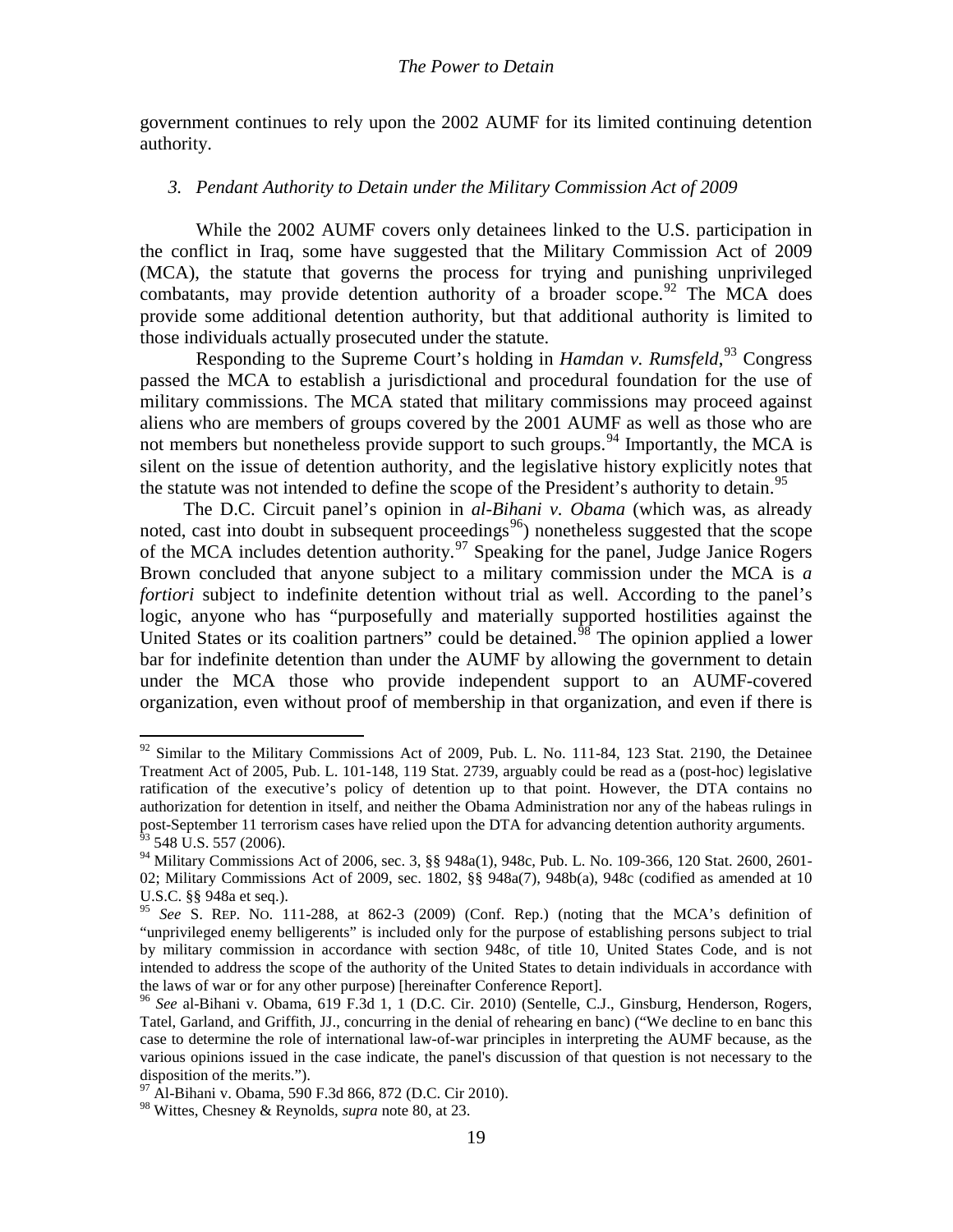no intention to prosecute under the MCA. [99](#page-18-7) By doing so, *al-Bihani* suggested a substantial expansion of detention authority.

The *al-Bihani* panel erred in deriving expansive stand-alone detention authority from the MCA's purely jurisdictional and procedural provisions.<sup>[100](#page-19-0)</sup> It is uncontroversial that individuals subject to trial by a military commission will also be detained—at least for the period of the trial. But the *al-Bihani* panel opinion suggests that the authority to prosecute always and *necessarily* implies the authority to detain<sup>[101](#page-19-1)</sup>—and that this authority to detain can be unhinged from the authority to prosecute, thereby allowing the government to detain individuals without any intention of prosecuting them. Under this formulation, Congress's vestment of prosecutorial authority was enough to supply the President with stand-alone detention authority. Yet this expansive reading of the MCA is not only inconsistent with specific statutory language to the contrary—in which, as already noted, Congress expressly stated that it did not intend to address the scope of authority to detain.<sup>102</sup> It is also inconsistent with basic principles of detention authority pursuant to prosecution authority. To detain someone suspected of murder, for example, the government must intend to prosecute that person for murder. Similarly, in order to detain an individual pursuant to the MCA, the government must charge and eventually prosecute that individual pursuant to the MCA.<sup>[103](#page-19-3)</sup>

<span id="page-19-0"></span><sup>&</sup>lt;sup>99</sup> *Id.* at 26. 100 *Al-Bihani*, 590 F.3d at 872 ("The provisions of the 2006 and 2009 MCAs are illuminating in this case because the government's detention authority logically covers a category of persons no narrower than is covered by its military commission authority. Detention authority in fact sweeps wider ....").

<span id="page-19-4"></span><span id="page-19-1"></span><sup>&</sup>lt;sup>101</sup> This first step of the argument is itself incorrect. The government has the authority to prosecute a criminal law violation but does not possess the authority to detain in cases where the available penalties for the criminal law violation do not include detention. For example, certain non-federal statutes criminalize activities such as jaywalking, speeding, or wildlife violations as misdemeanors and limit the punishment to a fine. *See, e.g*., COLO. REV. STAT. § 42-4-1701 (indicating that Class A and Class B traffic offenses have a maximum penalty of \$100). On a federal level, certain statutes establish maximum fines for certain acts and exclude the power to detain. *See, e.g.*, 33 U.S.C. § 502(a) (2006) ("If the persons, corporation, or association owning or controlling any railroad or other bridge shall, after receiving notice [that their railroad or bridge is obstructing navigation waters], as hereinbefore required, from the Secretary of Transportation and within the time prescribed by him willfully fail or refuse to remove the same or to comply with the lawful order of the Secretary of the Army in the premises, such persons, corporation, or association shall be deemed guilty of a misdemeanor and on conviction thereof shall be punished by a fine not exceeding \$5,000 . . . ."). Other statutes criminalize activity perpetrated by corporations but do not allow for detention authority. *See, e.g*., TEX. PENAL CODE § 12.51(b) ("If a corporation or association is adjudged guilty of an offense that provides a penalty including imprisonment, or that provides no specific penalty, a court may sentence the corporation or association to pay a fine in an amount fixed by the court, not to exceed: (1) \$20,000 if the offense is a felony of any category; (2) \$10,000 if the offense is a Class A or Class B misdemeanor; (3) \$2,000 if the offense is a Class C misdemeanor; or (4) \$50,000 if, as a result of an offense classified as a felony or Class A misdemeanor, an individual suffers serious bodily injury or death."). While all of these statutes suggest that detention authority does not automatically flow from prosecutorial authority, the nature of the underlying crimes in these provisions, such as crossing a street when the traffic light is green, obviously differ significantly from the crimes outlined in the MCA. The point here is simply that these examples illustrate that the power to prosecute for a violation of criminal law does not always entail a power to detain.<br><sup>102</sup> See Conference Report, supra note 95.

<span id="page-19-3"></span><span id="page-19-2"></span><sup>&</sup>lt;sup>103</sup> Many of the current detainees at Guantanamo Bay would likely not be subject to prosecution under the MCA because they have not committed any crimes. *See, e.g*., *Obama and Guantanamo*, WALL ST. J., Jan. 22, 2009, http://online.wsj.com/article/SB123258578172604569.html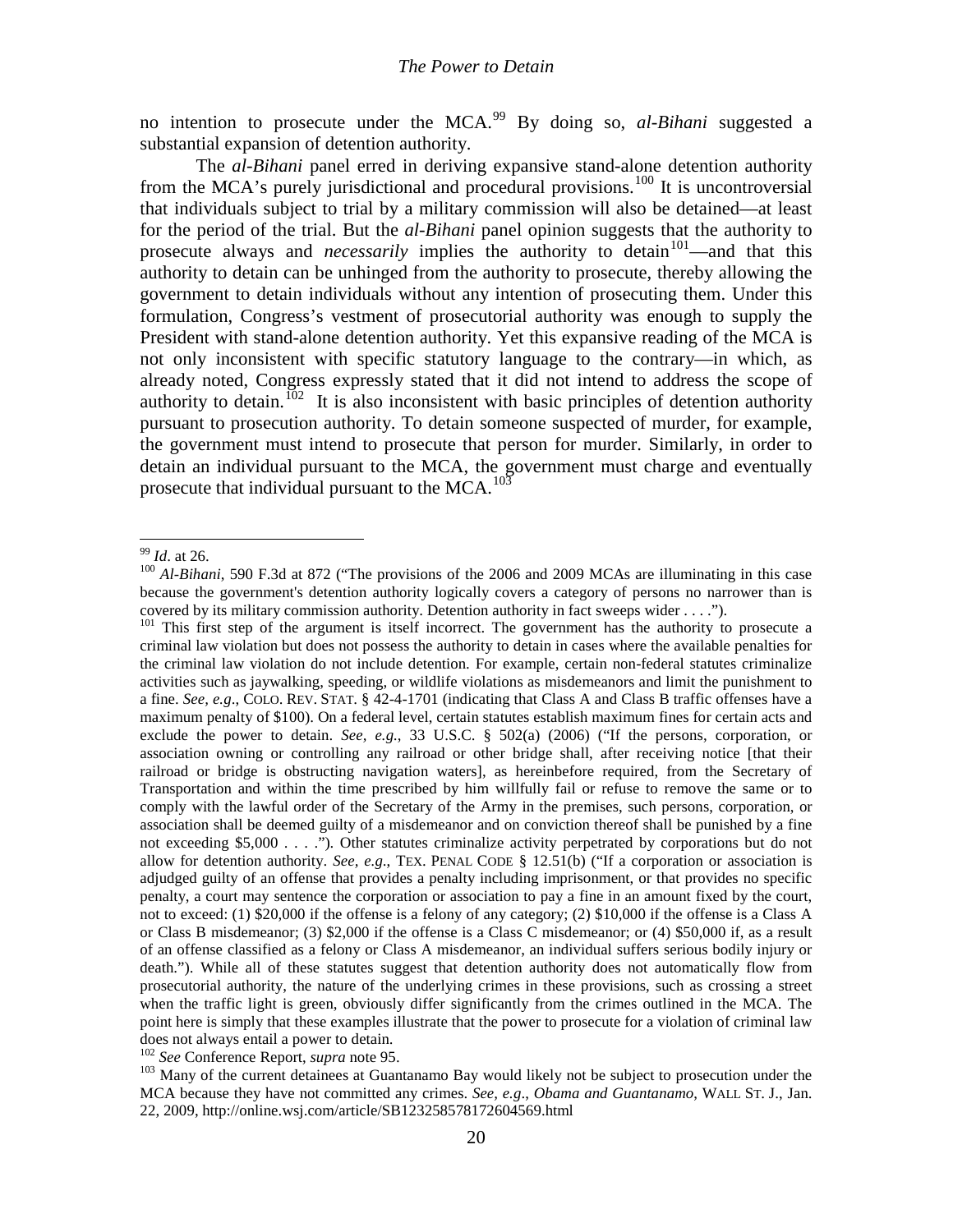Thus, while the MCA may provide detention authority for some individuals who are not covered by the 2001 AUMF—for example, because they are not members or supporters of al-Qaeda or the Taliban—the first important limitation on this authority is that the government must charge and prosecute those individuals within a reasonable timeframe. Article  $14(3)(c)$  of the ICCPR requires that trial take place "without undue delay". The Human Rights Committee has noted that this applies "not only to the time by which a trial should commence, but also the time by which it should end and judgment be rendered; all stages must take place 'without undue delay'".<sup>[104](#page-19-4)</sup> Lengthy pre-trial detention constitutes a violation of  $14(3)(c)^{105}$  $14(3)(c)^{105}$  $14(3)(c)^{105}$  and, although the Committee has not specified a particular timeframe, it has found delays of 22 months,<sup>[106](#page-20-1)</sup> two years,<sup>[107](#page-20-2)</sup> and 29 months<sup>[108](#page-20-3)</sup> to violate the right to trial without undue delay. When read in light of this fundamental guarantee, the MCA does not provide the authority to detain individuals indefinitely under the pretext of intent to prosecute, but only where they are prosecuted "without undue delay."

Jurisdiction under the MCA is also disputed for certain subject matters. For example, the constitutionality of material support prosecutions is controversial and is currently being contested in the D.C. Circuit.<sup>[109](#page-20-4)</sup> Moreover, human rights organizations have generally been critical of the MCA on due process and independence grounds, $110$ and the Committee has expressed concern about the trial of civilians by military courts and has indicated that such trials "should be very exceptional and take place under conditions which genuinely afford the full guarantees stipulated in article 14."[111](#page-20-6)

 $\overline{\phantom{a}}$ 

<sup>(&</sup>quot;[M]any of the Guantanamo prisoners haven't committed crimes per se but are dedicated American enemies and too dangerous to let go. Other cases involve evidence that is insufficient for trial but still sufficient to determine that release is an unacceptable security risk.'').

<sup>&</sup>lt;sup>104</sup> General Comment 13, Article 14 (Twenty-first session, 1984), Compilation of General Comments and General Recommendations Adopted by Human Rights Treaty Bodies, U.N. Doc. HRI/GEN/1/Rev.6 at 135 (2003), ¶10.<br><sup>105</sup> See Sextus v. Trinidad & Tobago, ¶¶ 7.2, 7.3, U.N. Doc. CCPR/C/72/D/818/1998 (July 16, 2001).

<span id="page-20-1"></span><span id="page-20-0"></span><sup>&</sup>lt;sup>106</sup> See id., ¶7.2.<br><sup>107</sup> See C. Smart v. Trinidad & Tobago, ¶ 10.2, U.N. Doc. GAOR, A/53/40 (vol. II) (July 29, 1998).<br><sup>108</sup> See J. Leslie v. Jamaica, ¶ 9.3, U.N. Doc. GAOR, A/53/40 (vol. II) (July 31, 1998).

<span id="page-20-2"></span>

<span id="page-20-4"></span><span id="page-20-3"></span><sup>109</sup> *See* Steve Vladeck, Government brief in *Hamdan*: The Looming Article III Problem, *available at* http://www.lawfareblog.com/2012/01/government-brief-in-hamdan-the-looming-article-iii-problem/. *See also* Brief of Amicus Curiae National Institute of Military Justice, Human Rights Watch, Professor Stephen I. Vladeck, and Professor David S. Weissbrodt, U.S. v. Al Bahlul, No. 09-001, (C.M.C.R. October 15, 2009) (arguing that material support does not constitute a violation of the law of nations and is therefore outside the subject-matter jurisdiction of the military commissions); Stephen Vladeck, *The Laws of War as* 

<span id="page-20-7"></span><span id="page-20-5"></span><sup>&</sup>lt;sup>110</sup> See, e.g,, Human Rights Watch, *New Legislation on Military Commissions Doesn't Fix Fundamental Flaws*, October 8, 2009, *available at* http://www.hrw.org/news/2009/10/08/us-new-legislation-militarycommissions-doesn-t-fix-fundamental-flaws; Human Rights Watch, *Submission to Universal Periodic Review of the United States*, March 2010, *available at* http://www.hrw.org/sites/default/files/related\_material/HRWUSA\_UPR2010.pdf; Amnesty International, Military Commissions, *available at* http://www.amnestyusa.org/our-work/issues/security-and-humanrights/fair-trials?id=1041195#.<br><sup>111</sup> Gen. Comm. 13, *supra note* XX, ¶4 ("The Committee notes the existence, in many countries, of military

<span id="page-20-6"></span>or special courts which try civilans. This could present serious problems as far as the equitable, impartial and independent administration of justice is concerned. Quite often the reason for the establishment of such courts is to enable exceptional procedures to be applied which do not comply with normal standards of justice. While the Covenant does not prohibit such categories of courts, nevertheless the conditions which it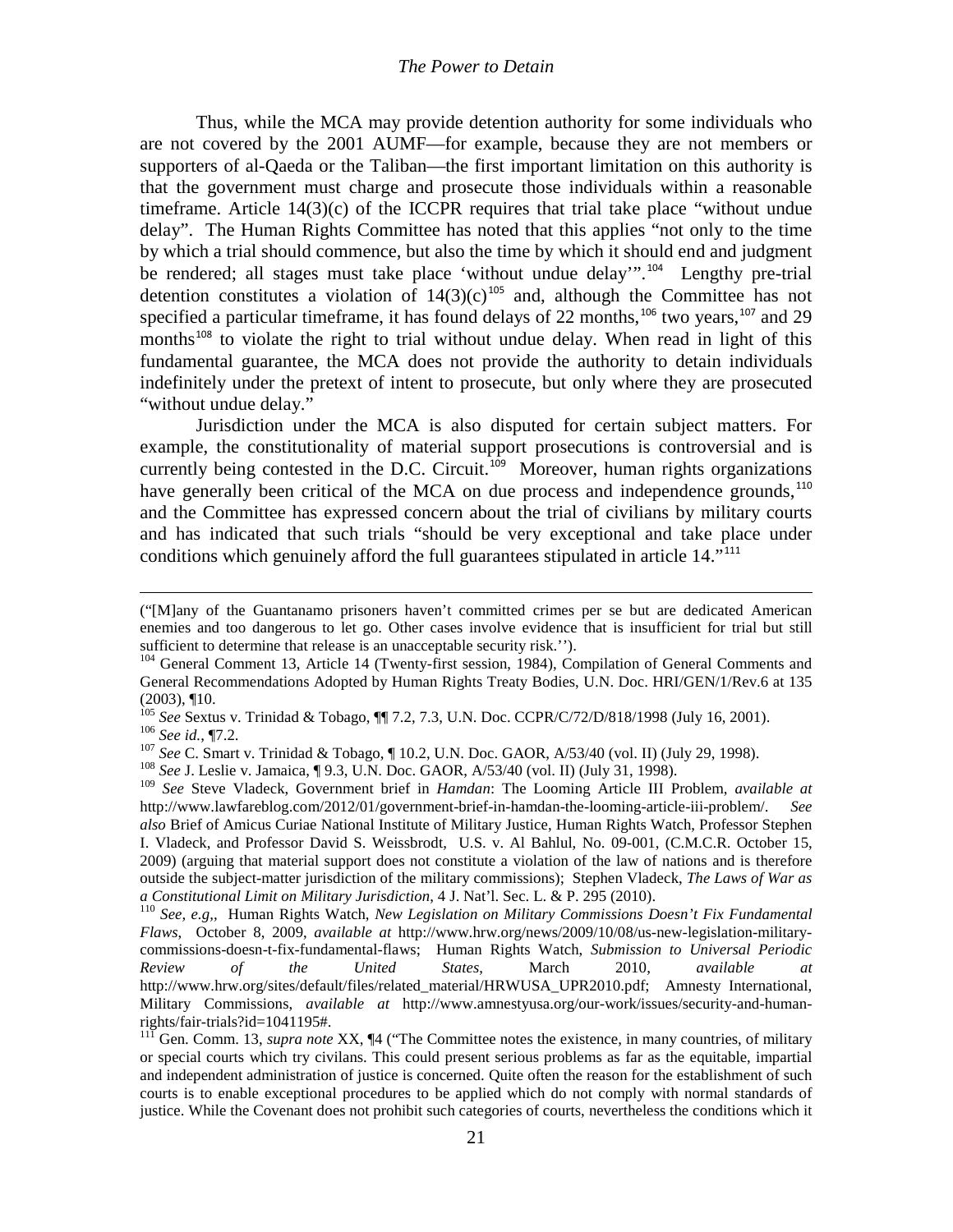In sum, the MCA may provide detention authority for prosecutions of unlawful enemy belligerents who do not fall under the 2001 AUMF, where such belligerents are to be imminently prosecuted under that statute for violations of the law of nations. However, the nature and extent of that authority remains controversial.

This Section has argued that the three existing sources of statutory authority for detention provide highly circumscribed authority to detain persons suspected of engaging in terrorist activities. The next Section turns to a separate—and, as we shall argue, highly limited—source of presidential authority to detain: the President's role as Commander-in-Chief under the U.S. Constitution.

### **B. Constitutional Authority: The President's Article II Power to Detain**

After the September 11 attacks, the Bush Administration argued that it had expansive detention authority under Article II of the Constitution because detention of the enemy is among the core functions of the President as Commander-in-Chief.<sup>[112](#page-20-7)</sup> This position has been widely criticized,<sup>[113](#page-21-0)</sup> and the Obama Administration has refrained from making similar arguments. Instead, it has relied solely on the 2001 AUMF to justify military detention of individuals apprehended in the course of counterterrorism operations.<sup>[114](#page-21-1)</sup> Courts have declined to reach the issue of whether the President has independent Article II detention authority in the war on terror and have generally analyzed the scope of that detention authority under the  $2001$  AUMF.<sup>[115](#page-21-2)</sup> This section addresses two questions: (1) does the President have independent Article II authority to detain; and (2) if yes, what is the scope of that authority? To the extent that detention authority is incident to the authority to engage in military operations, the President may have independent detention authority, but only in the very circumscribed settings where he has independent military authority.

### *1. Source of Article II Detention Authority*

 $\overline{\phantom{a}}$ 

<span id="page-21-3"></span>The President's law of war detention authority is ancillary to the President's authority as Commander-in-Chief to conduct military operations. It follows that the scope of the President's Article II detention authority cannot exceed the scope of his power to engage in military operations. The President's independent detention authority is thus limited to the scope of the President's independent Article II authority to initiate or to engage in military operations.

lays down clearly indicate that the trying of civilians by such courts should be very exceptional and take place under conditions which genuinely afford the full guarantees stipulated in article 14.")

<sup>&</sup>lt;sup>112</sup> Brief of Respondents-Appellants at 13-14, Hamdi v. Rumsfeld,  $378$  F.3d 426 (4th Cir. 2004) (No. 02-6895).

<span id="page-21-0"></span><sup>113</sup> *See, e.g.,* David J. Barron & Martin S. Lederman, *The Commander in Chief at the Lowest Ebb— Framing the Problem, Doctrine, and Original Understanding*, 121 HARV. L. REV. 689 (2008); Neil Kinkopf, *The Statutory Commander in Chief*, 81 IND. L.J. 1169 (2006); *see also* Memorandum Regarding the Government's Detention Authority, *supra* note [6,](#page-2-5) (relying on the 2001 AUMF and not on Article II for detention authority).

<span id="page-21-1"></span><sup>114</sup> *See* Memorandum Regarding the Government's Detention Authority, *supra* [6;](#page-2-5) *see also* Wittes, Chesney

<span id="page-21-2"></span><sup>&</sup>lt;sup>115</sup> *See*, *e.g.*, Hamdi v. Rumsfeld, 542 U.S. 507 (2004); Boumediene v. Bush, 553 U.S. 723 (2008).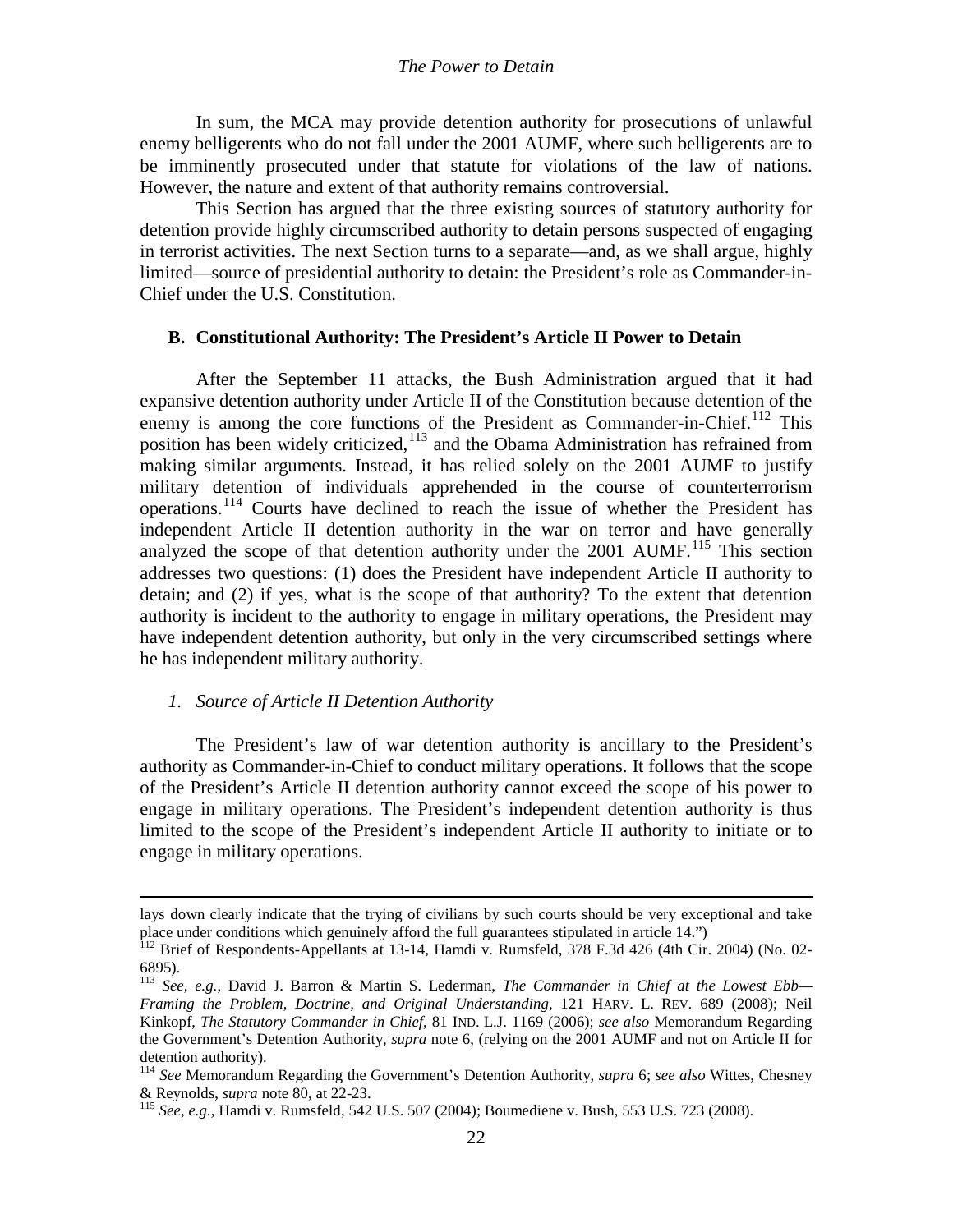<span id="page-22-9"></span>The President's detention authority outside the immigration context is grounded in the President's powers as Commander-in-Chief.[116](#page-21-3) The plurality opinion in *Hamdi* stated that "[t]he capture and detention of lawful combatants and the capture, detention, and trial of unlawful combatants, by 'universal agreement and practice,' are 'important incident[s] of war"<sup>[117](#page-22-0)</sup> and that "detention  $\ldots$  is a fundamental incident of waging war."<sup>[118](#page-22-1)</sup> As a result, the plurality concluded that the 2001 AUMF authorization for the use of "necessary and appropriate force" unmistakably includes the authority to detain.<sup>[119](#page-22-2)</sup> This reasoning was echoed in subsequent cases.<sup>[120](#page-22-3)</sup> In a brief to the Fourth Circuit, the government had also argued that "the President's core functions as Commander-in-Chief in wartime [include] detention,"<sup>[121](#page-22-4)</sup> and Justice Thomas treated detention authority as part of the President's war powers in his dissent in *Hamdi*. [122](#page-22-5) While there is disagreement about the scope of the President's Article II detention authority, therefore, there is nonetheless broad consensus that the authority arises from the President's Commander-in-Chief powers.<sup>[123](#page-22-6)</sup> Hence, the scope of the President's authority to engage in law of war detention in the absence of statutory authorization is limited to the scope of his independent authority to use military force.

The Court's reasoning in *Hamdi* and elsewhere<sup>[124](#page-22-7)</sup> suggests two further restrictions on the President's Article II detention authority. First, the detention must be a fundamental or necessary incident to the specific type of military operation under consideration. This follows directly from the reasoning in *Hamdi* and subsequent cases that detention is included in "necessary and appropriate force" because it is a fundamental incident of the use of such force. In order for ancillary detention authority to exist, therefore, it must be a fundamental incident to the specific type of military operation the President has independent authority to engage in. Second, the capture and detention must have as its object the disabling of enemy combatants and the prevention of

<span id="page-22-5"></span>

<span id="page-22-8"></span><sup>116</sup> *See*, *e.g.*, Johnson v. Eisentrager, 339 U.S. 763 (1950); *Ex parte* Quirin, 317 U.S. 1 (1942); *Ex parte* Milligan, 71 U.S. 2 (1866).

<span id="page-22-0"></span><sup>117</sup> 542 U.S. 507, 518 (2004) (citing *Ex parte* Quirin, 317 U.S. 1, 28, 30 (1942)); *see also supra* Subsection I.A.1*.* <sup>118</sup> *Hamdi*, 542 U.S. at 519.

<span id="page-22-1"></span>

<span id="page-22-2"></span>

<span id="page-22-3"></span><sup>&</sup>lt;sup>120</sup> *See, e.g.*, Boumediene v. Bush, 553 U.S. 723, 733 (2008); Padilla v. Hanft, 423 F.3d 386, 391 (4th Cir. 2005); Gherebi v. Obama, 609 F. Supp. 2d 43, 62 (D.D.C. 2009) ("[D]etention *is* an exercise of the state's 'right to use force.'"); Hamlily v. Obama, 616 F. Supp. 2d 63, 71 n.13 (D.D.C. 2009); al-Marri v. Hanft, 378 F. Supp. 2d 673, 680 (D.S.C. 2005).

<span id="page-22-4"></span> $121$  Brief for Respondents-Appellants at 13, Hamdi v. Rumsfeld, 378 F.3d 426 (4th Cir. 2004) (No. 02-6895).<br><sup>122</sup> Hamdi, 542 U.S. at 587-88 (2004) (Thomas, J., dissenting).

<span id="page-22-6"></span><sup>&</sup>lt;sup>123</sup> It bears mentioning in this context that, in the wake of September 11, the Department of Justice proposed a bill that would have authorized "indefinite preventive detention, without charge, of aliens suspected of some connection to terrorist activities or groups," and Congress pointedly rejected those provisions. Brief for the Constitution Project as Amicus Curiae in Support of Respondent at 9-16, Ashcroft v. al-Kidd, 131 S. Ct. 2074 (2011) (No. 10-98) (citing Dep't of Justice Antiterrorism Bill 2d Draft, § 202 (Sept. 19, 2001)); *Homeland Defense: Hearing Before the S. Comm. on the Judiciary*, 107 Cong. 18 (2001) (statement of Sen. Kennedy). The proposal (and rejection) of this bill indicates that neither the executive nor Congress viewed the President as having independent Article II authority to indefinitely detain persons with ties to terrorism within the United States and outside the circumscribed context of an authorized war or military operation.

<span id="page-22-7"></span><sup>124</sup> *See* Johnson v. Eisentrager, 339 U.S. 763 (1950); *Ex parte* Quirin, 317 U.S. 1 (1942); *In re* Territo, 156 F.2d 142 (9th Cir. 1946).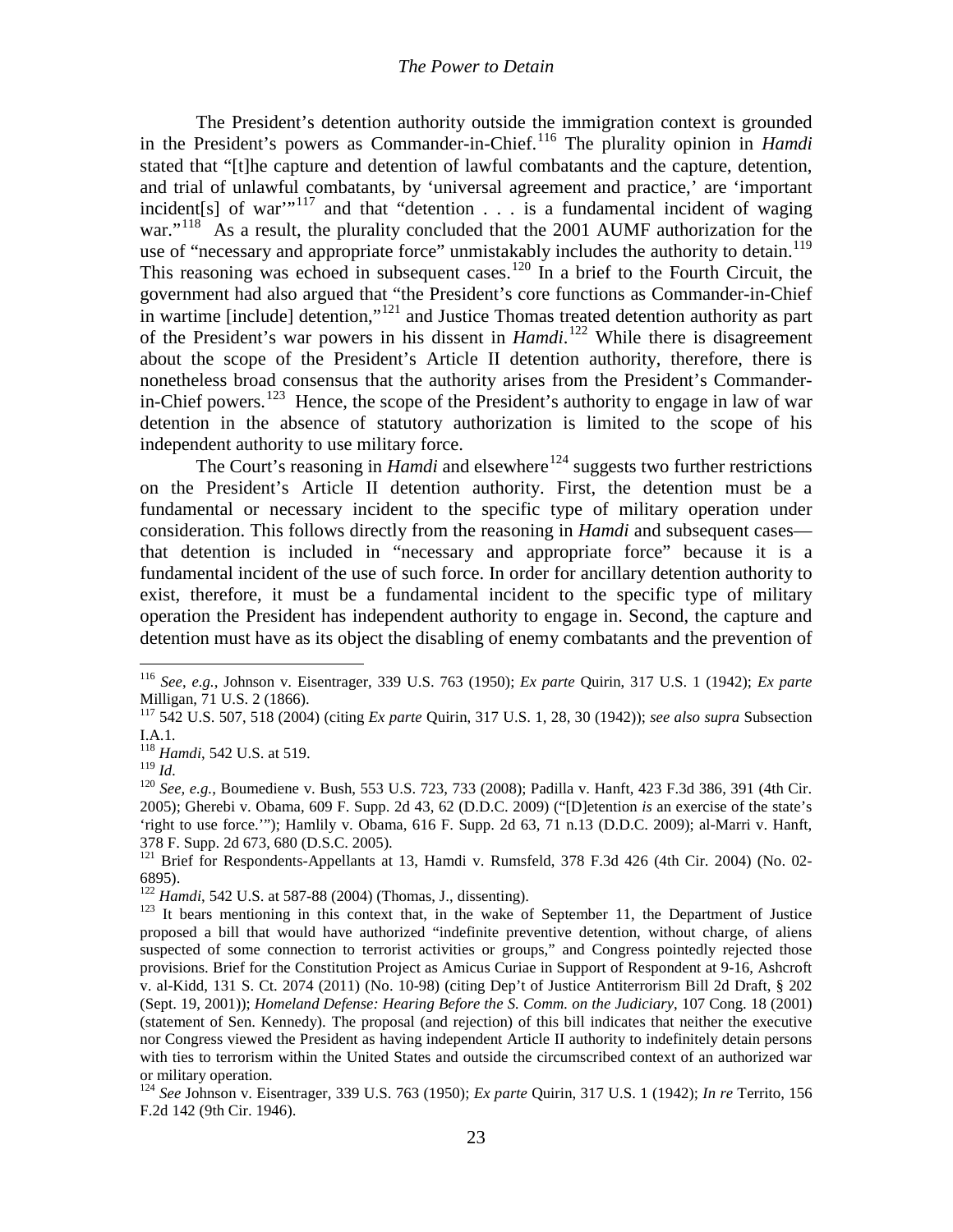their return to the battlefield. [125](#page-22-8) *Hamdi*, *Eisentrager*, and similar cases make clear that the key purpose of detention in the course of war is to disable the enemy.<sup>[126](#page-23-0)</sup> That is, wartime detention has a defensive purpose. To determine whether detention authority exists, therefore, one must ask whether the military operation is of such a nature that detention could serve the disabling defensive function envisioned in these cases.<sup>[127](#page-23-1)</sup> Where the President has independent Article II authority to engage in military operations and these two additional conditions are met, independent Article II detention authority likely also exists.

### *2. Scope of Article II Detention Authority*

Given the dependence of executive detention authority on the scope of the President's Article II authority as Commander-in-Chief, the more expansive a view one takes of the President's independent military powers, the more expansive a view of detention authority may follow. Broadly speaking, there are three views about the President's substantive powers under Article II and their implications for the scope of detention authority.<sup>[128](#page-23-2)</sup>

<span id="page-23-4"></span>At one extreme is the view that the "Constitution vests the President with *exclusive* authority to act as Commander-in-Chief and as the Nation's sole organ in foreign affairs."<sup>[129](#page-23-3)</sup> In this view, the different powers allocated by the Constitution among

<span id="page-23-0"></span><sup>&</sup>lt;sup>125</sup> In the contemporary counterterrorism context, this may be a question about future dangerousness.<br><sup>126</sup> *See Hamdi*, 542 U.S. at 519 ("Because detention to prevent a combatant's return to the battlefield is a fundamental incident of waging war, in permitting the use of 'necessary and appropriate force,' Congress has clearly and unmistakably authorized detention in the narrow circumstances considered here."); *Eisentrager*, 339 U.S. at 772-73 ("The alien enemy is bound by an allegiance which commits him to lose no opportunity to forward the cause of our enemy; hence the United States, assuming him to be faithful to his allegiance, regards him as part of the enemy resources. It therefore takes measures to disable him from the commission of hostile acts imputed as his intention because they are a duty to his sovereign."); *In re Territo*, 156 F.2d at 145 ("The object of capture is to prevent the captured individual from serving the enemy.").

<span id="page-23-5"></span><span id="page-23-1"></span><sup>127</sup> Two cautionary notes should be made. First, *Hamdi*, *Quirin*, and *Eisentrager* were all decided in the setting of a *statutorily authorized* war or military operation; thus, the arguments presented here are arguments by analogy only. Based on the reasoning these courts use in referencing or discussing detention authority, some more general conclusions may be drawn, but they are not by any means obvious or settled law. Moreover, the analysis presented here brackets questions about the authorized duration of detention and instead focuses solely on the initial authority to seize or capture in the course of military operations. Additional restrictions that limit the President's detention authority include all applicable law of war limitations, such as the well-settled rule that privileged combatants must be released at the end of hostilities and unprivileged combatants must be tried and convicted or released at the end of hostilities. However, in a setting where there is no anticipated end to the hostilities in sight and where detention for the duration of hostilities begins to approach indefinite detention, this traditional approach "may unravel" and different or additional limitations and procedural protections may apply. *Hamdi*, 542 U.S. at 521. For a more detailed discussion of the problem of duration, see *infra* Subsection I.C.2.b.

<span id="page-23-2"></span><sup>&</sup>lt;sup>128</sup> This summary follows the basic framework laid out in David J. Barron & Martin S. Lederman, *The Commander in Chief at the Lowest Ebb—Framing the Problem, Doctrine, and Original Understanding*, 121 HARV. L. REV. 689 (2008).

<span id="page-23-3"></span> $129$  Brief for Respondents-Appellants at  $*5$ , Hamdi v. Rumsfeld, 378 F.3d 426 (4th Cir. 2004) (No. 02-6895); *see* Hamdi v. Rumsfeld, 542 U.S. 507 (2004) (Thomas, J., dissenting); United States v. Curtiss-Wright Export Corp., 299 U.S. 304, 320 (1936); *The Prize Cases*, 67 U.S. (2 Black) 653, 670 (1862); John C. Yoo, Office of Legal Counsel, The President's Constitutional Authority to Conduct Military Operations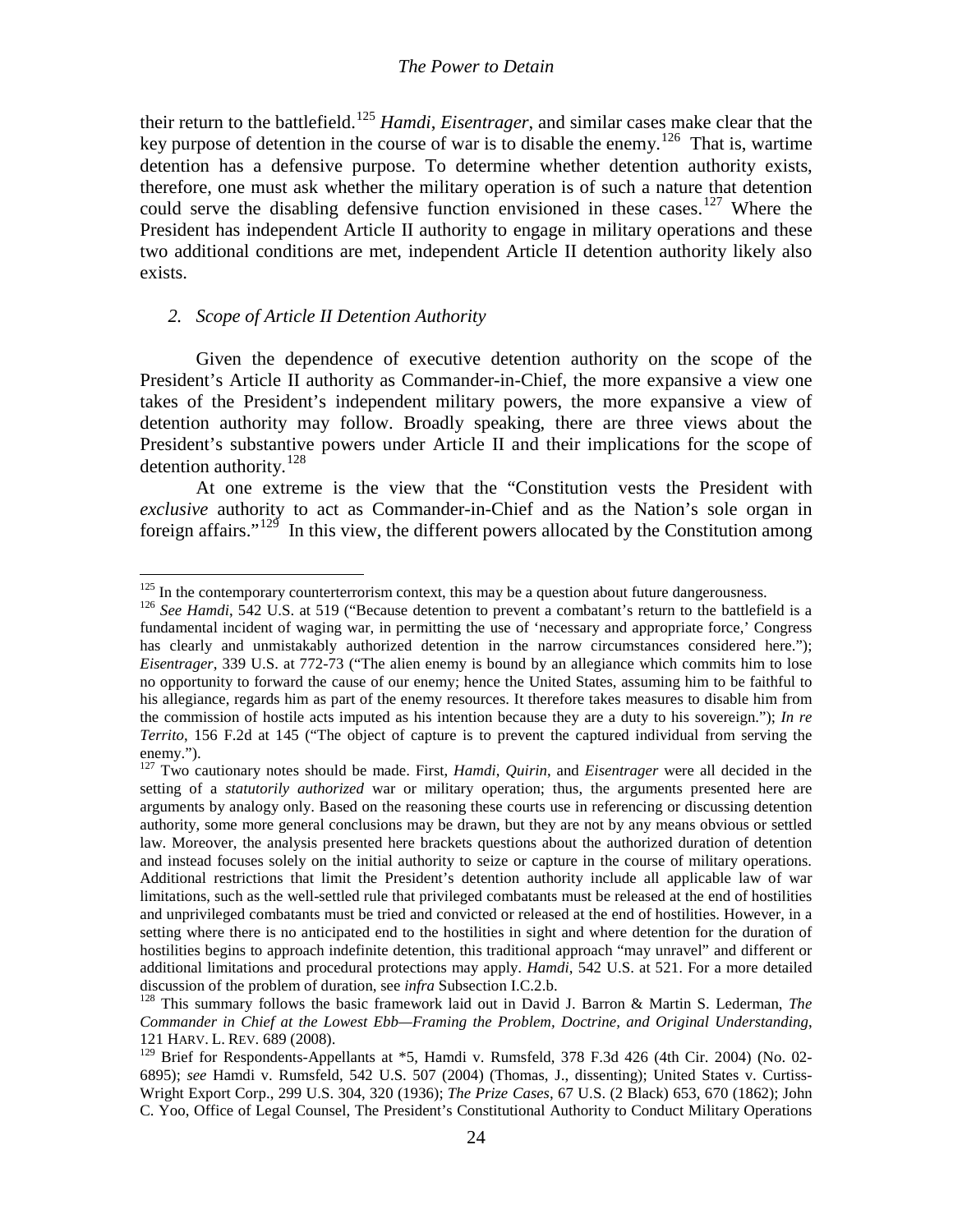<span id="page-24-1"></span>the branches are "separate and distinct powers," meaning that there is no overlap in the substance of these powers and "Congress may not make rules and regulations that burden the President's ability to act as commander in chief."[130](#page-23-5) In John Yoo's words, "[t]he power of the President is at its zenith under the Constitution when the President is directing military operations of the armed forces, because the power of Commander-in-Chief is assigned solely to the President."[131](#page-24-2) As Justice Thomas put it in his dissenting opinion in *Hamdi*, authority over matters relating to national security, including detention, is vested exclusively in the President "principally because the structural advantages of a unitary Executive are essential in these domains."<sup>132</sup> On his view, "the President has *constitutional* authority to protect the national security and … this authority carries with it broad discretion"<sup>[133](#page-24-4)</sup> and a "need to be free from interference."<sup>134</sup> This approach would give the President very expansive military authority, including detention authority, and would regard this authority as unencumbered by congressional limitations.

<span id="page-24-0"></span>At the other end of the spectrum is the view that the Commander-in-Chief clause confers no substantive powers, and that this designation is a purely hierarchical one.<sup>[135](#page-24-6)</sup> On this view, the President lacks independent detention authority under Article II, and his authority to detain is entirely statutory. This interpretation finds some support in the historical use of the term "commander in chief"<sup>[136](#page-24-7)</sup> but, as David Barron and Martin Lederman note, ultimately cannot be reconciled with "a long line of Supreme Court precedent recognizing a range of distinct substantive powers that the Commander-in-Chief may exercise in the absence of legislative authorization."<sup>[137](#page-24-8)</sup>

<span id="page-24-12"></span>The intermediate view, grounded in Justice Jackson's concurrence in *Youngstown*, [138](#page-24-9) views the President's Commander-in-Chief powers as components of a shared war power. On this view, presidential authority does not preclude regulation by Congress. Instead, "[t]he Constitution . . . means for the President and Congress each to wield aspects of the war power, which means that the powers should be understood in a way that accommodates the exercise of each and recognizes that they overlap and interrelate."<sup>139</sup> This approach yields a more flexible model that sees some of the President's powers as "core" powers that are "preclusive" of congressional regulation and others as more "peripheral" and therefore "non-preclusive" of such regulation.<sup>[140](#page-24-11)</sup> This

l

<span id="page-24-7"></span>

Against Terrorists and Nations Supporting Them (Sept. 25, 2001), *available at* http://www.justice.gov/olc/warpowers925.htm [hereinafter Yoo, OLC Memo]. .<br><sup>130</sup> Neil Kinkopf, *The Statutory Commander in Chief*, 81 IND. L.J. 1169, 1170 (2006).<br><sup>131</sup> Yoo, OLC Memo, *supra* note [129.](#page-23-4)<br><sup>132</sup> *Hamdi*, 542 U

<span id="page-24-2"></span>

<span id="page-24-3"></span>

<span id="page-24-4"></span>

<span id="page-24-6"></span><span id="page-24-5"></span>AFTERMATH 5 (1993); Barron & Lederman, *supra* note [116,](#page-22-9) at 730; Ingrid Brunk Wuerth, *International Law and Constitutional Interpretation: The Commander in Chief Clause Reconsidered*, 106 MICH. L. REV. 61, 83 (2007). *See generally* Barron & Lederman, *supra* note [116,](#page-22-9) at 772-800.<br><sup>136</sup> Wuerth, *supra* note [135,](#page-24-0) at 67, 83.<br><sup>137</sup> Barron & Lederman, *supra* note 116, at 729-30.<br><sup>138</sup> See Youngstown Sheet & Tube Co. v. Saw

<span id="page-24-9"></span><span id="page-24-8"></span><sup>(&</sup>quot;While the Constitution diffuses power the better to secure liberty, it also contemplates that practice will integrate the dispersed powers into a workable government. It enjoins upon its branches separateness but interdependence, autonomy but reciprocity.").<br><sup>139</sup> Kinkopf, *supra* note 130, at 1170.

<span id="page-24-11"></span><span id="page-24-10"></span><sup>&</sup>lt;sup>140</sup> See generally Barron & Lederman, *supra* note [116,](#page-22-9) at 1056-59.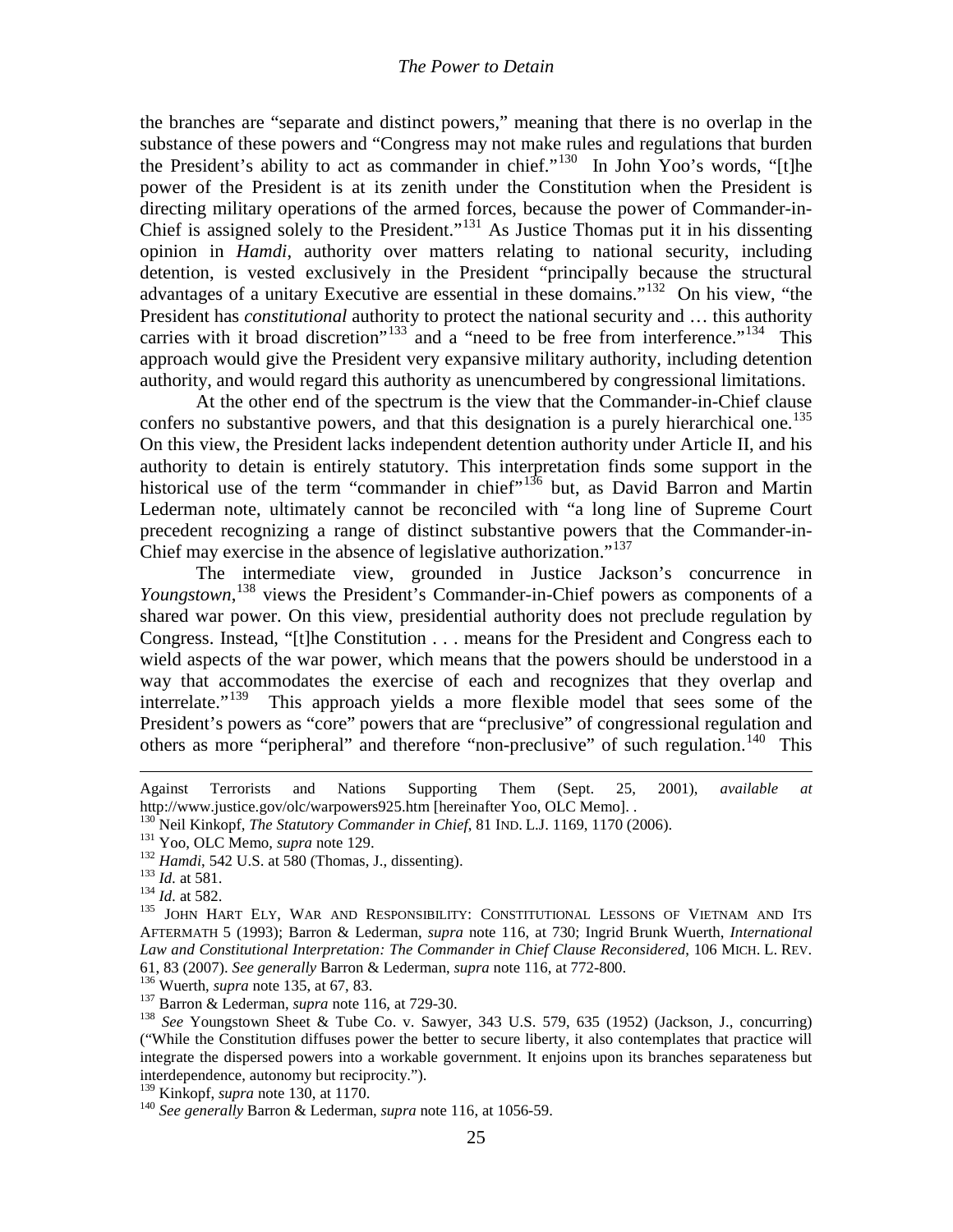model envisions a distribution of power where the President's actions can be circumscribed by Congress even where he acts in his capacity as Commander-in-Chief.<sup>[141](#page-24-12)</sup> Thus, even though the President's detention authority is part of his authority as Commander-in-Chief, it does not exist independent of Congress's concurrent power to declare war<sup>[142](#page-25-0)</sup> and to regulate aspects of the conduct of war.  $143$  Numerous cases support this view, holding that the President's powers as Commander-in-Chief may be limited by Congress,<sup>[144](#page-25-2)</sup> and the War Powers Resolution places concurrent constraints on the President's exercise of his Commander-in-Chief authority:

The constitutional powers of the President as Commander-in-Chief to introduce United States Armed Forces into hostilities, or into situations where imminent involvement in hostilities is clearly indicated by the circumstances, are exercised only pursuant to (1) a declaration of war, (2) specific statutory authorization, or (3) a national emergency created by attack upon the United States, its territories or possessions, or its armed forces.<sup>[145](#page-25-3)</sup>

<span id="page-25-5"></span>While there are different views about how far the War Powers Resolution limits the President's powers in practice<sup>[146](#page-25-4)</sup> and about how to sort preclusive core powers from

<sup>&</sup>lt;sup>141</sup> See generally the discussion of marque and reprisal authority and other relevant powers vested in Congress and their implications for the scope of the President's authority as Commander-in-Chief, in Wuerth, *supra* note [135,](#page-24-0) at 91-95.<br><sup>142</sup> U.S. CONST. art. I, § 8, cl. 11; *see Dellums v. Bush*, 752 F. Supp. 1141, 1144 (D.D.C. 1990) ("To the

<span id="page-25-0"></span>extent that this unambiguous direction requires construction or explanation, it is provided by the framers' comments that they felt it to be unwise to entrust the momentous power to involve the nation in a war to the President alone; Jefferson explained that he desired 'an effectual check to the Dog of war'; James Wilson similarly expressed the expectation that this system would guard against hostilities being initiated by a single man. Even Abraham Lincoln, while a Congressman, said more than half a century later that '*no one man* should hold the power of bringing' war upon us.").

<span id="page-25-1"></span><sup>&</sup>lt;sup>143</sup> For the view that the war powers are overlapping shared powers, see *Massachusetts v. Laird*, 451 F.2d 26, 31-2 (1st Cir. 1971) ("[T]he war power of the country is an amalgam of powers, some distinct and others less sharply limited. In certain respects, the executive and the Congress may act independently. The Congress may without executive cooperation declare war, thus triggering treaty obligations and domestic emergency powers. The executive may without Congressional participation repel attack, perhaps catapulting the country into a major conflict. But beyond these independent powers, each of which has its own rationale, the Constitutional scheme envisages the joint participation of the Congress and the executive in determining the scale and duration of hostilities.").<br><sup>144</sup> *See, e.g.*, Little v. Barreme, 6 U.S. (2 Cranch) 170 (1804) (standing for the proposition that Congress

<span id="page-25-2"></span>may prescribe statutory limitations on the President's executive authority as Commander-in-Chief); Talbot v. Seeman, 5 U.S. (1 Cranch) 1 (1801) (deciding a question of executive authority to capture neutral vessel by analyzing *statutory* not *inherent* authority); Bas v. Tingy, 4 U.S. (4 Dall.) 37, 45 (1800) (Paterson, J.) ("As far as congress tolerated and authorized the war on our part, so far may we proceed in hostile operations."); *see also* Youngstown Sheet & Tube Co. v. Sawyer, 343 U.S. 579, 662 (1952) (Clark, J., concurring in the judgment) ("[*W*]*here Congress has laid down specific procedures to deal with the type of crisis confronting the President, he must follow those procedures in meeting the crisis*; but . . . *in the absence of such action by Congress*, the President's independent power to act depends upon the gravity of the situation confronting the nation." (emphasis added)).

<span id="page-25-3"></span><sup>&</sup>lt;sup>145</sup> War Powers Resolution, Pub. L. No. 93-148,  $\S$  2(c), 87 Stat. 555, 555 (1973) (codified at 50 U.S.C. §§1541-1548).<br><sup>146</sup> It is unclear how far the War Powers Resolution extends in limiting the President's authority, since

<span id="page-25-4"></span>courts have tended either to find the question of whether the executive's actions were authorized by statute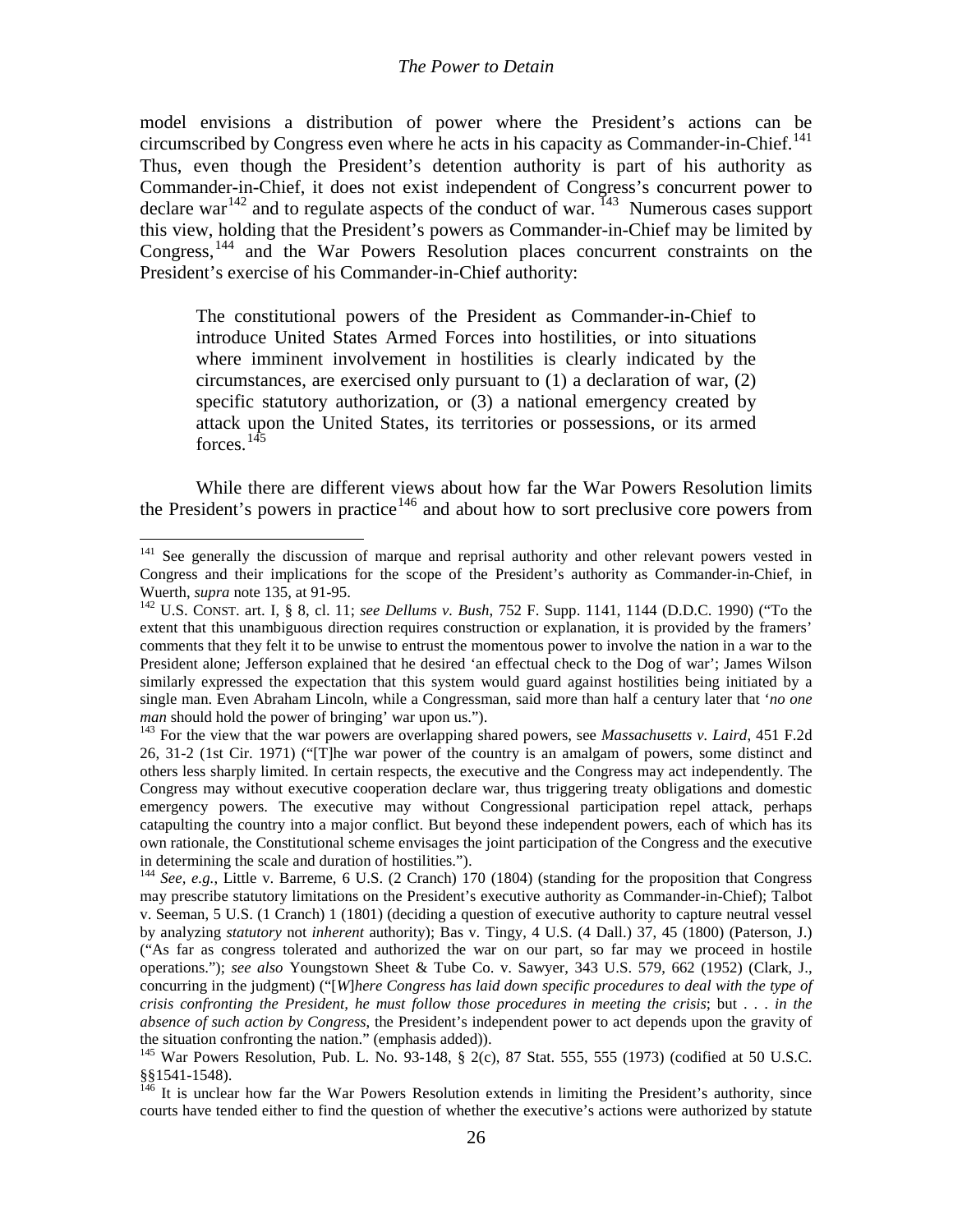non-preclusive shared powers, <sup>[147](#page-25-5)</sup> there does appear to be a broad consensus that the President has independent Article II authority to conduct *defensive* military operations in very circumscribed settings<sup>148</sup>—paradigmatically, where he acts to repel an attack on the United States;<sup>[149](#page-26-2)</sup> to defend U.S. citizens abroad<sup>[150](#page-26-3)</sup>; and to defend U.S. embassies,

<span id="page-26-0"></span> $\overline{\phantom{a}}$ 

non-justiciable for reasons of standing or ripeness or under the political question doctrine, or to find that the President had statutory authorization because Congress approved financing of the war effort or because it retrospectively ratified the war effort. However, the mere practice of deciding by looking to statutory authorization (even where a finding that there was one seems strained) reinforces the view that Congress may limit the President's exercise of his Commander-in-Chief powers if it so chooses. *See, e.g.*, Dames & Moore v. Regan, 453 U.S. 654 (1981); The Amy Warwick, 67 U.S. 635 (1862); El-Shifa Pharm. Indus. Co. v. United States, 607 F.3d 836 (D.C. Cir. 2010); Doe v. Bush, 323 F.3d 133 (1st Cir. 2003); Campbell v. Clinton, 203 F.3d 19 (D.C. Cir. 2000); Holtzman v. Schlesinger, 484 F.2d 1307 (2d Cir. 1973); Mitchell v. Laird, 488 F.2d 611 (D.C. Cir. 1973); Mass. v. Laird, 451 F.2d 26 (1st Cir. 1971); Orlando v. Laird, 443 F.2d 1039 (2d Cir. 1971); Rappenecker v. United States, 509 F.Supp. 1024 (N.D. Cal. 1980); Berk v. Laird, 317 F. Supp. 715 (E.D.N.Y. 1970).

<sup>147</sup> *See generally* Barron & Lederman, *supra* note [116,](#page-22-9) at 753-61 (discussing possible distinctions to define the scope of the President's preclusive Commander-in-Chief powers but finding none satisfactory).

<span id="page-26-1"></span><sup>148</sup> Presidents have also asserted the authority to engage unilaterally in humanitarian intervention without congressional authorization where the operations are of limited "nature, scope, and duration" and where the President determines it is in the national interest to do so. *E.g.* Authority to Use Military Force in Libya*,* 35 Op. O.L.C. 1, 6-9 (2011); *see also* Authority to Use United States Military Forces in Somalia, 16 Op. O.L.C. 6, 11 (1992) ("Nor is the president's power strictly limited to the protection of American citizens in Somalia. Past military interventions that extended to the protection of foreign nationals provide precedent for action to protect endangered Somalians and other non-United States citizens."). To the extent such authority exists, the President may also have ancillary detention authority in the context of resulting hostilities.

<span id="page-26-2"></span><sup>149</sup> *See* The Prize Cases (The Brig Amy Warwick), 67 U.S. (2 Black) 635, 668 (1863) ("If a war be made by invasion of a foreign nation, the President is not only authorized but bound to resist force by force. He does not initiate the war, but is bound to accept the challenge without waiting for any special legislative authority. And whether the hostile party be a foreign invader, or States organized in rebellion, it is none the less a war, although the declaration of it be '*unilateral*.'"); Massachusetts v. Laird, 400 U.S. 886, 893 n.1 (1970); Massachusetts v. Laird, 451 F.2d 26, 31-32 (1st Cir. 1971**)**; *see also* El-Shifa Pharm. Indus. Co. v. U.S., 378 F.3d 1346, 1367 (Fed. Cir. 2004) (holding that courts cannot question the President's determination that the plant's destruction was a necessary and appropriate response to the imminent threat of terrorist attacks against U.S. personnel and facilities). Scholars also have widely accepted the President's power to repel an attack on the United States. *See, e.g.,* Pirozzi, *The War Power and a Career-Minded Congress: Making the Case for Legislative Reform, Congressional Term Limits, and Renewed Respect for the Intent of the Framers*, 27 SW. U. L. Rev. 185, 194-198 (1997); *See* MICHAEL J. GLENNON,

<span id="page-26-4"></span><span id="page-26-3"></span> $^{150}$  This was recognized as early as 1860 in *Durand v. Hollins*, which reasoned that U.S. citizens abroad are entitled to protection, and that threats of violence against U.S. citizens abroad cannot be anticipated and frequently require prompt action. 8 F. Cas. 111, 112 (C.C.S.D.N.Y. 1860). Consequently, the court concluded that the duty to protect the lives and property of citizens abroad must rest with the President. *Id.* Numerous presidents have since invoked this authority, for example during the Iran hostage crisis, *see*  Presidential Powers Relating to the Situation in Iran, 4A Op. O.L.C. 115, 120 (1979), in order to send troops to Somalia, s*ee* Authority to Use Military Forces in Somalia, 16 Op. O.L.C. 6, 8 (1992) ("[T]he president's role under our Constitution as Commander in Chief and Chief Executive vests him with the constitutional authority to order United States troops abroad to further national interests such as protecting the lives of Americans overseas. Accordingly, where, as here, United States government personnel and private citizens are participating in a lawful relief effort in a foreign nation, we conclude that the president may commit United States troops to protect those involved in the relief effort."); *see also* Pirozzi, *supra*  note [149,](#page-26-0) at 200-202 (stating that the President has the authority to initiate military actions to protect U.S. citizens abroad), and, perhaps less persuasively, in assessing the legality of deploying troops in Haiti, *see*  Deployment of United States Armed Forces into Haiti, 18 Op. O.L.C. 173, 176 n.3 (1994); Deployment of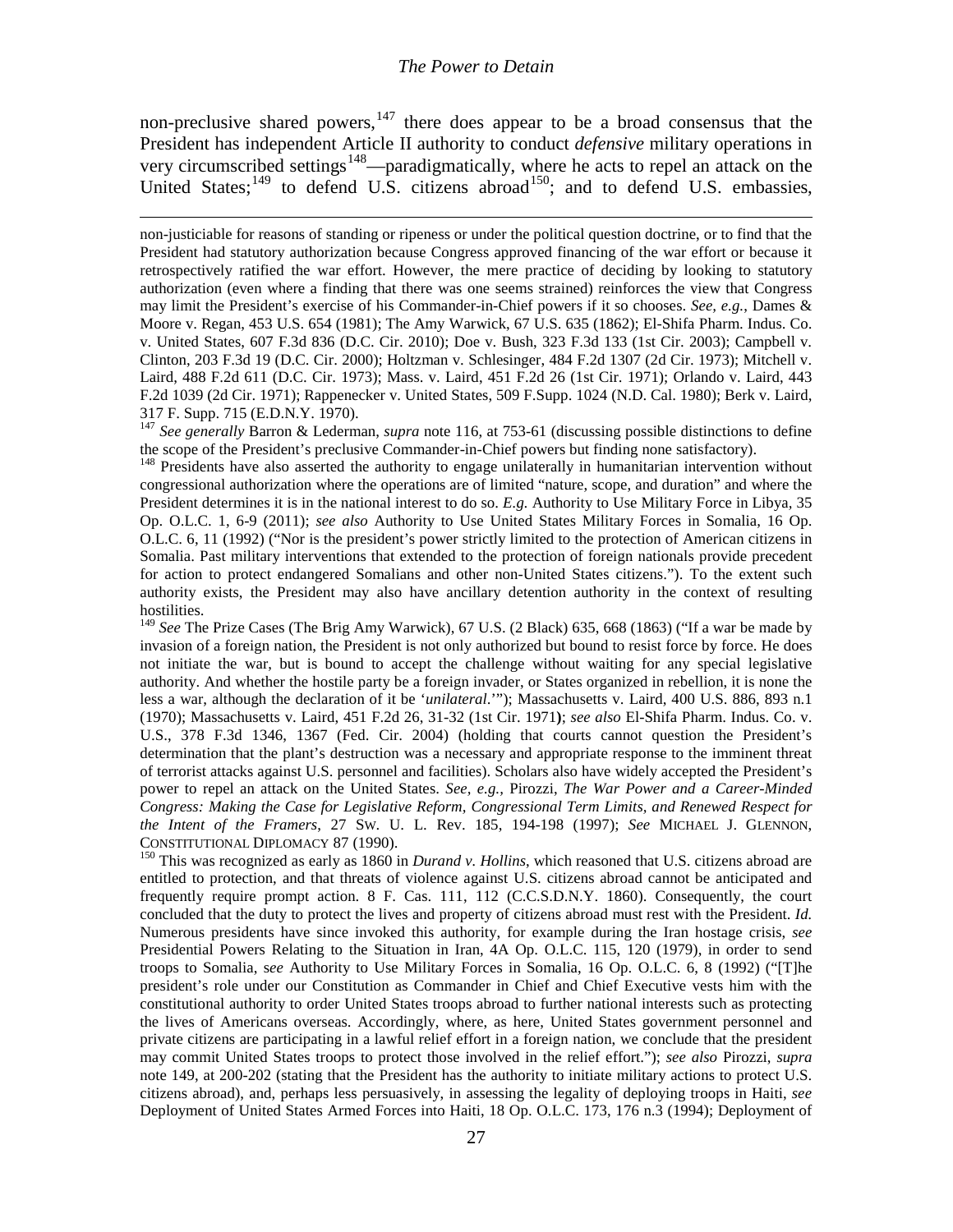consulates, and military bases abroad.  $151$  However, "when the President acts on his own constitutional authority, the force employed must be strictly tied to and justified by the circumstances initially permitting the use of force."<sup>[152](#page-27-0)</sup> Any detention authority the President may have under his defensive war powers is similarly limited.

In sum, detention authority under Article II derives from the President's authority as Commander-in-Chief. Thus, its scope can be no greater than the scope of the President's independent war powers. Independent Article II detention authority thus exists in only very circumscribed defensive settings in which the President has unilateral authority to initiate and conduct military operations.

<span id="page-27-3"></span>\* \* \*

As the war with those who planned and carried out the attacks on the United States on September 11, 2001 draws to a close,  $153$  the 2001 AUMF is becoming more tenuous as a central source of detention authority for the U.S. government. Meanwhile, the 2002 AUMF only provides limited detention authority within Iraq—authority that is also drawing to a close with the conclusion of U.S. military combat in that country. Detention authority under the MCA is limited to alien enemy combatants prosecuted for law of war violations in military commissions under the MCA. Finally, the President's independent constitutional detention authority exists only in very limited circumstances, because Article II detention authority rests on the President's independent authority to use military force.

<span id="page-27-2"></span>l

United States Armed Forces to Haiti (2004), *available at*  http://www.justice.gov/olc/2004/legalityofdeployment.pdf. Given the purpose of this authority, however, it is very limited in nature. *See* GLENNON, *supra* note [149,](#page-26-0) at 86 ("[T]he president does have the power to use the armed forces, in the face of congressional silence, in emergency situations involving the imminent threat of grievous harm to American citizens and nationals."). Moreover, at least one scholar suggests that the use of force for this purpose must be proportional; that this authority is limited to situations where diplomatic remedies have been exhausted; and that it does not exist in situations where "people . . . voluntarily enter ultrahazardous areas" and therefore have "no reasonable expectation of rescue by the United States armed forces." See id. at 86-87.

<sup>&</sup>lt;sup>151</sup> See GLENNON, *supra* note [149,](#page-26-0) at 87. While there do not appear to have been any legal analyses specifically of the President's *detention* authority when acting to defend U.S. embassies or consulates abroad, such authority would similarly exist as ancillary to military engagement authority, and would similarly be limited by its relatedness to the type of operation required to defend U.S. positions abroad. Notably, courts have not been inclined to review the President's determination that a particular action was necessary for the defense of U.S. personnel and facilities abroad. *See* El-Shifa Pharmaceutical Industries Co. v. U.S., 378 F.3d 1346, 1362-65 (Fed. Cir. 2004) (holding that courts cannot question the President's determination that the plant's destruction was a necessary and appropriate response to the imminent threat of terrorist attacks against U.S. personnel and facilities). Where the President undertakes actions solely to defend holdings abroad, it is likely that these operations would be very limited in scope and duration. As a result, it is highly unlikely that detention authority exists in these contexts, except for the very limited purpose of disabling combatants and preventing them from returning to the battlefield while the military operation is ongoing.<br><sup>152</sup> See GLENNON, supra note 149, at 87; see also Dellums, 752 F. Supp. at 1144.

<span id="page-27-1"></span><span id="page-27-0"></span><sup>&</sup>lt;sup>153</sup> John O. Brennan, "Strengthening our Security by Adhering to our Values and Laws," Speech Delivered at Harvard Law School, September 16, 2011 ("Simply put, [newly proposed detention legislation] is not an approach we should pursue. Not when we have al-Qa'ida *on the ropes*. Our counterterrorism professionals—regardless of the administration in power—need the flexibility to make well-informed decisions about where to prosecute terrorist suspects.") (emphasis added).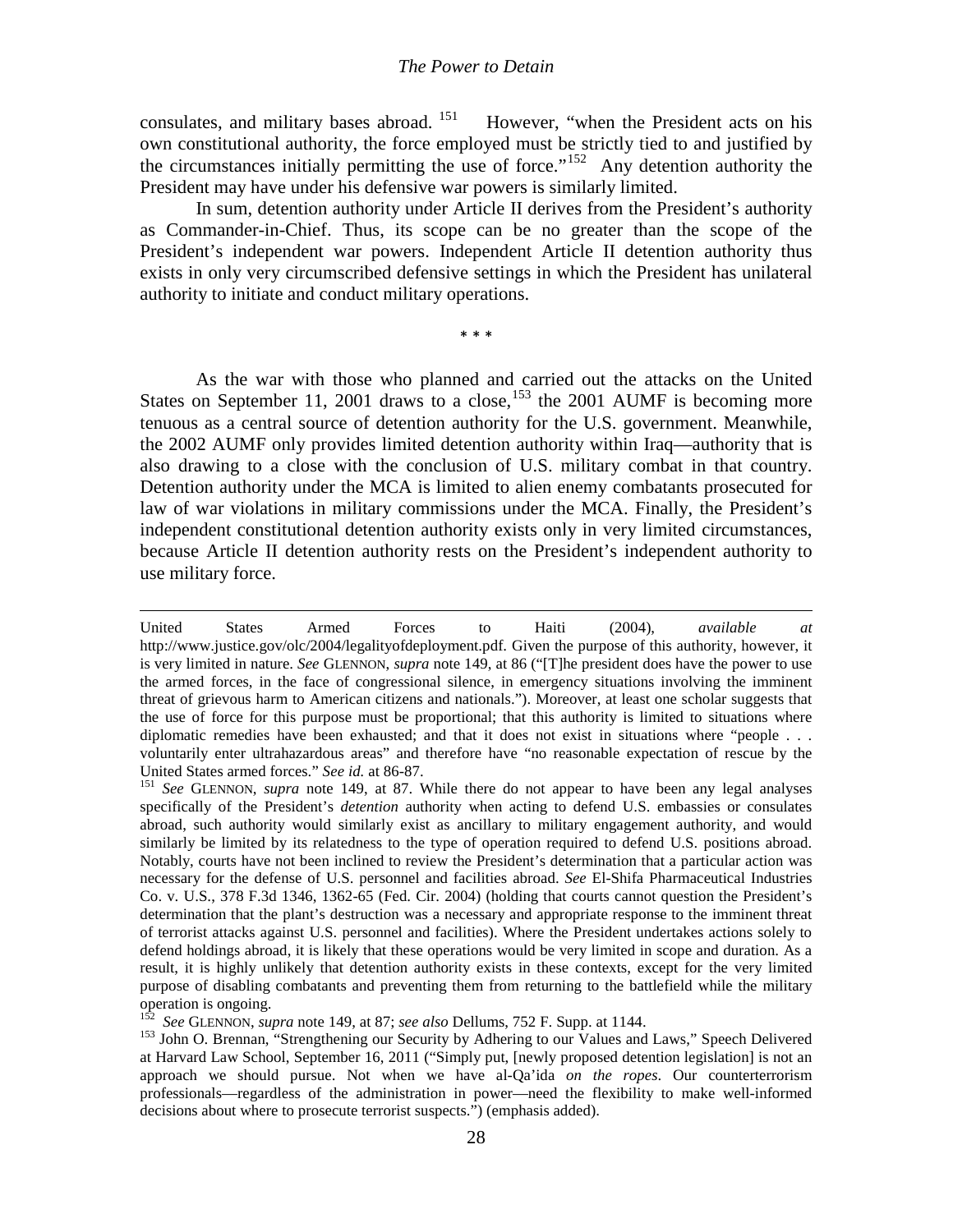As we shall see in the following Part, these are not the only limits on the government's law of war detention authority. International law—both the law of war and human rights law—provides an independent set of limitations on the government's authority to detain suspected terrorists.

### **III. INTERNATIONAL LAW LIMITATIONS ON LAW OF WAR DETENTION**

The laws of war provide general limitations on detention authority regardless of whether the domestic source of authority is statutory or constitutional. The government expliclity acknowledged the relevance of international law to its detention authority under the 2001 AUMF when it stated in a brief before the Court of Appeals for the District of Columbia that "[p]rinciples derived from law-of-war rules governing international armed conflicts . . . must inform the interpretation of the detention authority."[154](#page-27-2) The government's position is consistent with the *Hamdi* plurality's use of international law to interpret congressional grants of war-making authority as well as with longstanding historical practice.<sup>[155](#page-28-0)</sup> Indeed, the Supreme Court has frequently used customary international law as an interpretive tool for construing statutes to avoid conflict with "the law of nations" where possible. [156](#page-28-1)

<sup>154</sup> Memorandum Regarding the Government's Detention Authority, *supra* note [6,](#page-2-5) at 1. The Administration applies this framework to detention power, arguing that "[t]he president also has the authority under the AUMF to detain in this armed conflict those persons whose relationship to al-Qaida or the Taliban would, in appropriately analogous circumstances in a traditional international armed conflict, render them detainable." *Id*.<br><sup>155</sup> Early Supreme Court cases held that customary norms automatically applied in armed conflict absent

<span id="page-28-0"></span>congressional abrogation. *E.g.*, The Nereide, 13 U.S. (9 Cranch) 388, 423 (1815) ("Till . . . an act be passed, the Court is bound by the law of nations which is a part of the law of the land."); Talbot v. Seeman, 5 U.S. (1 Cranch) 1, 28 (1801) ("[C]ongress may authorize general hostilities, in which case the general laws of war apply to our situation . . . ."); *see* Brief for Non-Governmental Organizations and Scholars as Amici Curiae in Support of Rehearing or Rehearing En Banc at 10-11, al-Bihani v. Obama, 619 F.3d 1 (D.C. Cir. 2010) (No. 09-5051) ("In conflict after conflict, the Supreme Court has relied upon the laws of war as default rules governing the conduct of hostilities, applicable absent explicit statutory language to the contrary.").

<span id="page-28-2"></span><span id="page-28-1"></span><sup>156</sup> Murray v. The Schooner Charming Betsy, 6 U.S. (2 Cranch) 64, 118 (1804) ("[A]n act of Congress ought never to be construed to violate the law of nations if any other possible construction remains . . . ."). The use of this canon of interpretation has continued until the present, both implicitly and explicitly. *See, e.g.*, *Hamdi*, 542 U.S. at 548-49 (Souter, J., concurring in part and dissenting in part) (relying on the government position that the "usages of war" inform the 2001 AUMF's interpretation); Lauritzen v. Larsen, 345 U.S. 571, 577 (1953) (using "prevalent doctrines of international law" to interpret the Jones Act of 1920); McCulloch v. Sociedad Nacional de Marinerosde Honduras, 372 U.S. 10, 21 (1963) (relying on a "well-established rule of international law" to construe the jurisdictional provisions of the National Labor Relations Act). In the course of giving content to the statute, the laws of war may place limitations on its grant of authority. Suggestions to the contrary by the D.C. Circuit in al-Bihani v. Obama, in which a panel denied the premise that the war powers granted by the 2001 AUMF were limited by the international laws of war, Al-Bihani v. Obama, 590 F.3d 866, 871 (D.C. Cir. 2010), were later identified as dicta, Al-Bihani v. Obama, 619 F.3d 1, 1 (D.C. Cir. 2010) (Sentelle, C.J., Ginsburg, Henderson, Rogers, Tatel, Garland, and Griffith, JJ., concurring in the denial of rehearing en banc) ("We decline to en banc this case to determine the role of international law-of-war principles in interpreting the AUMF because, as the various opinions issued in the case indicate, the panel's discussion of that question is not necessary to the disposition of the merits.").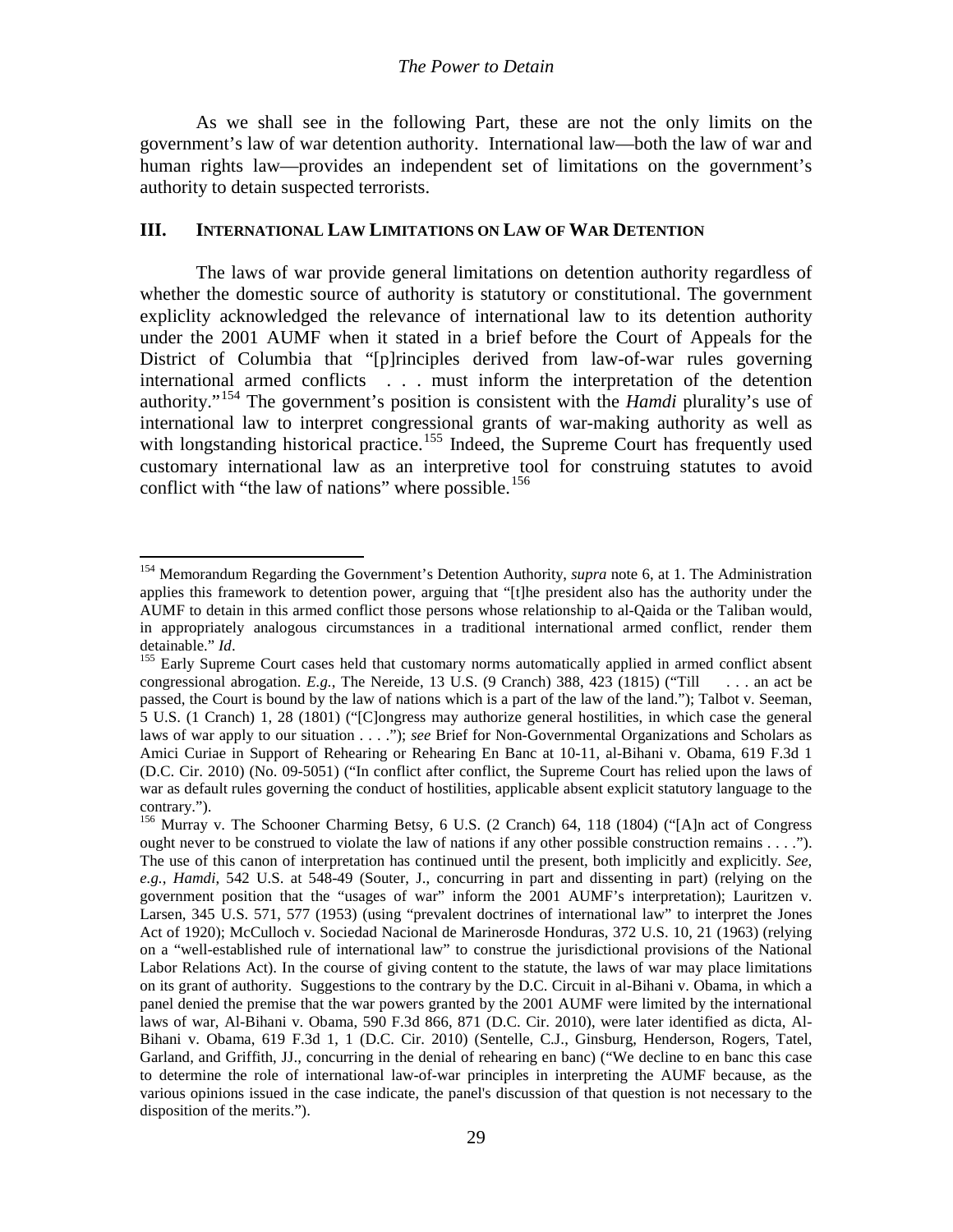Law of war limitations on detention derive from *jus ad bellum* restrictions on initial capture and *jus in bello* due process and humane treatment requirements.<sup>[157](#page-28-2)</sup> Human rights law also provides both independent and overlapping limits on law of war detention authority. This Part considers each of these bodies of law in turn.

### **A. Jus ad Bellum**

One source of international law limitations on law of war detention authority is *jus ad bellum* principles governing the commencement of hostilities. Given that the 2001 AUMF, the 2002 AUMF, the MCA, and Article II are all sources of law of war detention authority, the same *ad bellum* principles governing the lawfulness of strikes or military operations would, in principle, govern the lawfulness of detention in the context of those strikes or operations. This is particularly germane to the question of *whom* the President may detain under either statutory or constitutional law of war authority.<sup>[158](#page-29-0)</sup>

In brief, *jus ad bellum* privides that use of military force (including detention) is only authorized where the host state has consented to, the Security Council has authorized, or self-defense has necessitated that use of military force.<sup>[159](#page-29-1)</sup> Although some scholars have dismissed the relevance of *jus ad bellum* to detention of suspected terrorists, [160](#page-29-2) the language of the 2001 AUMF explicitly references fundamental *ad bellum* concepts. It asserts the "right[] to self-defense," and, in light of the September 11, 2001 "acts of treacherous violence," characterizes the hostilities it authorizes as "necessary and appropriate"—close echoes of the *ad bellum* notions of necessity and proportionality.<sup>[161](#page-29-3)</sup> These references appear to signal Congress' intention to abide by the basic tenets of *jus ad bellum*, as codified in the U.N. Charter and interpreted by the International Court of Justice (ICJ).<sup>[162](#page-29-4)</sup> It would be peculiar for Congress to explicitly situate its statute within these norms if it intended to authorize their violation.<sup>[163](#page-29-5)</sup> While some scholars note that "for purposes of the U.S. legal system, Congress has the authority to override international law,"[164](#page-29-6) the language of the 2001 AUMF seems to signal the opposite intention. Similar reasoning applies to the 2002 AUMF<sup>[165](#page-29-7)</sup> and to the MCA.<sup>[166](#page-29-8)</sup>

<sup>&</sup>lt;sup>157</sup> For a discussion of the international law regarding indefinite detention, see Chris Jenks & Eric Talbot Jensen, *Indefinite Detention Under the Laws of War*, 22 STAN. L. & POL'Y REV. 41, 43 (2011).

<span id="page-29-0"></span><sup>&</sup>lt;sup>158</sup> For a discussion of whom the President may detain in the 2001 AUMF context, *see supra* Subsection I.A.1.d.<br><sup>159</sup> See U.N. Charter, arts. 2(4), 43(1), 48(1), 49, 51.

<span id="page-29-4"></span>

<span id="page-29-3"></span><span id="page-29-2"></span><span id="page-29-1"></span><sup>&</sup>lt;sup>160</sup> Bradley & Goldsmith, *supra* note [18,](#page-6-7) at 2089-90.<br><sup>161</sup> Authorization for Use of Military Force, Pub. L. No. 107-40, § 2(a), 115 Stat. 224 (2001).<br><sup>162</sup> See, e.g., Military and Paramilitary Activities in and Against (June 27).

<span id="page-29-5"></span><sup>163</sup> Furthermore, the *Charming Betsy* canon, discussed *supra* Subsection I.A.1, dictates that statutes be interpreted to comply with international law absent explicit indications to the contrary.<br><sup>164</sup> Bradley & Goldsmith, *supra* note 18, at 2089 n. 180.

<span id="page-29-7"></span><span id="page-29-6"></span><sup>&</sup>lt;sup>165</sup> For example, the 2002 AUMF uses the same "necessary and appropriate" language used in the 2001 AUMF. In addition, the scope of detention authority under the 2002 AUMF is geographically limited to Iraq and temporally limited to the duration of hostilities in Iraq and/or the temporal scope of the 2002 AUMF; any detention authority that comes with it is also similarly limited. *See* Military Commissions Act of 2009, Pub. L. No. 111-184, 123 Stat. 2190.<br><sup>166</sup> For example, the MCA of 2009 uses terms that clearly reference the laws of war, such as privileged and

<span id="page-29-8"></span>unprivileged enemy belligerents, and therefore it is reasonable to infer that it should be understood to incorporate the laws of war.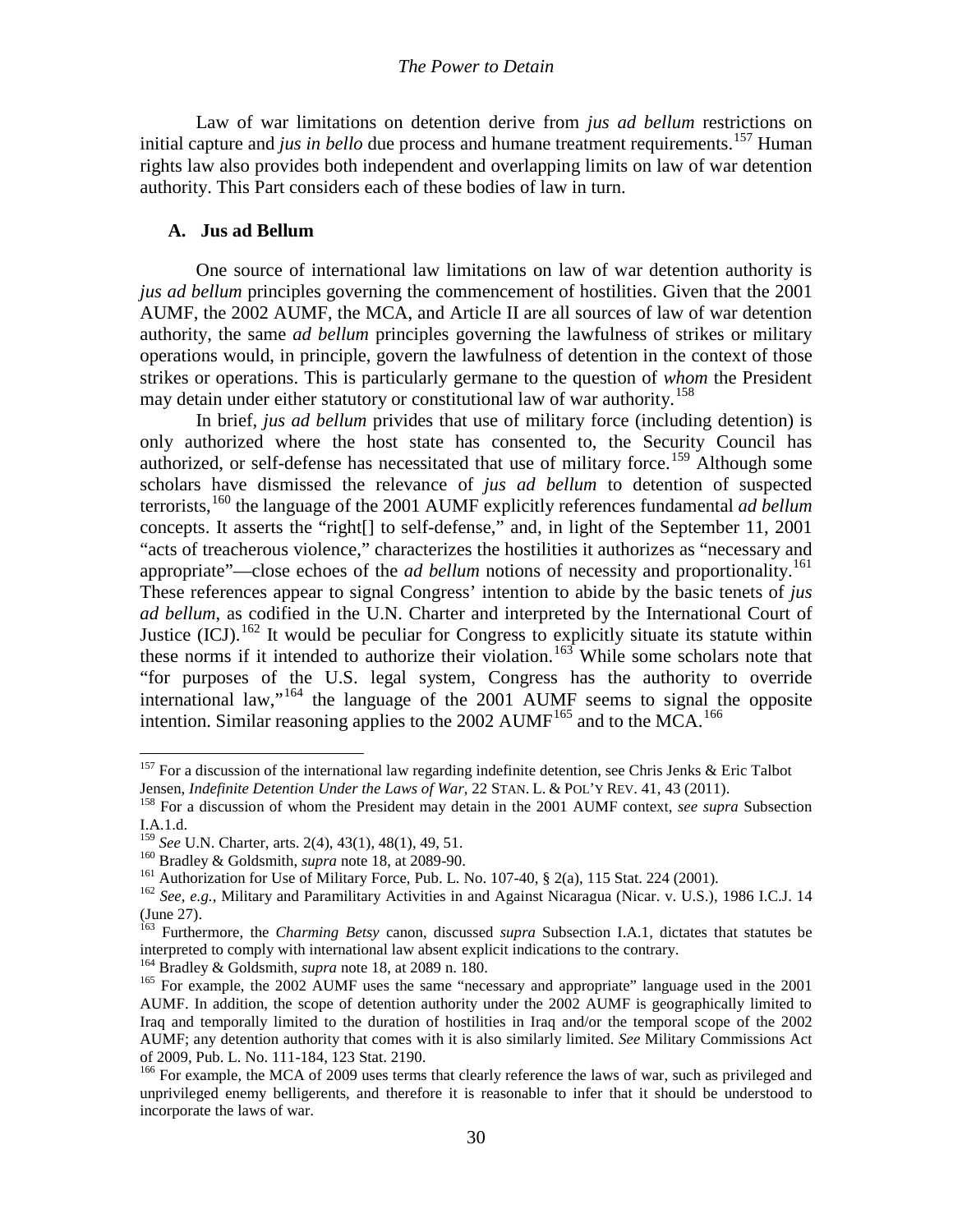*Ad bellum* compliance may therefore be understood to be incorporated into the detention authority granted by Congress to the President. Yet this raises a series of questions about the scope of the statutory authority. For example, relying on *ad bellum* self-defense for domestic authorization raises the difficult question of how to assess imminence with respect to terrorist groups. Moreover, it places the "authority to detain persons . . . engaged in hostilities against . . . coalition partners"<sup>[167](#page-29-4)</sup> squarely within the requirements for collective self-defense, which the ICJ has construed to include declaration, U.N. reporting, and a formal request for aid.<sup>[168](#page-30-0)</sup> These limitations should be carefully considered in determining whom the President has the authority to detain, whether by statute or under Article II authority.

*Jus ad bellum* also places independent limitations on U.S. government actions as a matter of international law. The President may be authorized as a matter of domestic law to detain certain individuals, but if that detention violates *ad bellum* principles it is prohibited as a matter of international law. Where that international law has—like the U.N. Charter—been ratified by the United States, it is incorporated into U.S. law by virtue of the Supremacy Clause of the Constitution.<sup>[169](#page-30-1)</sup>

### **B. Jus in Bello**

*Jus in bello* norms also apply to law of war detention. The only international law restriction expressly identified by the plurality in *Hamdi* is on the duration of detention; yet the opinion repeatedly relies on "longstanding law of war principles."<sup>[170](#page-30-2)</sup> This aligns with previous cases discussing detention under the laws of war: they assume that *in bello* norms apply and meaningfully limit detention authority.<sup>[171](#page-30-3)</sup> Thus, law of war *in bello* norms that are now considered customary international law limit the President's detention authority,  $172$  both in the AUMF context and more generally, unless Congress specifically overrides them (and even then they continue to apply as a matter of international law, even though they no long apply as a matter of domestic law and can no longer be enforced in U.S. courts).

<span id="page-30-7"></span><span id="page-30-6"></span>Under the laws of war, privileged combatants may be held only until the end of hostilities and unprivileged enemy combatants may be tried for crimes committed in the course of their belligerency.<sup>[173](#page-30-5)</sup> If convicted of a crime, unprivileged enemy combatants may be detained punitively past the end of hostilities, but, if they are not charged with a

<sup>167</sup> Memorandum Regarding the Government's Detention Authority, *supra* note 6, at 2. 168 *Nicaragua*, 1986 I.C.J. 14, ¶¶ 195, 199-200.

<span id="page-30-0"></span>

<span id="page-30-1"></span><sup>&</sup>lt;sup>169</sup> U.S. CONST. art. VI, cl. 2. . This does not guarantee, however, that it creates an obligation that could be enforced in the courts. . *See* Medellín v. Texas, 552 U.S. 491, 506 (2008).

<span id="page-30-5"></span><span id="page-30-4"></span>

<span id="page-30-3"></span><span id="page-30-2"></span><sup>&</sup>lt;sup>170</sup> Hamdi v. Rumsfeld, 542 U.S. 507, 521 (2004) (plurality opinion).<br><sup>171</sup> See Johnson v. Eisentrager, 339 U.S. 763, 789 (1950); *Ex parte* Quirin, 317 U.S. 1, 30-31 (1942).<br><sup>172</sup> Bradley & Goldsmith, *supra* note [18,](#page-6-7) a *Preventative Detention in American Theory and Practice*, 2 HARV. NAT'L SEC. J. 85, 91-92 (2011). A privileged combatant is a member of armed forces directly engaged in hostilities who qualifies for prisonerof-war status upon capture. An unprivileged combatant is someone who engages in direct hostilities but who does not qualify for prisoner-of-war status because he is not a member of a regular armed force or because he is a mercenary or has otherwise violated the laws of war.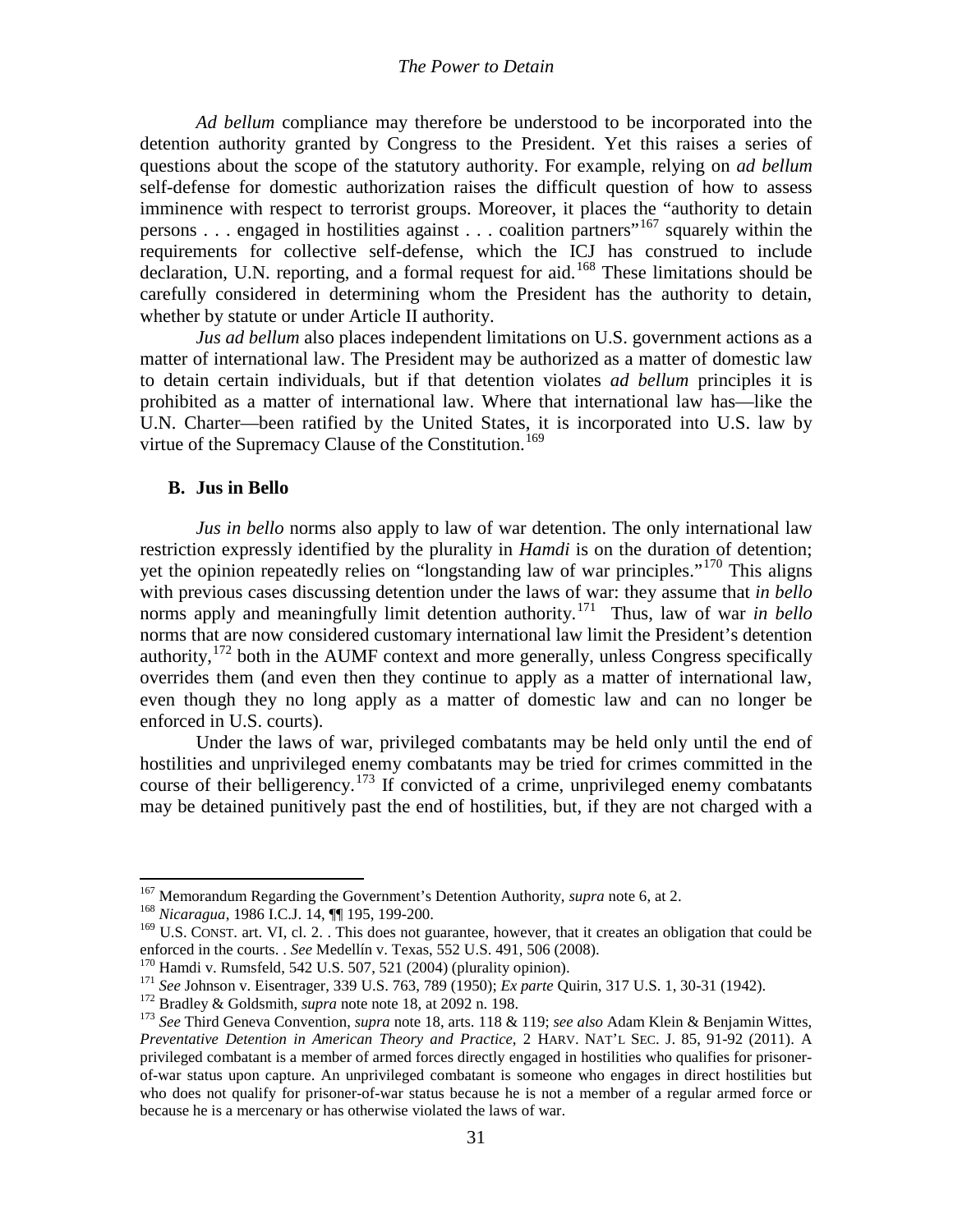crime or tried, they also must be released at the end of hostilities.<sup>[174](#page-30-7)</sup> While this seems straightforward, a host of complications makes it difficult to determine how these limitations apply in the counterterrorism context.

First, and perhaps most difficult, there is the difficulty of how to treat civilians directly participating in hostilities. An essential principle of humanitarian law is the principle of distinction between combatants and civilians. Yet in the context of transnational non-international armed conflict, the line between combatant and civilian is blurred, with persons who would ordinarily be considered civilians directly participating in hostilities. The question of when such persons may be targeted and detained has been the subject of ongoing controversy and debate.<sup>175</sup> Here, it must suffice to note that the capacity of the United States to detain such persons—particularly at times when they are not actively participating in an attack—is far from clear.

Second, the end of hostilities normally marks a bright line between lawful and unlawful law of war detention; but the indefinite duration of the "war on terror" makes the line significantly less clear. In light of the ambiguity surrounding a conflict of potentially indefinite duration, due process protections become especially crucial, as detention is also likely to be indefinite. Yet the question of which due process protections apply is itself significantly complicated by lingering ambiguities regarding whether detainees in the counterterrorism context are combatants, civilians, neither, or both.<sup>[176](#page-31-1)</sup>

<span id="page-31-6"></span>A third layer of complication is added by the fact that the conflict with al-Qaeda, and the "war on terror" more generally, is considered a non-international armed conflict, and therefore Common Article 3 of the Geneva Conventions<sup>[177](#page-31-2)</sup> may be the only applicable portion of the Conventions. In addition to Common Article 3, the International Committee of the Red Cross (ICRC) regards the provisions of Additional Protocol I Article 75 (Article 75) as customary international law and therefore applicable in non-international armed conflict.<sup>[178](#page-31-3)</sup> The Obama Administration has taken the position that it intends to treat Article 75 as legally binding in international armed conflicts, but has been studiously silent regarding the applicability of Article 75 in non-international armed conflicts such as the war against al-Qaeda.<sup>[179](#page-31-4)</sup> Nonetheless, the Administration has

<sup>&</sup>lt;sup>174</sup> *See Quirin*, 317 U.S. at 30-31; *Eisentrager*, 339 U.S. at 789-90; *Hamdi*, 542 U.S. at 518-19 (plurality opinion); *see also* Klein & Wittes, *supra* note 173, at 91-92.

<span id="page-31-0"></span><sup>&</sup>lt;sup>5</sup> See, e.g., ICRC, INTERPRETIVE GUIDANCE ON THE NOTION OF DIRECT PARTICIPATION IN HOSTILITIES UNDER INTERNATIONAL HUMANITARIAN LAW (2009); Michael N. Schmitt, *Deconstructing Direct Participation in Hostilities: The Constitutive Elements*, 42 INT'L L. & POL. 697 (2010); Ramin Mahnad, Targeting Versus Deprivation of Liberty Under the International Law of Armed Conflict, ASIL Insights (Nov. 1, 2011), *available at* http://www.asil.org/insights111101.cfm. 176 While laws governing the *conditions* of detention are not directly relevant in a discussion of the sources

<span id="page-31-5"></span><span id="page-31-1"></span>and scope of detention authority, these restrictions take on a heightened significance where, as here, both duration and due process are contested issues. In this context, at least Common Article 3 of the Geneva Conventions, which mandates humane treatment in all circumstances, non-discrimination, and the right to trial in a "regularly constituted court," is applicable law. *E.g.*, Third Geneva Convention, *supra* note [18,](#page-6-7) art.

<span id="page-31-2"></span><sup>3.&</sup>lt;br><sup>177</sup> See infra Subsection I.C.2.a.

<span id="page-31-3"></span><sup>&</sup>lt;sup>178</sup> See The Relevance of IHL in the Context of Terrorism: 01-01-2011 FAQ, ICRC (Jan. 1, 2011), http://www.icrc.org/eng/resources/documents/misc/terrorism-ihl-210705.htm.

<span id="page-31-4"></span><sup>179</sup> *See* Julian Barnes, *Geneva Protections for al-Qaeda Suspects? Read the Fine Print*, WASH. POST, Mar. 14, 2011, http://blogs.wsj.com/washwire/2011/03/14/geneva-protections-for-al-qaeda-suspects-read-thefine-print/?mod=google\_news\_blog.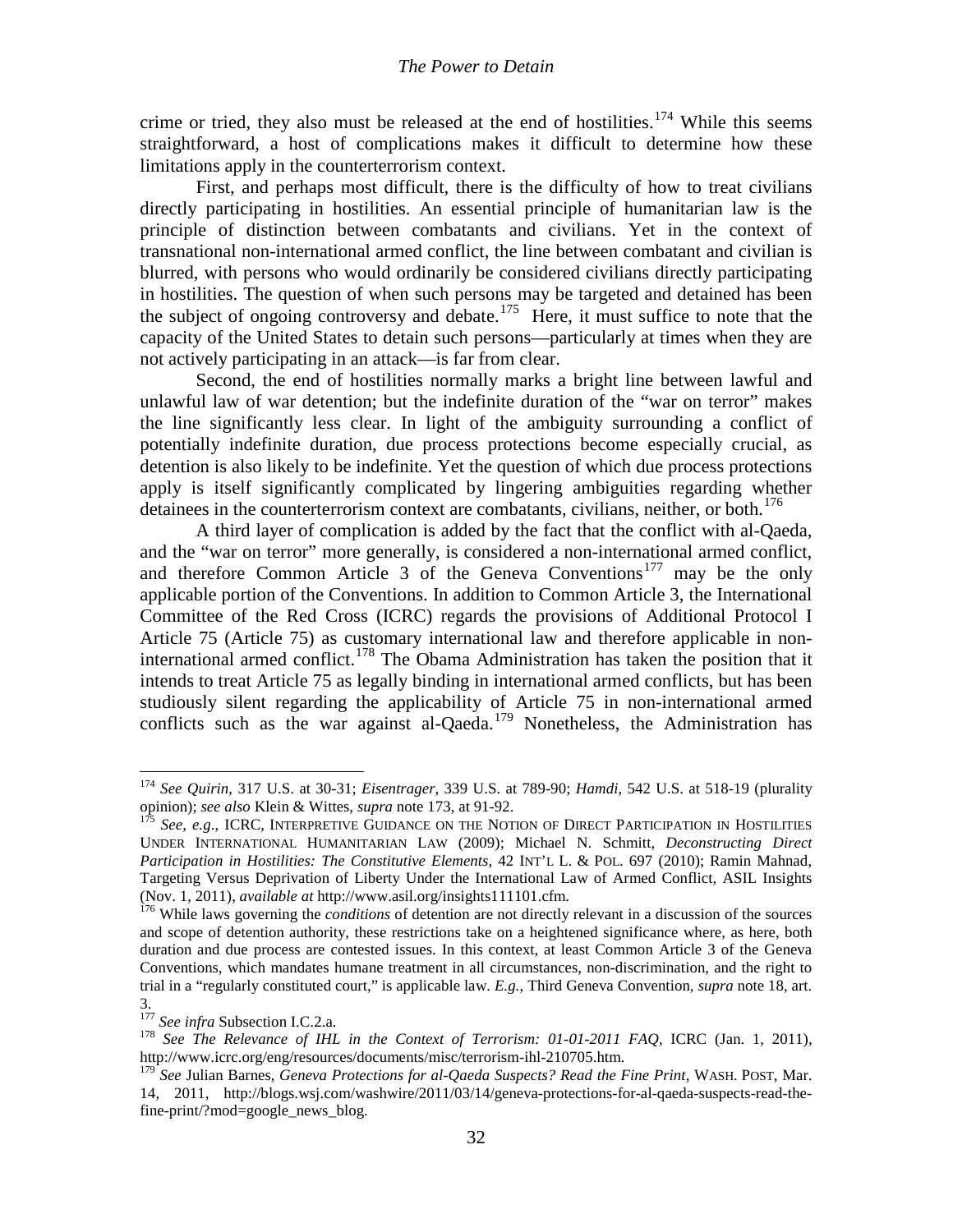indicated that its practices are consistent with Article  $75^{180}$  $75^{180}$  $75^{180}$  This report therefore discusses law of war limitations including those provided by Article 75.

### *1. Relevant Provisions: Common Article 3 and Article 75*

Common Article 3 of the Geneva Conventions uncontroversially applies to noninternational armed conflicts and provides protection for persons "taking no active part in hostilities, including members of armed forces who have laid down their arms and those placed hors de combat by sickness, wounds, detention, or any other cause."<sup>[181](#page-32-0)</sup> It provides, in particular, that such persons should be treated humanely and without discrimination on the basis of race, religion, sex, birth, wealth or any other similar criteria.<sup>[182](#page-32-1)</sup> It prohibits "violence to life and person" including torture and "outrages upon personal dignity, in particular, humiliating and degrading treatment." It also provides that sentences may not be passed without judgment "by a regularly constituted court affording all the judicial guarantees which are recognized as indispensable by civilized peoples."<sup>[183](#page-32-2)</sup>

Article 75 of the First Additional Protocol to the Geneva Conventions elaborates on these requirements, providing that any persons "who are in the power of a Party to the conflict and who do not benefit from more favourable treatment under the Conventions or under this Protocol shall be treated humanely in all circumstances" and "without any adverse distinction based upon race, colour, sex, language, religion or belief, political or other opinion, national or social origin, wealth, birth or other status, or on any other similar criteria."<sup>[184](#page-32-3)</sup> Article 75 further elaborates on the Common Article 3 prohibition on violence to life and person, by specifying that "violence to the life, health, or physical or mental well-being of persons" is prohibited, including torture, humiliating or degrading treatment, or the threat of such violence or treatment.<sup>[185](#page-32-4)</sup> In addition, Article 75 provides that detainees must be informed of the reasons for their detention and must be released as soon as the circumstances justifying their detention cease to exist.<sup>[186](#page-32-5)</sup> Article 75 also provides for stringent due process protection, including trial by a regularly constituted court, provision of information about the specifics of the charge and the means to defend against it, and the presumption of innocence.<sup>[187](#page-32-6)</sup>

Of particular importance in the detention context are the stringent limitations on the conditions of detention, including the universal requirement of humane treatment, the right to be released as soon as the reasons for detention cease to exist, and due process protections including the right to be informed of the reasons for detention and the right to a fair trial in accordance with applicable international and domestic laws.

<span id="page-32-7"></span><sup>&</sup>lt;sup>180</sup> *Id.* Third Geneva Convention, *supra* note 18, art. 3.

<span id="page-32-3"></span><span id="page-32-2"></span>

<span id="page-32-1"></span><span id="page-32-0"></span><sup>&</sup>lt;sup>182</sup> Id.<br><sup>183</sup> Id.<br><sup>184</sup> Protocol Additional to the Geneva Conventions of 12 August 1949, and Relating to the Protection of Victims of International Armed Conflicts art. 75, *adopted* June 8, 1977, 1125 U.N.T.S. 3 [hereinafter Protocol I].

<span id="page-32-5"></span><span id="page-32-4"></span><sup>185</sup> *Id.* 186 *Id.* 187 *Id.*

<span id="page-32-6"></span>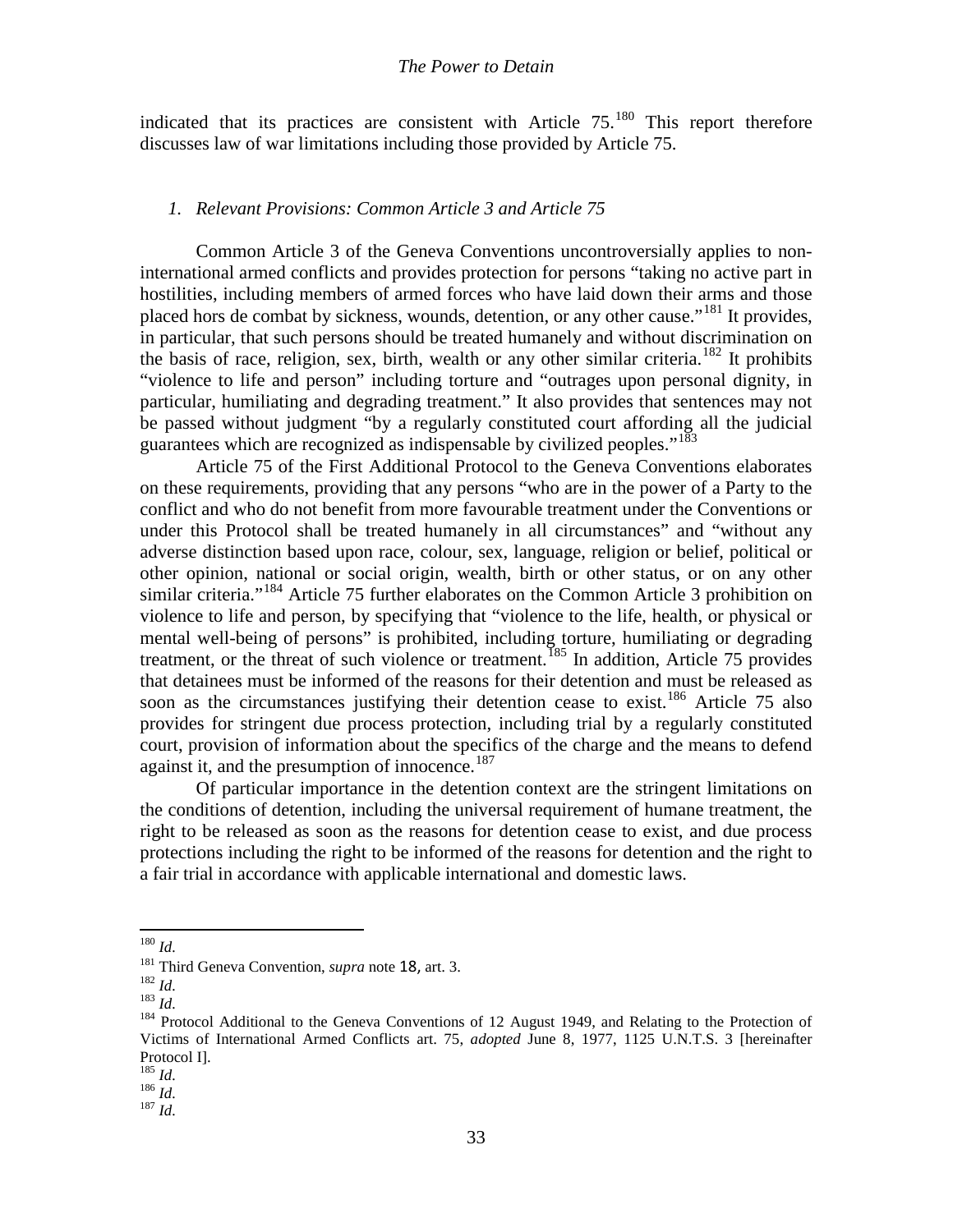### *2. Duration of Detention*

The *Hamdi* plurality opinion concluded that under "longstanding law-of-war principles," detention of "individuals legitimately determined to be Taliban combatants" is authorized for the duration of the conflict.<sup>[188](#page-32-7)</sup> The plurality also noted that indefinite detention is not authorized under the laws of war, and that if the duration of the conflict begins to approach indefiniteness, then law of war detention authority "may unravel."<sup>[189](#page-33-0)</sup> As noted at the beginning of this subsection, in conventional armed conflict, combatants may be held until the end of hostilities, but then must be released, unless they are tried for crimes committed in the course of their belligerency. If convicted, they may be detained punitively past the end of hostilities, but if they are not charged with a crime and tried, they must also be released at the end of hostilities.<sup>[190](#page-33-1)</sup> In a setting where most individuals are unprivileged enemy combatants, the clear implication is that detainees must be tried in order to be held past the end of hostilities.

However, it is less clear how to define the end of hostilities in this context. If the war at issue really is "the war on terror" broadly defined, individuals detained in the course of this war, typically under the authority of the 2001 AUMF, may be legally subject to indefinite detention for the duration of U.S. counterterrorism operations.<sup>[191](#page-33-2)</sup> The AUMF lacks any language that would preclude this conclusion; the President has therefore asserted the right to hold detainees indefinitely.<sup>[192](#page-33-3)</sup>

One approach to resolving this problem is to individualize the concept of "the end of hostilities" to apply to "hostilities" between the United States and an individual detainee, rather than between the United States and al-Qaeda and all of its affiliates. Accordingly, one D.C. District Court judge concluded that because there is a required nexus between detention and the government's purpose to prevent future terrorism, when an individual defendant no longer constituted a threat to the United States, the government was no longer authorized to detain him pursuant to the  $2001$  AUMF.<sup>[193](#page-33-4)</sup> However, other courts have declined to adopt this approach.<sup>[194](#page-33-5)</sup> Further, given the difficulty of establishing that an individual detainee no longer poses a threat to the United States or its allies, this solution may do little in practice to resolve the problem of indefinite detention.

That the 2001 AUMF, and potentially other sources of law of war detention authority identified in this report, may effectively authorize indefinite detention<sup>[195](#page-33-6)</sup> is significant. A conflict definition so broad in scope that it admits of no meaningful

<span id="page-33-7"></span> $188$  Hamdi v. Rumsfeld, 542 U.S. 507, 521 (2004) (plurality opinion).

<span id="page-33-0"></span><sup>189</sup> *Id.*

<span id="page-33-1"></span><sup>190</sup> *See Hamdi*, 542 U.S. at 518-19 (plurality opinion); Johnson v. Eisentrager, 339 U.S. 763, 789-90 (1950); *Ex parte* Quirin, 317 U.S. 1, 30-1 (1942); *see also* Klein & Wittes, *supra* note [173,](#page-30-6) at 91-92.

<span id="page-33-2"></span><sup>191</sup> Third Geneva Convention, *supra* not[e 18,](#page-6-7) art. 118.

<span id="page-33-3"></span><sup>&</sup>lt;sup>192</sup> Hamdi v. Rumsfeld, 542 U.S. 507, 540 (2004) (Souter, J., concurring).

<span id="page-33-4"></span><sup>193</sup> Basardh v. Obama, 612 F. Supp. 2d 30, 35 (2009); *see also* Bradley & Goldsmith, *supra* note not[e 18,](#page-6-7) at 2125.

<span id="page-33-5"></span><sup>194</sup> *See* Anam v. Obama, 696 F. Supp. 2d 1, 4 (D.D.C. 2010); Awad v. Obama, 646 F. Supp. 2d 20, 24 (D.D.C. 2009), *aff'd,* 608 F.3d 1 (D.C. Cir. 2010), *cert denied,* 131 S. Ct. 1814 (2011).

<span id="page-33-6"></span><sup>&</sup>lt;sup>195</sup> In fact, the task force established by Executive Order 13493, Review of Detention Policy Options, recommended in its report that about fifty Guantanamo detainees be held indefinitely without trial under the laws of war. *See* Chris Jenks & Eric Talbot Jensen, *Indefinite Detention Under the Laws of War*, 22 STAN. L. & POL'Y REV. 41, 43 (2011).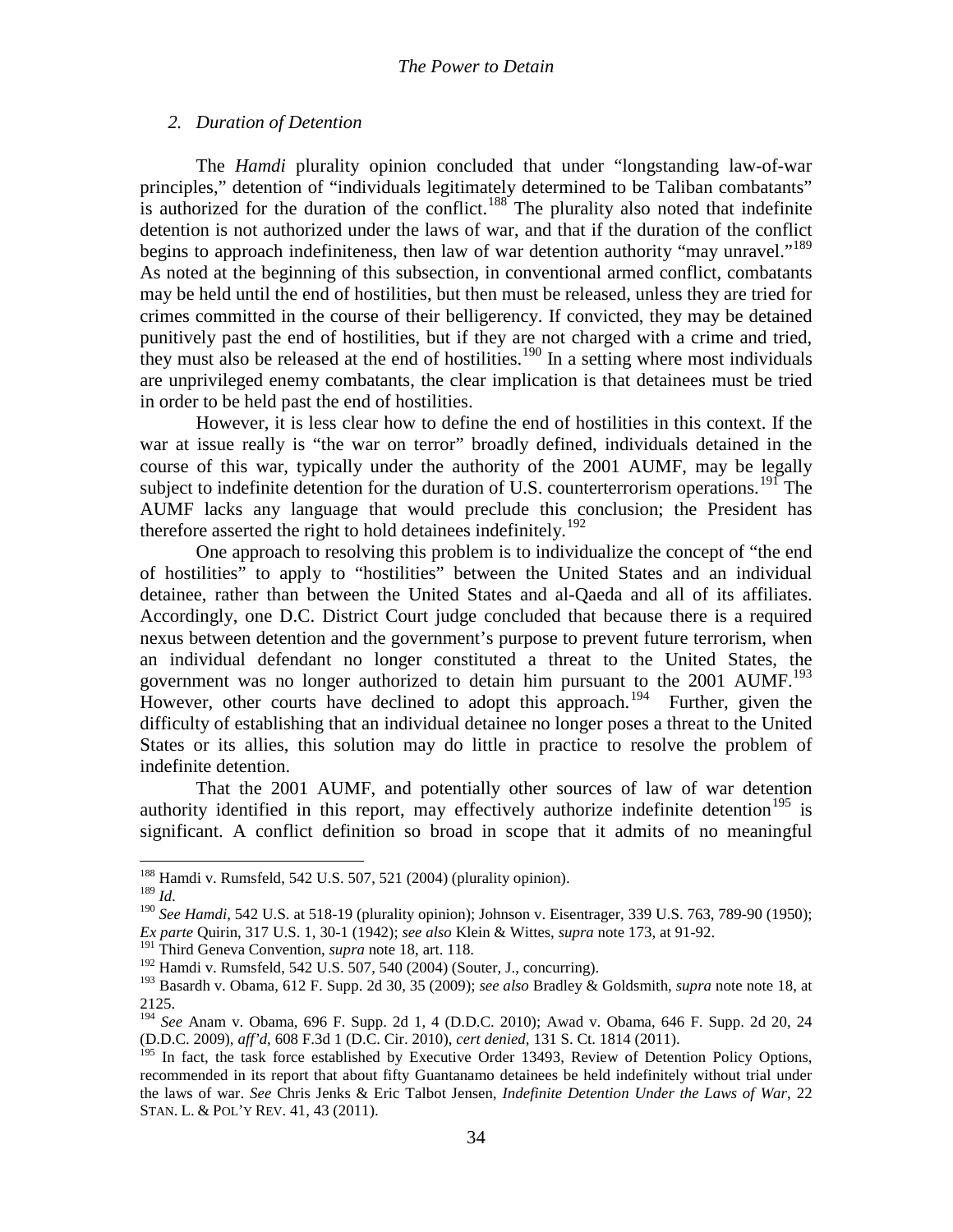temporal limitation may raise questions about the legality of detention during the "conflict," at least in its latter stages, and at least as a matter of international law. While a full discussion of this problem is beyond the scope of the present report, the specter of indefinite detention at least highlights the importance of taking special care that detainees are afforded all the due process protections to which they are entitled.

### *3. Due Process*

In a series of decisions leading up to and including *Boumediene v. Bush*, the Supreme Court held that individuals detained under the 2001 AUMF are entitled to due process protections. Given the reasoning, these protections presumably also extend to all law of war detainees. The Court held that U.S. citizens and foreign law of war detainees alike have a right to challenge the lawfulness of their detention and their designation as enemy combatants in U.S. federal courts.<sup>[196](#page-33-7)</sup> The Court further held that the Combatant Status Review Tribunals afforded insufficient process to substitute for the traditional protection of habeas review.<sup>[197](#page-34-1)</sup> While it has yet to consider the applicability of these protections to individuals detained outside of Guantanamo Bay (for example, those held at the military base in Baghram[198](#page-34-2)), the Court in *Boumediene* articulated a fairly robust understanding of the process due for law of war detainees under domestic law.

<span id="page-34-0"></span>The Court's habeas jurisprudence parallels protections that the ICRC has argued apply as a matter of international law to individuals detained in the course of an ongoing armed conflict.<sup>[199](#page-34-3)</sup> In particular, the ICRC position is that detainees have a right to challenge the lawfulness of their detention, and that this review must be conducted by an independent impartial body.<sup>[200](#page-34-4)</sup> The ICRC has stressed the particular importance of the availability of such challenges in court where they "serve[], *inter alia*, to protect nonderogable rights, such as the right to life or freedom from torture and other cruel, inhuman, or degrading treatment or punishment."<sup>[201](#page-34-5)</sup> The Supreme Court appears to have put in place a rule that, at least theoretically, meets this standard. However, its holdings have been weakened considerably by the D.C. Circuit,  $202$  and in practice not a single detainee ultimately has been successful in securing his release through a federal court order.[203](#page-34-7)

<span id="page-34-8"></span><span id="page-34-1"></span><sup>196</sup> Rasul v. Bush, 542 U.S. 446 (2005); Hamdi v. Rumsfeld, 542 U.S. 507.

<sup>&</sup>lt;sup>197</sup> Boumediene v. Bush, 553 U.S. 723 (2008).

<sup>198</sup> *See* al-Maqaleh v. Gates, 605 F.3d 84 (D.C. Cir. 2010).

<span id="page-34-3"></span><span id="page-34-2"></span><sup>199</sup> Jelena Pejic, *Procedural principles and safeguards for internment/administrative detention in armed conflict and other situations of violence*, 87 INT'L. REV. RED CROSS 858 (2005). For a more detailed treatment of all the rules that apply, see also CUSTOMARY INTERNATIONAL HUMANITARIAN LAW, *supra*  not[e 178,](#page-31-6) ch. 5. <sup>200</sup> Pejic, *supra* note 184, at 385-89; *see also* Article 75, *supra* at II.C.2.a; CUSTOMARY INTERNATIONAL

<span id="page-34-4"></span>HUMANITARIAN LAW, *supra* note [178,](#page-31-6) Rules 99 & 100.<br><sup>201</sup> Pejic, *supra* note [199,](#page-34-0) at 387.<br><sup>202</sup> *See, e.g.*, al-Bihani v. Bush 590 F.3d 866 (D.C. Cir. 2010); Kiyemba v. Obama, 555 F.3d 1022 (D.C.

<span id="page-34-6"></span><span id="page-34-5"></span>Cir. 2009).<br> $^{203}$  Lyle Dennison,

<span id="page-34-7"></span><sup>203</sup> Lyle Dennison, *"Guantanamo Day" at the Cour*t, SCOTUSBLOG, April 1, 2011, http://www.scotusblog.com/2011/04/guantanamo-day-at-the-court/.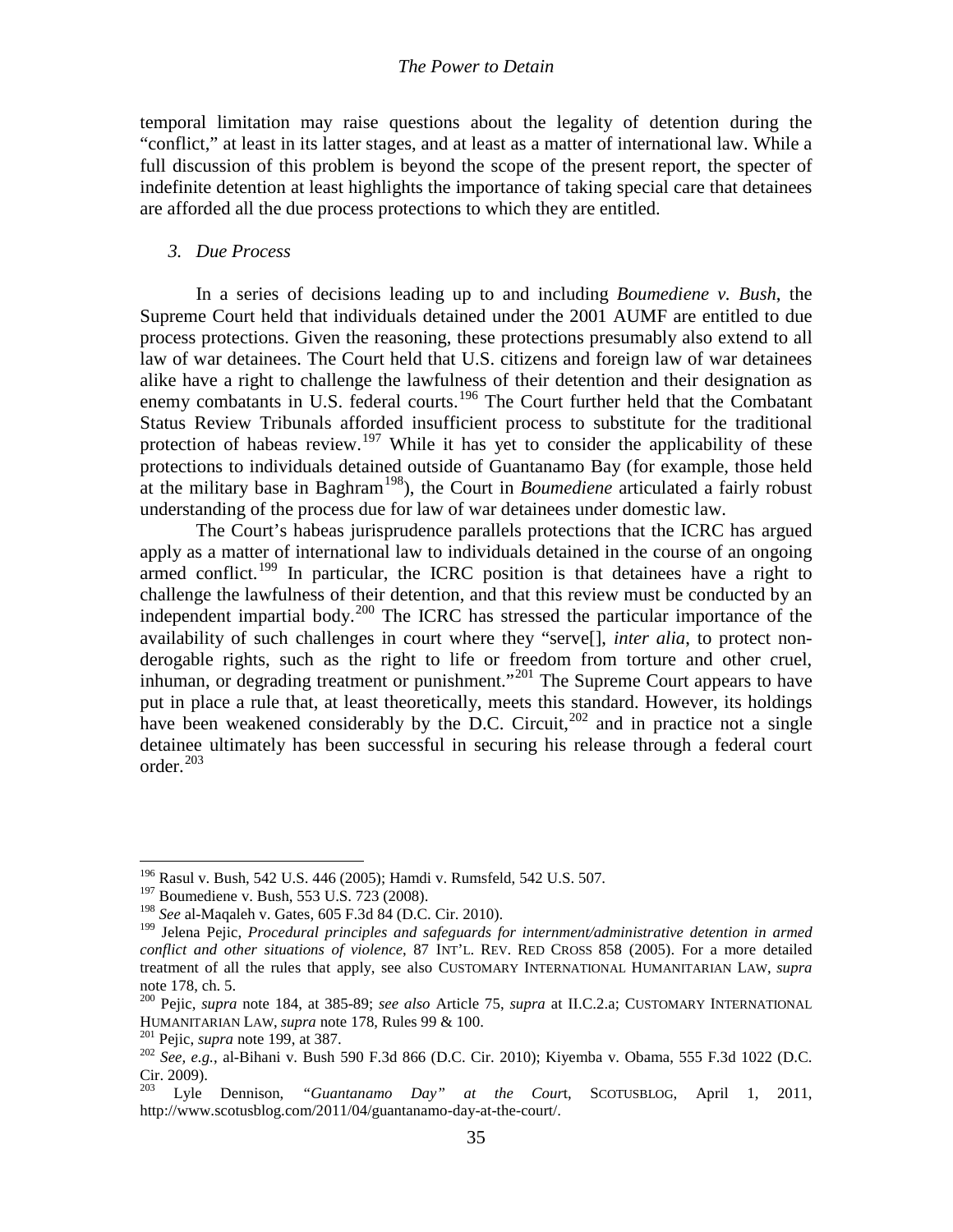The ICRC further takes the position that periodic review of internment should be available at least every six months.<sup>[204](#page-34-8)</sup> While this is not a well established rule in noninternational armed conflicts, the indefinite nature of the current hostilities militates in favor of affording law of war detainees especially strong due process protections particularly in cases where the Administration has no intention to prosecute. [205](#page-35-0) Periodic review would facilitate the identification of the point at which detainees cease to pose a threat. This parallels the reasoning put forward by the D.C. District Court in *Basardh v.*  Obama,<sup>[206](#page-35-1)</sup> although other courts have declined to follow its lead.<sup>[207](#page-35-2)</sup>

Whether periodic review is required or not, at a minimum, pursuant to Article 75, detainees have a right to be informed of the reasons for their detention, to challenge the lawfulness of their detention, and and to receive a fair trial in a regularly constituted court.

### *4. Conditions of Detention*

The laws of war provide stringent restrictions on the conditions in which law of war detainees may be held, whether they are lawful or unlawful belligerents. Both Common Article 3 of the Geneva Conventions and Article 75 consider humane treatment to be a fundamental guarantee.<sup>[208](#page-35-3)</sup> Both prohibit torture and humiliating or degrading treatment.[209](#page-35-4) Both prohibit discrimination on any grounds and in particular on the basis of religion.[210](#page-35-5) Common Article 3 prohibits violence to life and person, and Article 75 elaborates on that requirement by specifying that this prohibition includes violence to the physical or mental well-being of persons.[211](#page-35-6) These limitations on the conditions of detention apply at all times and protect any persons who are in the power of a party to the conflict and who do not enjoy more favorable treatment as a privileged combatant.<sup>212</sup>

### **C. Human Rights Law**

<span id="page-35-8"></span>In addition to limitations provided by the laws of war, human rights law may also provide supplemental limits on law of war detention authority. The United States has ratified the International Covenant on Civil and Political Rights (ICCPR), the

<sup>204</sup> This argument is by analogy to the requirements that apply in international armed conflict (*see* Fourth Geneva Convention, arts. 43 and 78). "The purpose of the periodical review is to ascertain whether the detainee continues to pose a real threat to the security of the detaining power and to order release if that is not the case.All the safeguards that apply to the initial review must apply to the periodical review(s) as well, which, among other things, means that the review has to be effective and must be conducted by an independent and impartial body." Pejic, *supra* note [199,](#page-34-0) at 388.<br><sup>205</sup> Again by analogy to international armed conflict, and based on the principle that personal liberty is the

<span id="page-35-0"></span>rule and that criminal justice systems are adequately equipped to deal with "persons suspected of representing a danger to State security," the position paper argues that internment should be an exceptional measure and is not an adequate substitute for criminal prosecution. *Id.* at 380.

<span id="page-35-2"></span><span id="page-35-1"></span>

<sup>&</sup>lt;sup>206</sup> 612 F. Supp. 2d 30, 35 (2009).<br><sup>207</sup>See supra n. 23.<br><sup>208</sup>See CUSTOMARY INTERNATIONAL HUMANITARIAN LAW, *supra* note [178,](#page-31-6) Rule 87.<br><sup>208</sup> See id.

<span id="page-35-6"></span><span id="page-35-5"></span><span id="page-35-4"></span><span id="page-35-3"></span><sup>209</sup> *See id.* 210 *See id.* 211 *See id.* 212 *See id.*

<span id="page-35-7"></span>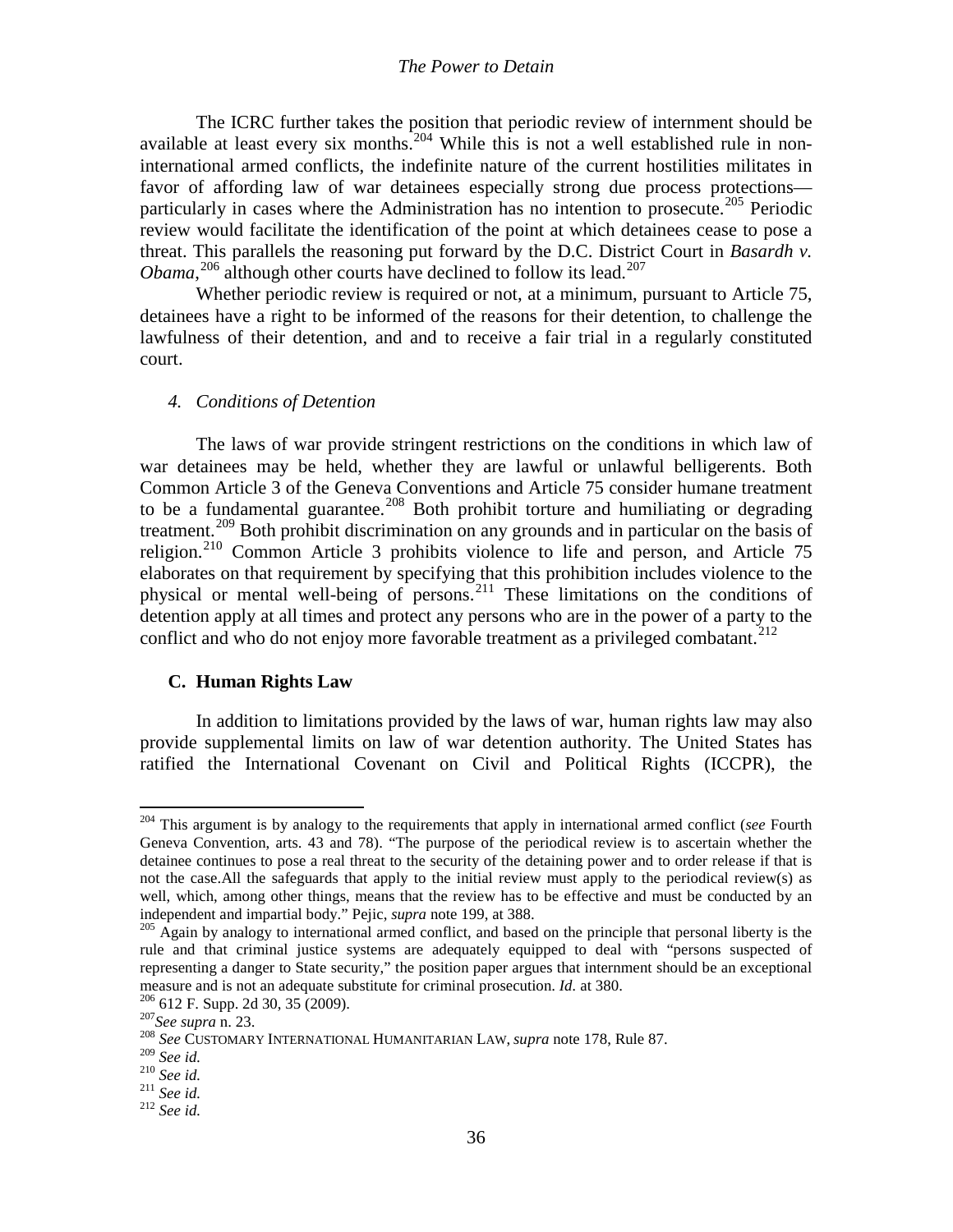<span id="page-36-0"></span>International Convention on the Elimination of All Forms of Racial Discrimination (CERD), and the Convention Against Torture and Other Cruel, Inhuman or Degrading Treatment of Punishment (CAT). Of particular relevance to detention authority are: the ICCPR prohibitions on arbitrary deprivation of life<sup>[213](#page-35-8)</sup> and liberty;<sup>[214](#page-36-2)</sup> the CERD prohibition on discrimination on the basis of race or national or ethnic origin;  $2^{15}$  the ICCPR prohibition on discrimination of any kind, including on the basis of religion; $^{216}$  $^{216}$  $^{216}$ the ICCPR requirement that detainees be able to challenge the lawfulness of their detention in a court of law and to be released if such detention is found to be unlawful; $^{217}$  $^{217}$  $^{217}$ the CAT and ICCPR prohibitions on torture and inhuman or degrading treatment; $^{218}$  $^{218}$  $^{218}$  and the due process guarantees of the ICCPR.<sup>[219](#page-36-7)</sup> In interpreting the prohibition of inhuman or degrading treatment, the U.N. Special Rapporteur on Torture considers indefinite solitary confinement to be impermissible, and solitary confinement in general to be permissible only in exceptional circumstances (such as the protection of gay or lesbian inmates) and only for a very short period of time.<sup>[220](#page-36-8)</sup> These and other human rights limitations bear on the legality of initial and continued detention and should be carefully considered in this context.

<span id="page-36-1"></span>While there is some disagreement about the extraterritorial reach of human rights law and its applicability where the laws of war are operative,  $221$  international and foreign courts have increasingly held that human rights obligations exist wherever a state exercises effective control.<sup>[222](#page-36-10)</sup> Moreover, both the U.N. Human Rights Committee and the ICRC have taken the position that human rights law and the laws of war are

<sup>&</sup>lt;sup>213</sup> International Covenant on Civil and Political Rights art. 6, Dec. 16, 1966, 999 U.N.T.S. 171 [hereinafter ICCPR].<br> $^{214}$  *Id.* art. 9.

<span id="page-36-3"></span><span id="page-36-2"></span><sup>&</sup>lt;sup>215</sup> International Convention on the Elimination of All Forms of Racial Discrimination art. 2, Mar. 7, 1966, 660 U.N.T.S. 195, 216 [hereinafter CERD]; *see also* CERD Gen. Rec. No. 31 on the prevention of racial discrimination in the administration and functioning of the criminal justice system, *Report of the Committee on the Elimination of Racial Discrimination*, U.N. Doc A/60/18 at 460; CERD Gen. Rec. No. 30, Discrimination Against Non-Citizens, ¶ 19 (ensuring security of non-citizens, in particular with regard to arbitrary detention), *available at* http://www.unhchr.ch/tbs/doc.nsf/0/

<span id="page-36-6"></span><span id="page-36-5"></span>

<span id="page-36-4"></span><sup>&</sup>lt;sup>216</sup> ICCPR, *supra* note [213,](#page-36-0) art. 2.<br><sup>217</sup> *Id.* art. 9. 2<sup>17</sup> *Id.* art. 9. 218 United Nations Convention Against Torture art. 2, 4, 1465 U.N.T.S. 85 (1984); ICCPR, *supra* note 199, art. 7, 10.<br><sup>219</sup> ICCPR, *supra* note 199, art. 14.

<span id="page-36-7"></span>

<span id="page-36-8"></span><sup>&</sup>lt;sup>220</sup> Solitary confinement should be banned in most cases, UN expert says, UN News Center, October 18, 2011, *available at* http://www.un.org/apps/news/story.asp?NewsID=40097&Cr=torture&Cr1=.<br><sup>221</sup> *See generally Hathaway et. al., The Relationship Between International Humanitarian Law and Human* 

<span id="page-36-11"></span><span id="page-36-9"></span>*Rights Law in Armed Conflict*, 96 MINN. L. REV. (forthcoming 2012) [hereinafter Hathaway et al., *IHL and* 

<span id="page-36-10"></span><sup>&</sup>lt;sup>222</sup> See Sarah Cleveland, *Embedded International Law and the Constitution Abroad*, 111 COLUM. L. REV. 225, 229 (2010); Hathaway et. al., *IHL and HRL*, *supra* note [221](#page-36-1)*,* at 11. It is important to note here, however, that the United States government has not yet expressed support for an effective-control standard, making it an outlier among peer governments and international tribunals. *See, e.g.*, Oona Hathaway et al., *Human Rights Abroad : When Do Human Rights Treaty Obligations Apply Extrarritorially?*, 43 ARIZ. ST. L.J. 389 (2011) [hereinafter Hathaway et al, *Human Rights Abroad*].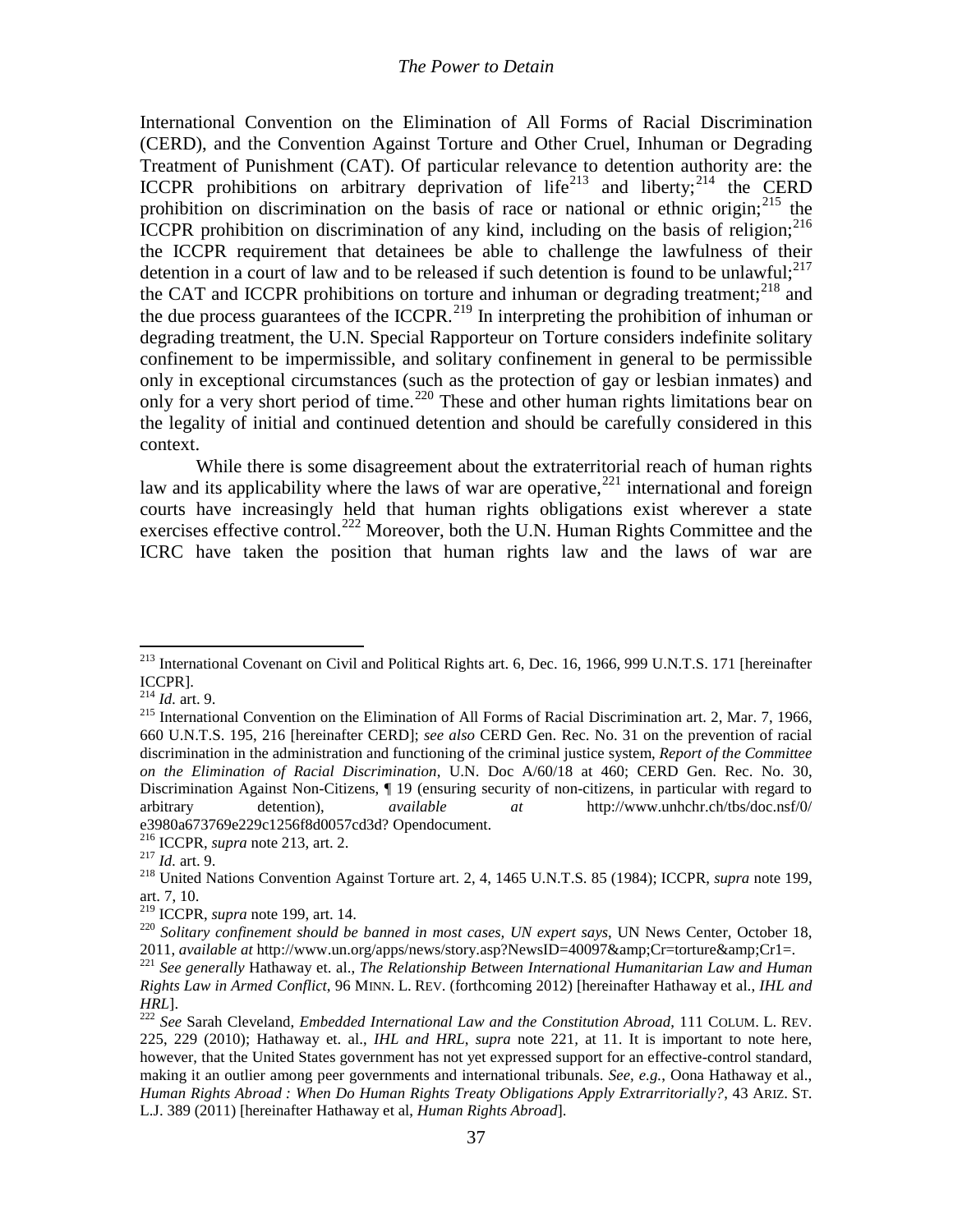complementary because they share the same underlying purpose of protecting human life and dignity. $223$ 

In the context of detention, there are few conflicts between the laws of war and human rights law. The clearest area in which the two bodies of law diverge is duration of the detention: human right law permits detention only until a timely trial and then only for the duration of a lawful sentence. Humanitarian law, by contrast, contemplates detention for the duration on the conflict. For the most part, however, the norms provided in each context reinforce and confirm the norms provided in the other. Human rights law provides that persons deprived of their liberty must be treated humanely and with respect for their dignity in all circumstances, and the Human Rights Committee considers this a non-derogable norm.[224](#page-37-0) The laws of war through Common Article 3 and Article 75 also require humane treatment and respect in all circumstances and prohibit treatment that is humiliating or degrading. Both bodies of law require that persons not be detained arbitrarily or without cause or beyond the point where a reason justifying detention ceases to exist; both provide due process protections and a right to a fair trial; and both place stringent limitations on the conditions of detention. Hence human rights law provides limitations on government behavior in the detention context that largely though not entirely—overlap with those provided by the law of war.

<span id="page-37-1"></span>The statutory and constitutional sources of authority for law of war detention are limited in scope and may contract further with growing distance from September 11, 2001. At the same time, international law places independent limits on law of war detention authority. There is as yet no settled law regarding the duration of the detention of individuals captured and detained under the 2001 AUMF, but it is well-settled in international humanitarian law that detainees who cannot or will not be prosecuted must be released when the circumstances justifying their detention cease to exist, or upon cessation of hostilities. The laws of war do also provide clear guidance with respect to the due process protections detainees are owed and the conditions in which they may be held. Moreover, human rights law also applies, and provides additional guidance. Thus, there are important limits on law of war detention authority, even where there is clear statutory or constitutional authority to detain under domestic law.

\* \* \*

It is therefore time to consider a new model for counterterrorism detention. The next Part describes just such a model: the criminal law. Criminal law detention provides a legitimate and effective source of authority that could—and should—be much more widely used as an alternative to law of war detention of suspected terrorists.

### **IV. DETENTION OF TERRORISM SUSPECTS UNDER CRIMINAL LAW**

<sup>223</sup> *See* Jakob Kellenberger, President, Int'l Comm. of the Red Cross [hereinafter ICRC], Address at the 27th Annual Round Table on Current Problems of International Humanitarian Law, (Sept. 6, 2003), *available at* http://www.icrc.org/web/eng/siteeng0.nsf/html/5rfgaz; U.N. Human Rights Committee, *General Comment 31: Nature of the General Legal Obligation Imposed on States Parties to the Covenant*, ¶ 11. For a general discussion of the relationship between international humanitarian law and human rights

<span id="page-37-0"></span>law, *see* Hathaway et. al., *IHL and HRL, supra* not[e 221.](#page-36-1) <sup>224</sup> Human Rights Comm., *General Comment 29: States of Emergency (Article 4)*, U.N. Doc. CCPR/C/21/Rev.1/Add.11 (Aug. 31, 2001).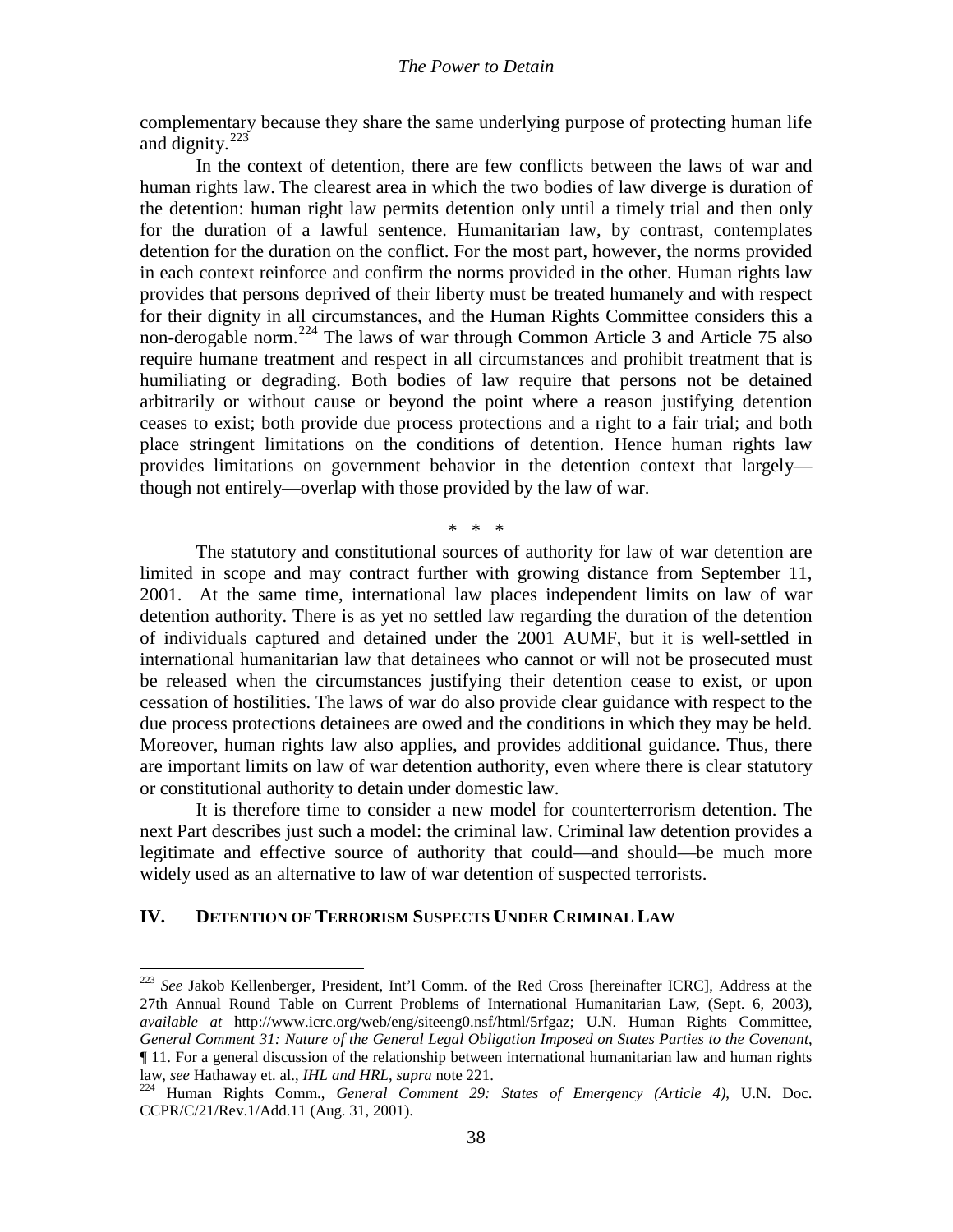The United States is still actively engaged in hostilities with global terrorist elements, but there are indications that "we're within reach of strategically defeating al-Qaeda."<sup>[225](#page-37-1)</sup> This development, combined with the growing distance from the national trauma of September 11, has reinvigorated the debate surrounding the detention and prosecution of suspected terrorists both outside of and within the United States. While the current Congress has expanded military detention and prosecution,<sup>[226](#page-38-0)</sup> prosecution in federal court offers several key advantages over law of war detention, including predictability, fairness and legitimacy, greater cooperation by defendants and international partners, and flexibility.<sup>[227](#page-38-1)</sup> These advantages have led a diverse set of actors—from current Department of Defense and counterterrorism officials,<sup>[228](#page-38-2)</sup> to former Bush Administration officials,<sup>[229](#page-38-3)</sup> to the *Washington Post* editorial board<sup>230</sup>—to support the prosecution and detention of individuals through the federal courts.

<span id="page-38-8"></span><span id="page-38-7"></span>In some cases, prosecution in federal court is the only available option for prosecuting an accused terrorist. Federal antiterrorism statutes are extensive and provide statutory authority to prosecute individuals who are part of or supporting terrorist groups without direct ties to forces associated with al Qaeda (and therefore outside the scope of the 2001 AUMF), such as Hamas, Hezbollah, the FARC,  $^{231}$  $^{231}$  $^{231}$  and independently operating

<sup>225</sup> Craig Whitlock, *Panetta: U.S. 'within reach' of Defeating Al-Qaeda*, WASH. POST, July 9, 2011, http://www.washingtonpost.com/world/panetta-us-within-reach-of-defeating-al-

qaeda/2011/07/09/gIQAvPpG5H\_story.html.

<span id="page-38-0"></span> $^{226}$  National Defense Authorization Act for Fiscal Year 2012, Pub. L. No. 112-81, 112 Cong., Dec. 31, 2011; *see also* H.R. 1540, May 26, 2011 (original House version); S. 1253, June 22, 2011 (original Senate

<span id="page-38-1"></span>version).<br><sup>227</sup> For an in-depth analysis of these advantages from a former Department of Justice National Security Division lawyer, *see* David S. Kris, *Law Enforcement as a Counterterrorism Tool*, 5 J. NAT'L SECURITY L. & POL'Y 1, 50-70 (2011). <sup>228</sup> *See, e.g.*, Jeh Charles Johnson, "National Security Law, Lawyers and Lawyering in the Obama

<span id="page-38-2"></span>Administration," Speech at Yale Law School, Feb. 22, 2012 ("As a former prosecutor, I know firsthand the strength, security and effectiveness of our federal court system . . . Given the reforms since 9/11, the federal court system is even more effective. And, as a result of lengthy and mandatory minimum prison sentences authorized by Congress and the Federal Sentencing Guidelines, those convicted of terrorism-related offenses often face decades, if not life, in prison.").

<span id="page-38-3"></span><sup>&</sup>lt;sup>229</sup> *See, e.g.*, Jim Comey & Jack Goldsmith, *Holder's Decision on Mohammed Trial Defended*, WASH.<br>POST, Nov. 20, 2009, http://www.washingtonpost.com/wp-dyn/content/article/2009/11/19/ POST, Nov. 20, 2009, http://www.washingtonpost.com/wp-dyn/content/article/2009/11/19/ AR2009111903470.html ("By contrast [to military commissions], there is no question about the legitimacy of U.S. federal courts to incapacitate terrorists. Many of Holder's critics appear to have forgotten that the Bush Administration used civilian courts to put away dozens of terrorists, including 'shoe bomber' Richard Reid; al-Qaeda agent Jose Padilla; 'American Taliban' John Walker Lindh; the Lackawanna Six; and Zacarias Moussaoui, who was prosecuted for the same conspiracy for which Mohammed is likely to be charged. Many of these terrorists are locked in a supermax prison in Colorado, never to be seen again.").<br><sup>230</sup> Editorial Luting for the *Hadamuar* Bombar,' WASH BOST Oct 12, 20

<span id="page-38-6"></span><span id="page-38-4"></span><sup>230</sup> Editorial, *Justice for the 'Underwear Bomber*,' WASH. POST, Oct. 13, 2011, http://www.washingtonpost.com/opinions/justice-for-the-underwear-

bomber/2011/10/12/gIQAO6dUiL\_story.html ("Federal courts have long been a tried-and-true venue in which to prosecute accused terrorists. . . . The courts' rules are clear, procedures are fair and their legitimacy is unparalleled. . . . Efforts to strip the executive branch of this powerful tool or to force all terrorism suspects to be held in military custody are . . . myopic . . . .").

<span id="page-38-5"></span><sup>&</sup>lt;sup>231</sup> *See*, *e.g.*, Hamlily v. Obama, 616 F. Supp.2d 63, 75, n. 17 (D.D.C. 2009) (holding that under the AUMF, the government cannot detain individuals associated with "terrorist organizations who merely share an abstract philosophy or even a common purpose with al-Qaeda - there must be an actual association in the current conflict with al-Qaeda or the Taliban").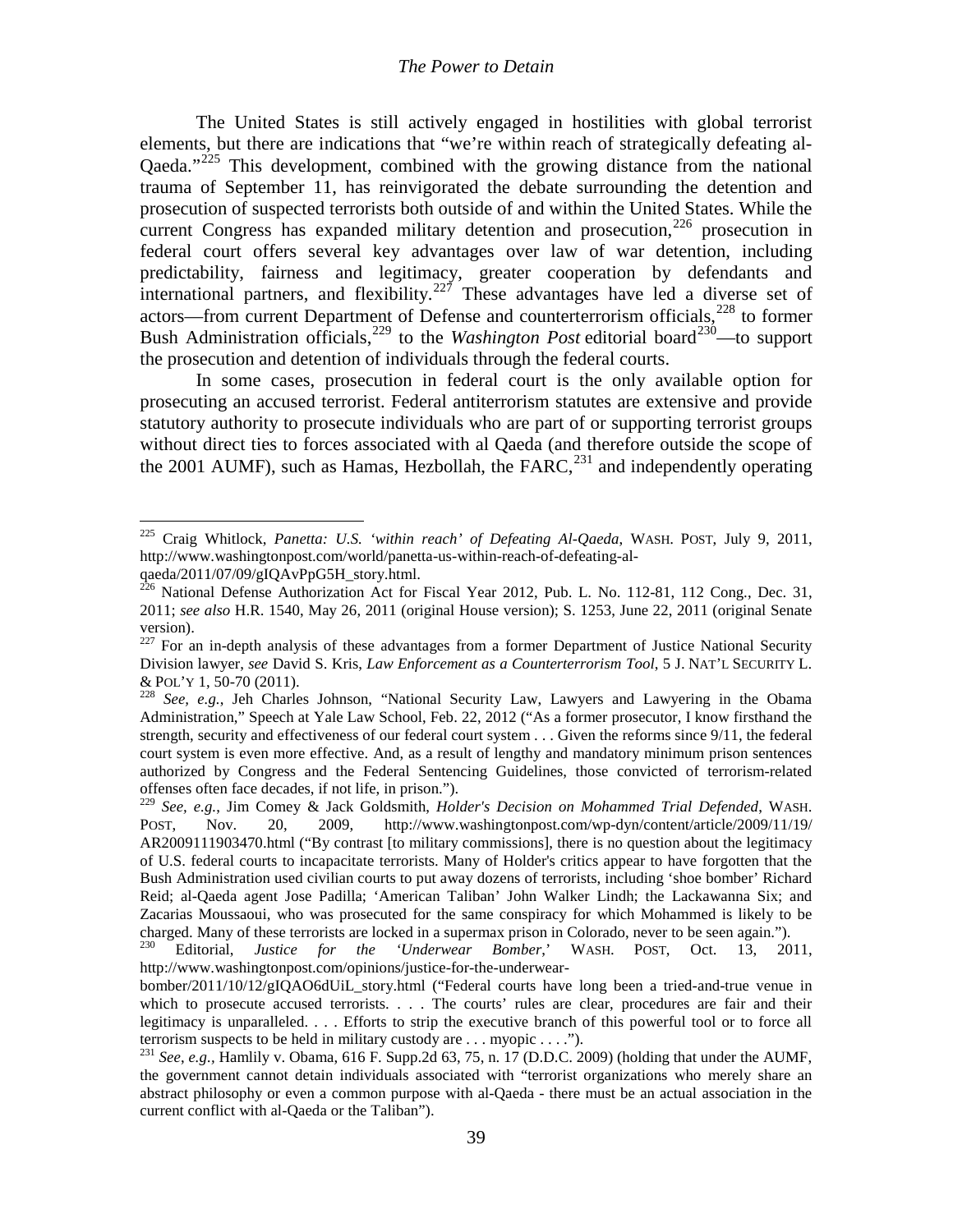terrorists who are inspired by, but are not part of or associated with, al-Qaeda.<sup>[232](#page-38-6)</sup> These statutes also reach persons or citizens who, because they are apprehended in the United States, cannot be tried under the MCA. The following sections discuss the contours and limitations of such criminal prosecution and detention in the terrorism context.

Even where detention under both the law of war and criminal law are available, we conclude that the criminal law system should be the venue of choice for the detention and prosecution of suspected terrorists. This conclusion is in tension with recent congressional action, as expressed in the 2012 NDAA and discussion surrounding that legislation. We thus aim to offer a corrective to the recent trend toward favoring law of war detention over criminal law prosecution and detention. In doing so, we recognize, of course, that certain factors may counsel in favor of military detention and prosecution under the statutory or constitutional authority outlined above. Yet we conclude that this this set of cases is quite small and that in the vast majority of cases, criminal law detention and prosecution is the most effective and legitimate way to address the terrorist threat.

We begin by discussing the specific advantages of criminal law detention and prosecution—including predictability, fairness and legitimacy, and strategic advantages. Next we respond to critics of criminal law detention and prosecution, considering the three chief concerns that have been raised regarding criminal prosecution of terrorism suspects in federal court. Finally, we conclude by acknowledging the limits of criminal law detention and prosecution.

## **A. The Advantages of Criminal Law Detention and Prosecution**

<span id="page-39-1"></span>The least contested bases for detention authority in any context are postconviction criminal detention and pre-verdict detention for those who pose a risk of flight. It is often assumed that such criminal detention is ill-suited to terrorists. However, with very little fanfare, federal district court dockets have been flush with terrorism cases over the past decade. Strikingly, during the first two years of Barack Obama's presidency, the annual number of terrorism prosecutions doubled, while the conviction rate for the nearly 500 cases has stayed constant at around 90 percent.<sup>[233](#page-39-0)</sup> One reason for this increase in prosecutions is the recognition by both the Bush and Obama Administrations that trying suspected terrorists in criminal courts has certain strategic and moral advantages in the fight against terrorism.

<span id="page-39-2"></span>*1. Predictability*

<sup>232</sup> *See*, *e.g*., Bensayah v. Obama, 610 F.3d 718, 725 (D.C. Cir. 2010) ("[I]t is impossible to provide an exhaustive list of criteria for determining whether an individual is 'part of' al-Qaeda . . . but the purely independent conduct of a freelancer is not enough.") (internal quotations and citations omitted).

<span id="page-39-0"></span><sup>233</sup> *See* Ctr. on Law and Sec., N.Y. Univ. Law Sch., Terrorist Trial Report Card: September 11, 2001- September 11, 2011 (2011) [hereinafter Terrorist Trial Report Card] (calculating that approximately 87% of terrorism prosecutions between September 11, 2001 and September 11, 2011 resulted in convictions, either after trial or after a guilty plea); RICHARD B. ZABEL & JAMES J. BENJAMIN, JR., HUMAN RIGHTS FIRST, IN PURSUIT OF JUSTICE: PROSECUTING TERRORISM CASES IN FEDERAL COURTS 29 (2008), *available at* http://www.humanrightsfirst.info/pdf/080521-USLS-pursuit-justice.pdf (calculating that about 91% of charges filed in terrorism prosecutions resulted in a conviction on some charge, whether after trial or after a guilty plea).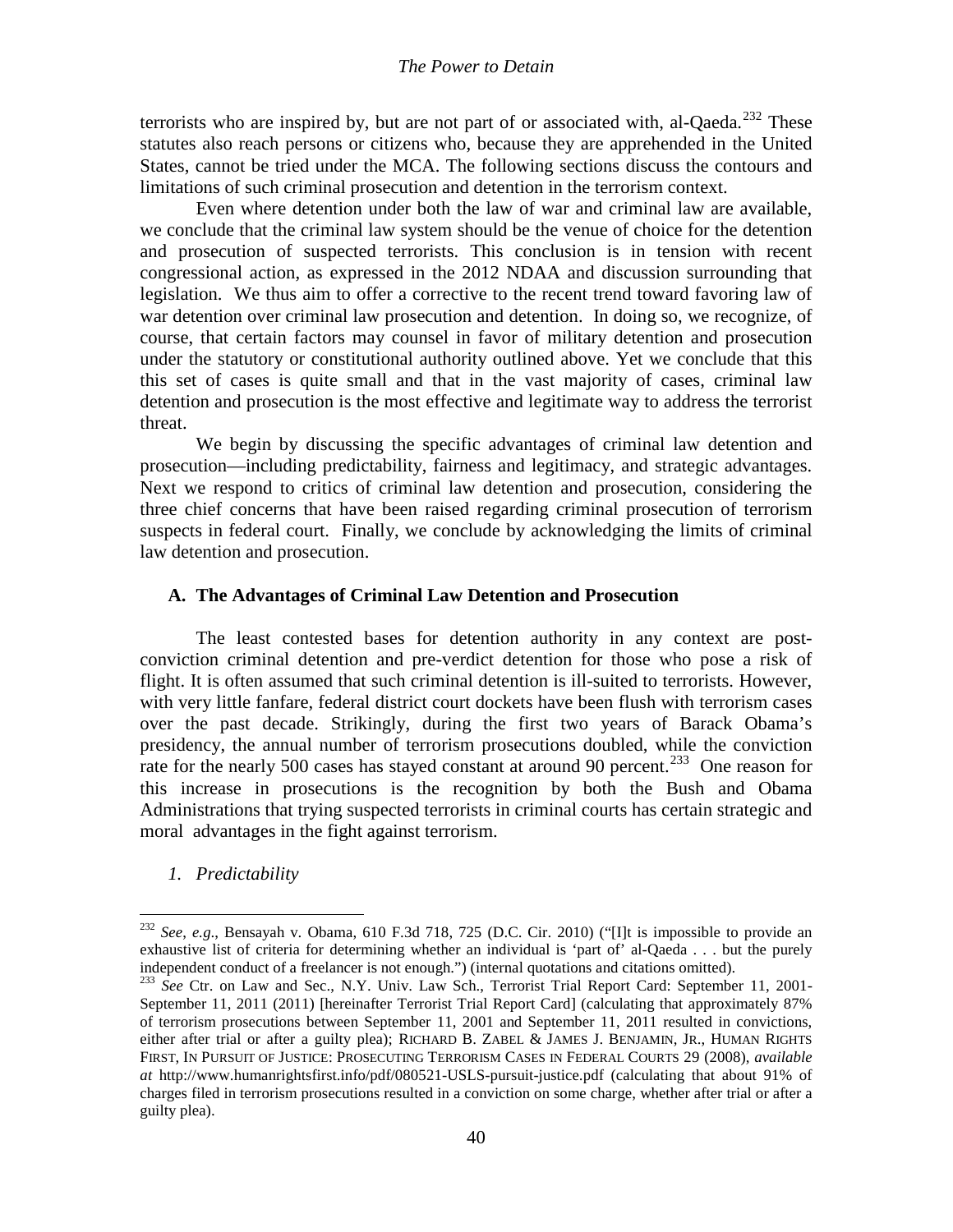Post-conviction detention of terrorists after prosecution in federal court provides a level of predictability that is absent in the military commission system. Federal courts have years of experience trying and convicting dangerous criminals, including international terrorists, and the rules are well established and understood. The current military commission system, on the other hand, is an untested adjudicatory regime with no established jurisprudence to guide the parties and judges.<sup>[234](#page-39-1)</sup> As discussed above, conviction rates in terrorism trials have been close to 90% since 2001, despite a huge increase in the absolute number of such prosecutions. The military commissions, by contrast, have convicted three people since  $2001$ , and three more have pled guilty.<sup>[235](#page-40-0)</sup> Several defendants had their charges dropped, $^{236}$  $^{236}$  $^{236}$  and others have been charged but not tried.<sup>[237](#page-40-2)</sup> Their procedures have been challenged at every stage, and it is unclear what their final form will ultimately look like. The commissions' track record is short, and in light of their mixed results thus far, their future performance is uncertain.

Furthermore, those who have been convicted by the commissions have received extremely short sentences.<sup>[238](#page-40-3)</sup> By contrast, favorable sentencing guidelines in federal terrorism trials allow the government to incapacitate dangerous individuals for long periods of time, if not for the life of the defendant.<sup>[239](#page-40-4)</sup> While it is difficult to estimate the counterfactual results were the defendants in each case to have been tried in the other system, it is clear that the military commission system is highly unproven and unpredictable compared to the federal courts.<sup>[240](#page-40-5)</sup>

*2. Fairness and Legitimacy*

<sup>234</sup> *See* Kris, *supra* note [227,](#page-38-7) at 50. ("This invites, if it does not guarantee, challenges to virtually every aspect of the commission proceedings - the legality of the system, the jurisdiction of the court, the lawfulness of certain offenses, the rules on the use of evidence derived from coerced statements, discovery obligations, and the nature of protective orders (among others).").

<span id="page-40-6"></span><span id="page-40-1"></span><span id="page-40-0"></span><sup>&</sup>lt;sup>235</sup> *Id.* at 52-53.<br><sup>236</sup> *See* Jane Sutton, *U.S. Drops Charges Against 5 Guantanamo Captives*, REUTERS.COM, Oct. 21, 2008, http://www.reuters.com/article/2008/10/21/us-guantanamo-hearings-idUSTRE49K65120081021?sp=true; James Vicini, *US Drops Case to Detain Young Guantanamo Prisoner*, REUTERS.COM, July 24, 2009, http://www.reuters.com/article/2009/07/24/idUSN24486114.<br><sup>237</sup> *See, e.g.*, News Release, DOD Announces Charges Referred Against Detainee Al Nashiri, U.S. Dep't of

<span id="page-40-2"></span>Defense, No. 827-11, Sept. 28, 2011, *available at* http://www.defense.gov/

<span id="page-40-3"></span><sup>&</sup>lt;sup>238</sup> David Hicks was sentenced to nine months in prison. Michael Melia, *Australian Gitmo Detainee Gets 9 Months*, WASH. POST, Mar. 31, 2007, *available at* http://www.washingtonpost.com/wpdyn/content/article/2007/03/31/AR2007033100279.html. Osama Bin Laden's driver and guard, Salim Hamdan, was sentenced to 66 months but given credit for 61 months of time served, and made to sign a "pledge not to commit violent acts." Reuters, Yemen Releases Former Bin Laden Driver from Jail, N.Y. TIMES, Jan. 11, 2009, *available at* http://www.nytimes.com/2009/01/12/world/middleeast/ 12yemen.html?ref=world. *See also* Kris, *supra* note 224, at 53 n.147.

<span id="page-40-5"></span><span id="page-40-4"></span><sup>&</sup>lt;sup>240</sup> See id. at 64 ("Sentencing in the commissions is much harder to predict at this stage."). In addition, the Department of Justice was reoriented with respect to counterterrorism prosecution in 2006 with the creation of the National Security Division, which interfaces with the intelligence community while coordinating appeals and providing resources to trial prosecutors. PATRIOT Improvement and Reauthorization Act, Pub. L. No. 109-177, §506, 120 Stat. 192 (2006), codified in various sections of Titles 18 and 50 of the U.S. Code; Kris, *supra* note 224, at 8. Increased coordination and experience with terrorism cases and the evidentiary issues they entail will ensure even greater predictability over time.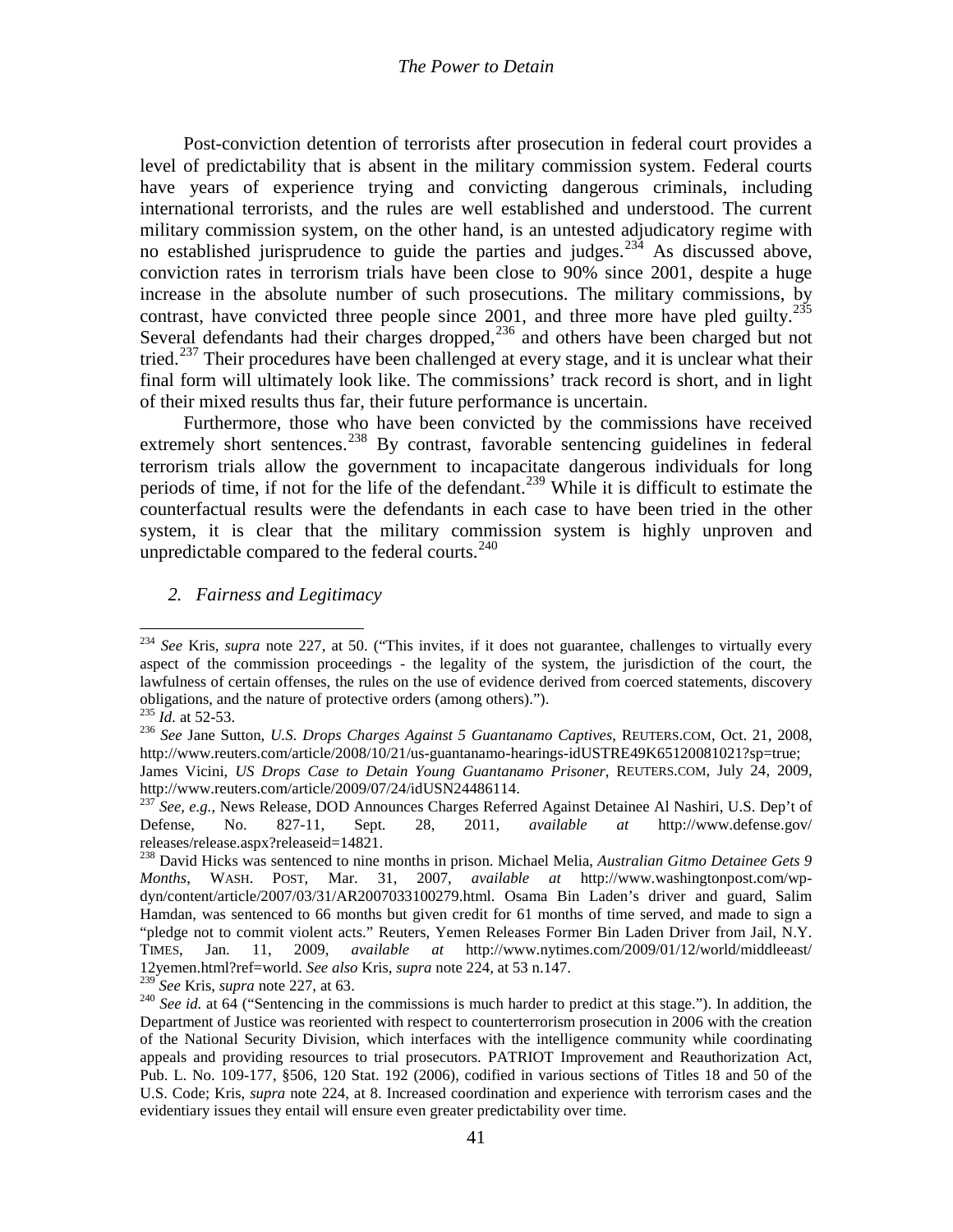Federal courts are also fairer and more legitimate fora than military commissions. The procedural protections they offer are the source of their legitimacy, and they reduce the risk of error.<sup>[241](#page-40-6)</sup> At every turn, the military commissions' deviations from established criminal procedure has been challenged—sometimes successfully.<sup>[242](#page-41-0)</sup> Even where commission procedures are constitutional, they are not widely accepted, and are a novel judicial framework.<sup>[243](#page-41-1)</sup> Federal criminal procedure, on the other hand, is as legitimate a criminal process as we have.

Both acceptance and accuracy are important to the fight against terrorism. As several successful habeas corpus petitions have demonstrated, insufficient procedural protections create a real danger of erroneous imprisonment for extended periods.<sup>[244](#page-41-2)</sup> Meanwhile, local populations are more likely to cooperate in policing when they believe they have been treated fairly.<sup>[245](#page-41-3)</sup> The understanding that a more legitimate detention regime will be a more effective one is echoed in statements from within the Department of Defense and the White House.<sup>[246](#page-41-4)</sup>

### *3. Strategic Advantages*

<span id="page-41-6"></span>Furthermore, our allies in the fight against terrorism also recognize and respond to the difference in legitimacy and fairness between civilian and military courts. Increased international cooperation is another advantage of criminal prosecution. Many of our key allies have been unwilling to cooperate in cases involving law of war detention or prosecution but have cooperated in criminal law prosecution. In fact, many of our extradition treaties, including those with allies such as India and Germany, forbid extradition when the defendant will not be tried in a criminal court.<sup>[247](#page-41-5)</sup> This issue has played out in practice several times. An al-Shabaab operative was recently extradited from the Netherlands only after assurances from the United States that he would be

 $241$  For a summary of the differences between federal criminal procedure and military commission procedure, see JENNIFER K. ELSEA, CONG. RESEARCH SERV., COMPARISON OF RIGHTS IN MILITARY COMMISSION TRIALS AND TRIALS IN FEDERAL CRIMINAL COURT (2010).<br><sup>242</sup> See Hamdan v. Rumsfeld, 548 U.S. 557 (2006); Boumedienne v. Bush, 553 U.S. 723 (2008).<br><sup>243</sup> Kris, *supra* note 224, at 50 ("[T]he current commissions ar

<span id="page-41-0"></span>

<span id="page-41-1"></span>have the body of established procedures and years of precedent and experience to guide the parties and judges.").

<span id="page-41-2"></span><sup>244</sup> *See, e.g.*, Boumedienne v. Bush, 579 F.Supp.2d 191 (2008) (granting habease relief and ordering release of Lakhdar Boumediene, Mohamed Nechla, Hadj Boudella, Mustafa Ait Idir, and Saber Lahmar);*see also* Lakhdar Boumedienne, *My Guantanamo Nightmare*, N.Y. TIMES, Jan. 7, 2012, *available at*

<span id="page-41-3"></span><sup>&</sup>lt;sup>245</sup> See Tom R. Tyler, Stephen Schulhofer & Aziz Haq, *Legitimacy and Deterrence Effects in Counter-Terrorism Policing: A Study of Muslim Americans*, Chicago Public Law and Legal Theory Working Paper

<span id="page-41-4"></span><sup>&</sup>lt;sup>246</sup> Brennan, *supra* note [153](#page-27-3) (discussing "the perceived legitimacy—and therefore the effectiveness" of Guantanamo policy); Johnson, *supra* note [228](#page-38-8) (arguing against detention policies that "make military detention more controversial, not less.").

<span id="page-41-5"></span><sup>&</sup>lt;sup>247</sup> Kris, *supra* note 224, at 67 (citing Extradition Treaty Between the Government of the United States of America and the Government of the Republic of India, U.S.-India, June 25, 1997, T.I.A.S. 12873; Treaty Between the United States of America and the Federal Republic of Germany Concerning Extradition, U.S.- Ger., art. 3, June 20, 1978, T.I.A.S. No. 9785).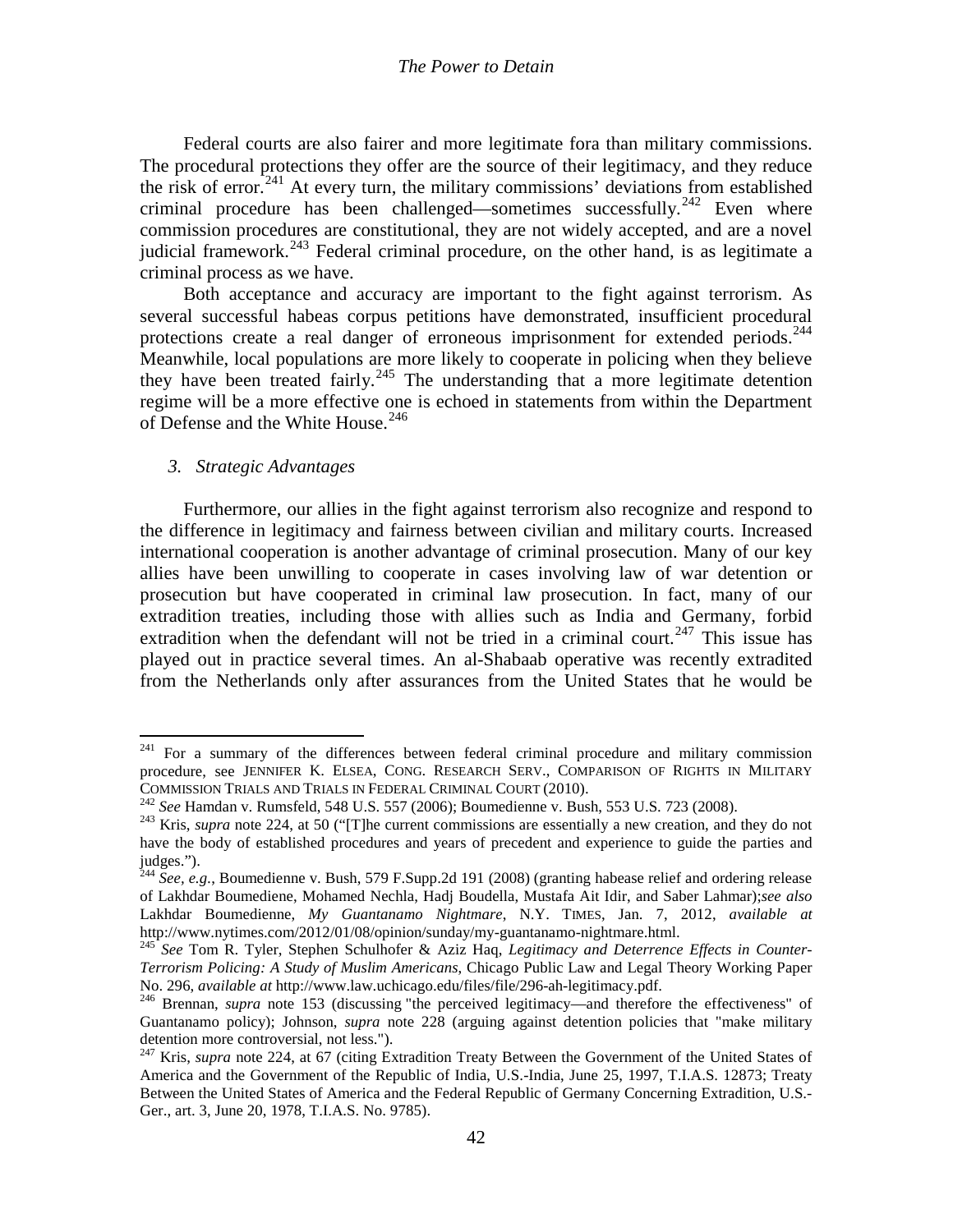prosecuted in criminal court.<sup>[248](#page-41-6)</sup> Two similar cases arose in  $2007$ ,<sup>[249](#page-42-0)</sup> and several more are pending.[250](#page-42-1) The use of military commissions may similarly hinder other kinds of international prosecutorial cooperation, such as testimony- and evidence-sharing.

Finally, the criminal justice system is simply a more agile and versatile prosecution forum. Federal jurisdiction offers an extensive variety of antiterrorism statutes that can be marshaled to prosecute terrorist activity committed outside the United States, and subsequently to detain those who are convicted.<sup>[251](#page-42-2)</sup> This greater variety of offenses—military commissions can only punish a narrow set of traditional offenses against the laws of war<sup>[252](#page-42-3)</sup>—offers prosecutors important flexibility. For instance, it might be very difficult to prove al Qaeda membership in an MCA prosecution or a law-of-war habeas proceeding; but if the defendant has received training at a terrorist camp or participated in a specific terrorist act, federal prosecutors may convict under various statutes tailored to more specific criminal behavior.<sup>[253](#page-42-4)</sup> The federal criminal system also allows for more flexible interactions between prosecutors and defendants. Proffer and plea agreements are powerful incentives for defendants to cooperate, and often lead to valuable intelligence-gathering. The legitimacy and consistency of the federal courts, discussed above, also push defendants to cooperate, which in turn produces more intelligence over the course of prosecution.<sup>[254](#page-42-5)</sup>

## **B. Answering Critics of Criminal Law Detention and Prosecution**

<sup>248</sup> *See* Robert M. Chesney, *United States v. Mahamud Said Omar: An Important New Al-Shabaab Case in Federal Court*, LAWFARE (Aug. 15, 2011, 3:38 PM), http://www.lawfareblog.com/2011/08/united-states-v-

<span id="page-42-6"></span><span id="page-42-2"></span><span id="page-42-1"></span>

<span id="page-42-0"></span><sup>&</sup>lt;sup>249</sup> Kris, *supra* note 224, at 68 n.190<br><sup>250</sup> *Id.* at 68, n.191.<br><sup>251</sup> Federal prosecutors have relied upon numerous substantive statutes to bring terrorism-related suits for acts committed abroad including: 18 U.S.C. § 2339A (material support to terrorists); 18 U.S.C. § 956 (conspiracy to kill, kidnap, maim, or injure persons or damage property in a foreign country); and 18 U.S.C. § 2332b (acts of terrorism transcending national boundaries). In cases in which authorities seek extraterritorial jurisdiction, they must first establish that Congress intended for the statute at issue to be applied outside U.S. territory, either on the basis of explicit authorization, or based on "the nature of the law itself." Brian L. Porto, *Extraterritorial Criminal Jurisdiction in Federal Courts*, 1 A.L.R. Fed. 2d 415 (2005); Anthony J. Colangelo, *Constitutional Limits on Extraterritorial Jurisdiction: Terrorism and the Intersection of National and International Law*, 48 HARV. INT'L L.J. 121, 167 (2007). In order to fulfill the requirements of international law, the exercise of extraterritorial jurisdiction must also be consistent with one or more of five essential principles of international law: (1) the subjective or objective territorial principle; (2) the nationality principle; (3) the protective principle; (4) the passive personality principle; and (5) the universality principle. *See* RESTATEMENT (THIRD) OF FOREIGN RELATIONS LAW §§ 402, 404 (1987). This international law requirement is often satisfied in the terrorism context either by the protective principle (jurisdiction based on national security concerns) or by the passive personality principle (jurisdiction based on the victim being American). A further due process limitation on the extraterritorial reach of criminal statutes is that some nexus must exist between the defendants and the United States, so that the application of the statute abroad "would not be arbitrary or fundamentally unfair." *See* United States v. Davis, 905 F.2d 245, 248-49 ( $9<sup>th</sup>$  Cir. 1990). Where a suspect poses a threat to the United States, including U.S. citizens or missions abroad, this nexus requirement would clearly be satisfied. <sup>252</sup> See supra, Section I.A.3.<br><sup>253</sup> See, e.g., 18 U.S.C. §2339D (receiving military training from a terrorist organization); 18 U.S.C.

<span id="page-42-4"></span><span id="page-42-3"></span>

 $\S 956(a)(1)$  (conspiring to kill to kill persons in a foreign country); 18 U.S.C.  $\S 229(a)$  (assisting the development of a chemical weapon). *See also* Kris, *supra* note 224, at 59. <sup>254</sup> Kris, *supra* note 224, at 22-24.

<span id="page-42-5"></span>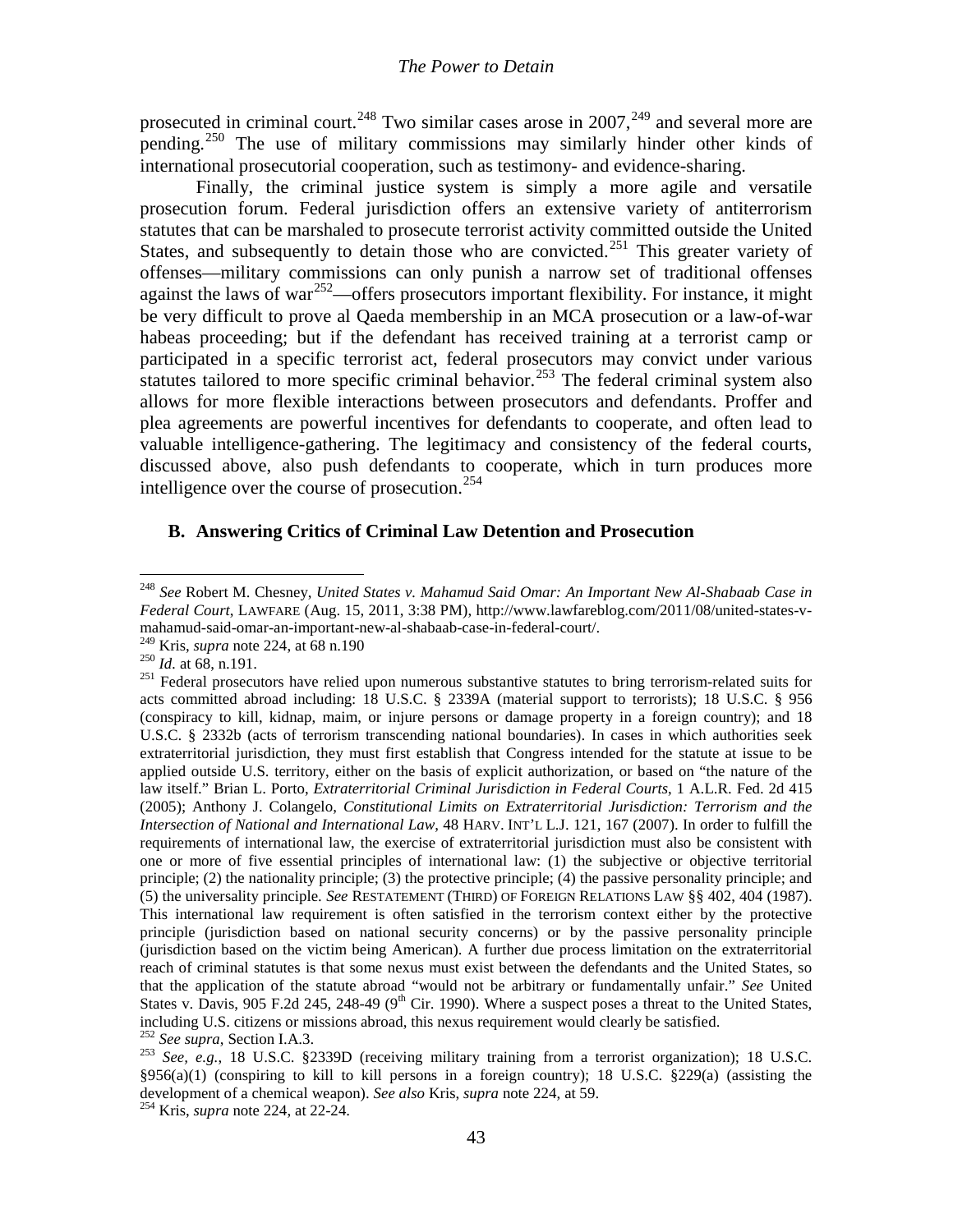Those opposed to widespread prosecution and detention of suspected terrorists under criminal law generally base their analysis on certain constraints of the criminal law system: (1) lack of preventative detention tools, (2) *Miranda* limitations, and (3) evidentiary concerns. This section addresses those limitations and argues that, while some pose genuine obstacles to widespread criminal law detention and prosecution of terrorism suspects, none is insurmountable. Rather, the federal criminal system is well equipped to confront the complex array of issues that prosecution and detention of terrorist suspects presents.

### *1. Preventative Detention Concerns and Solutions*

The inability to preventatively detain individuals without cause creates a significant challenge to the use of federal criminal trials as the principal means of incapacitating terrorists. The prohibition on detention without charge is fundamental in American constitutional discourse—a given that presents a serious obstacle for the government in cases where dangerous individuals cannot be fully incapacitated through prosecution. However, while outright indefinite preventative detention is, and should be, outside of the government's set of counterterrorism tools, there is still ample room for the government to detain a wide array of individuals suspected of terrorism offenses.<sup>[255](#page-42-6)</sup> In addition to the numerous extraterritorial statutes available to prosecutors discussed above, the three mechanisms highlighted in the following sections are also available for the incapacitation of dangerous individuals.

### a. Incapacitation through Material Support Prosecution

<span id="page-43-4"></span><span id="page-43-3"></span>Prosecutors often face situations where an individual has yet to commit a terrorism offense but incapacitation of that individual is nonetheless a national security imperative.<sup>[256](#page-43-0)</sup> One solution is strategic use of the material support statutes.<sup>[257](#page-43-1)</sup> As these statutes do not require an actual act of terrorism, they can be used, and have been used, to prosecute and detain those suspected of planning or contributing to terrorist acts, even if a prosecution for terrorism per se would not be likely to succeed.<sup>[258](#page-43-2)</sup> Material support

<sup>255</sup> *See*, *e.g.*, United States v. Salerno, 481 U.S. 739, 748 (1987) ("[T]he Government's regulatory interest in community safety can, in appropriate circumstances, outweigh an individual's liberty interest. For example, in times of war or insurrection, when society's interest is at its peak, the Government may detain individuals whom the government believes to be dangerous. Even outside the exigencies of war, we have found that sufficiently compelling governmental interests can justify detention of dangerous persons." (internal citations omitted)). <sup>256</sup> Prosecutors often charge individuals with inchoate crimes in these situations (e.g., attempt and

<span id="page-43-0"></span>conspiracy) but there are certain situations where prosecutors possess insufficient evidence to sustain an indictment or conviction on these grounds. *See* Robert M. Chesney, *The Sleeper Scenario: Terrorism-Support Laws and the Demands of Prevention*, 42 HARV. J. ON LEGIS. 1, 28 (2005) ("The sleeper scenario, however, often will not be amenable to [the strategy of charging individuals with inchoate crimes]; the essence of the sleeper dilemma is that the suspect cannot be linked to plans to commit a particular harmful act.").

<span id="page-43-1"></span> $257$  Strategic use of the material support statute to incapacitate individuals supporting terrorist activities should be distinguished from overbroad use of the material support statute to prosecute individuals or organizations providing humanitarian aid through designated organizations.

<span id="page-43-2"></span><sup>258</sup> ZABEL & BENJAMIN, *supra* note [233,](#page-39-2) at 6.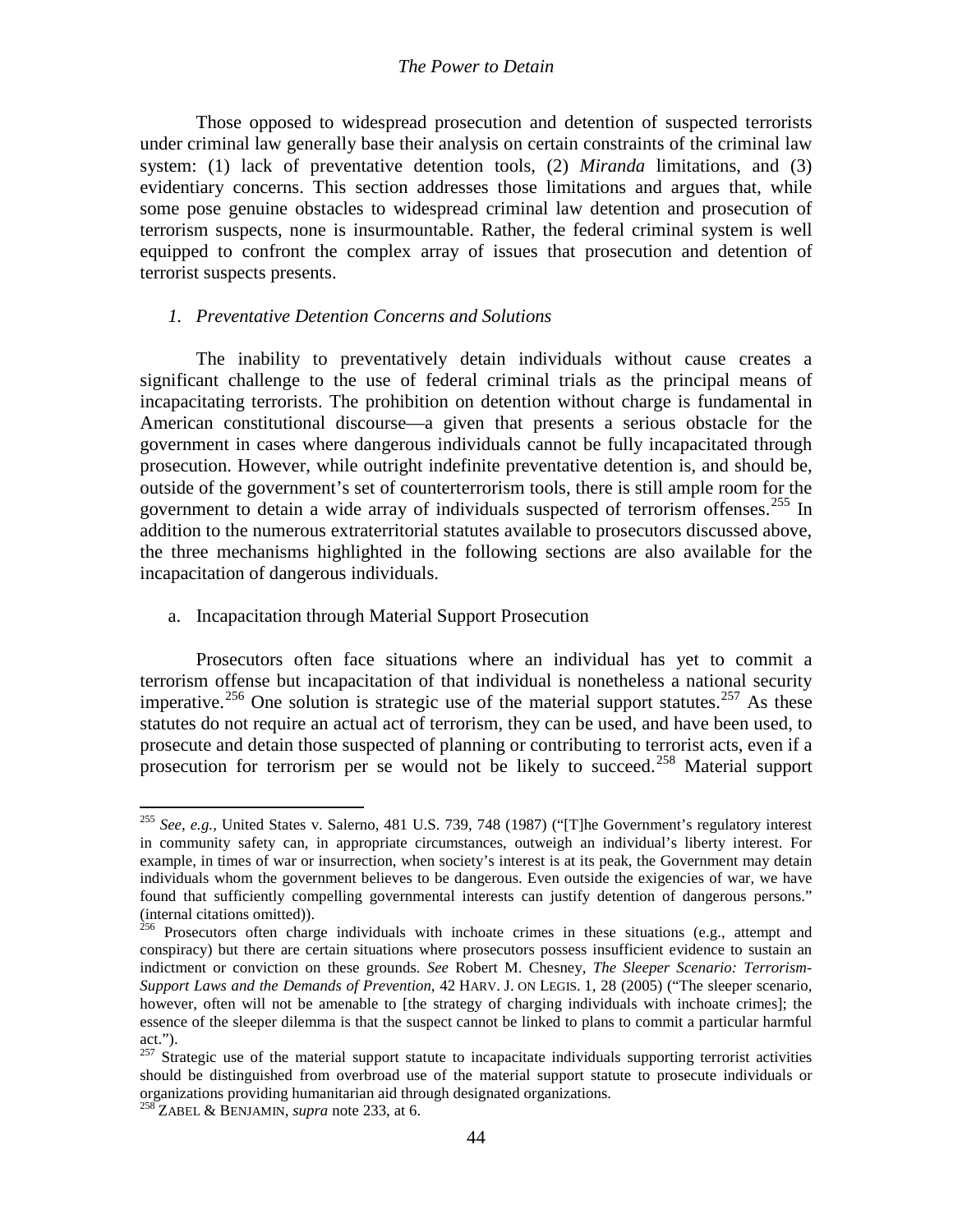prosecutions already have been brought against individuals who enrolled at terrorist training camps, who acted as messengers for terrorist leaders, who attempted to act as doctors to terrorist groups, and who raised money to support terrorist organizations.<sup>[259](#page-43-4)</sup>

### b. Incapacitation through Non-Terrorism Crimes

Another criminal law detention tool worth mentioning is the use of non-terrorism statutes to incapacitate terrorism suspects. In a method broadly applied in other areas of the law, prosecutors can arrest the suspect on an alternative, readily provable charge that does not, on its face, require any allegation that the defendant is linked to terrorism.<sup>[260](#page-44-0)</sup> This "preventative charging" also allows law enforcement to arrest suspects at an early stage without risking disclosure of sensitive information.<sup>[261](#page-44-1)</sup> Statutes that have been invoked for this purpose include those criminalizing identity theft, wire fraud, and making misrepresentations to federal investigators.<sup>[262](#page-44-2)</sup> For example, the  $9/11$  Commission noted in its report that as many as fifteen of the nineteen September 11 hijackers were vulnerable to criminal charges based on their fraudulent travel documents.<sup>[263](#page-44-3)</sup>

c. Incapacitation through Administrative Detention

The diverse statutes and regimes authorizing detention for individuals not convicted of a crime include detention for aliens, sex offenders, the mentally ill, alcoholics, those with communicable diseases, those awaiting trial, material witnesses, and others.<sup>[264](#page-44-4)</sup> These detentions are generally not indefinite in temporal scope and can be controversial. They have limited applicability with reference to suspected terrorists, but

<span id="page-44-0"></span><sup>&</sup>lt;sup>259</sup> *Id.* <sup>260</sup> This strategy is sometimes referred to as the Al Capone approach," named for the famous mobster who was prosecuted on tax evasion charges, rather on the more obvious racketeering crimes associated with him. *See* Daniel C. Richman & William J. Stuntz, *Al Capone's Revenge: An Essay on the Political Economy of Pretextual Prosecution*, 105 COLUM. L. REV. 583, 584 (2005); Harry Litman, *Pretextual* 

<span id="page-44-2"></span><span id="page-44-1"></span><sup>&</sup>lt;sup>261</sup>See Chesney, *supra* note [256,](#page-43-3) at 30-34. <sup>262</sup> In fact, the Department of Justice has an explicit strategy of employing alternative statutes for terrorism suspects:

<span id="page-44-5"></span><sup>[</sup>T]he Department's counterterrorism efforts have broadened since September 11 to include pursuit of offenses terrorists often commit, such as identity theft and immigration violations. These statutes include 18 U.S.C. § 1546 (fraudulently obtaining travel documents), 18 U.S.C. § 1425 (immigration violations), and 18 U.S.C. § 1001 (making misrepresentations to federal investigators). Prosecution of terrorism-related targets on these types of charges is often an effective method—and sometimes the only available method—of deterring and disrupting potential terrorist planning and support activities without compromising national security information.<br>U.S. DEP'T OF JUSTICE, COUNTERTERRORISM WHITE PAPER 29 (2006).

<span id="page-44-3"></span><sup>&</sup>lt;sup>263</sup> See THE 9/11 COMMISSION REPORT: FINAL REPORT OF THE NATIONAL COMMISSION ON TERRORIST ATTACKS UPON THE UNITED STATES 384 (2004).

<span id="page-44-4"></span><sup>&</sup>lt;sup>264</sup> For a detailed analysis of the different preventative detention regimes, see David Cole, *Out of the Shadows: Preventive Detention, Suspected Terrorists, and War*, 97 CALIF. L. REV. 693, 700 (2009) (noting existing statutory authorities for preventive detention, including pretrial detention and immigration detention); *see also* Adam Klein & Benjamin Wittes, *Preventative Detention in American Theory and Practice*, 2 HARV. NAT'L SEC. J. 85 (2011) (analyzing the pervasive use of non-criminal preventative detention in different areas).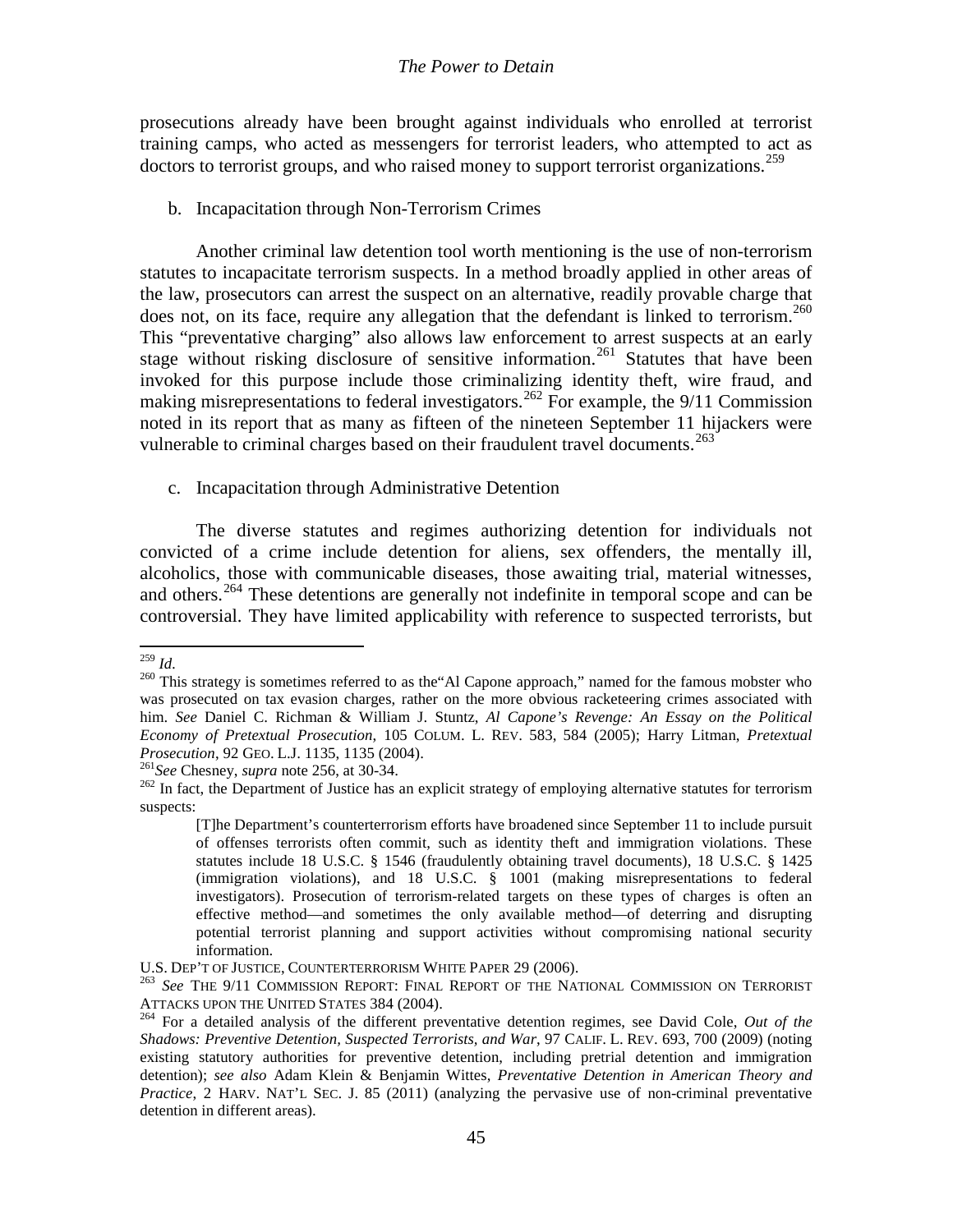in certain circumstances may be a relevant tool, for instance, to incapacitate aliens suspected of terrorism within the United States, who may be detained for immigration violations. Like material support and non-terrorism crime prosecutions, administrative detention can fill some of the gap provided by the unavailability of general preventative detention within the criminal system.

### *2. Miranda Concerns and Solutions*

A second criticism that is often raised in discussions of criminal law detention for suspected terrorists is the feasibility of providing *Miranda* warnings prior to arrest.<sup>[265](#page-44-5)</sup> This criticism of the criminal law model has particular resonance if the suspected terrorist is captured abroad or is not a United States citizen.<sup>[266](#page-45-0)</sup> Critics also claim that applying Miranda warnings can be an obstacle to gathering intelligence.<sup>[267](#page-45-1)</sup>

While these considerations are legitimate in the abstract, the issuance of *Miranda* rights has yet to be a real impediment to intelligence collection in the terrorism context. John Brennan recently confronted and rejected these concerns rather unequivocally:

<span id="page-45-4"></span>Claims that *Miranda* warnings undermine intelligence collection ignore decades of experience to the contrary. Yes, some terrorism suspects have refused to provide information in the criminal justice system, but so have many individuals held in military custody, from Afghanistan to Guantánamo, where Miranda warnings were not given. What is undeniable is that many individuals in the criminal justice system have provided a great deal of information and intelligence—even after being given their *Miranda* warnings. The real danger is *failing* to give a Miranda warning in those circumstances where it's appropriate, which could well determine whether a terrorist is convicted and spends the rest of his life behind bars, or is set free.<sup>[268](#page-45-2)</sup>

In fact, it is unclear whether the reading of *Miranda* rights has any meaningful effect on the gathering of intelligence or the prosecution of terrorists. According to one study, approximately 83 percent of suspects who were advised of their *Miranda* rights waived those rights.<sup>[269](#page-45-3)</sup> This empirical finding supports the conclusion reached by FBI Director

<sup>265</sup> *See, e.g.*, Shawn Boyne, *The Future of Liberal Democracies in a Time of Terror: A Comparison of the Impact on Civil Liberties in the Federal Republic of Germany and the United States*, 11 TULSA J. COMP. & INT'L L. 111, 143 (2003); Brian Haagensen II, Comment, *Federal Courts Versus Military Commissions: The Comedy of No Comity*, 32 OHIO N.U.L. REV. 395 (2006). <sup>266</sup> *See* Press Release, Chairman Lamar Smith, House of Representatives Committee on the Judiciary, Bill

<span id="page-45-0"></span>Requires Consultation Before Giving Terrorists Miranda Rights (March 17, 2011), *available at* http://judiciary.house.gov/news/03172011MirandaRights.html ("The president's policy of treating terrorists like common criminals has failed. Giving terrorists the same rights as American citizens ignores the seriousness of the threat from al-Qaeda and other foreign terrorist groups.These are acts of war, not isolated incidents of crime. Foreign terrorists should be treated like enemy combatants and interrogated by intelligence experts to obtain crucial information about future attacks. Anything less risks the safety and security of the American people.").<br> $^{267}$  *Id.* 

<span id="page-45-3"></span><span id="page-45-2"></span><span id="page-45-1"></span><sup>267</sup> *Id.* <sup>268</sup> Brennan, *supra* note [153.](#page-27-3) <sup>269</sup> *See* Paul G. Cassell & Bret S. Hayman, *Police Interrogation in the 1990s: An Empirical Study of the Effects of Miranda*, 43 UCLA L. REV. 839, 861-71 (1996).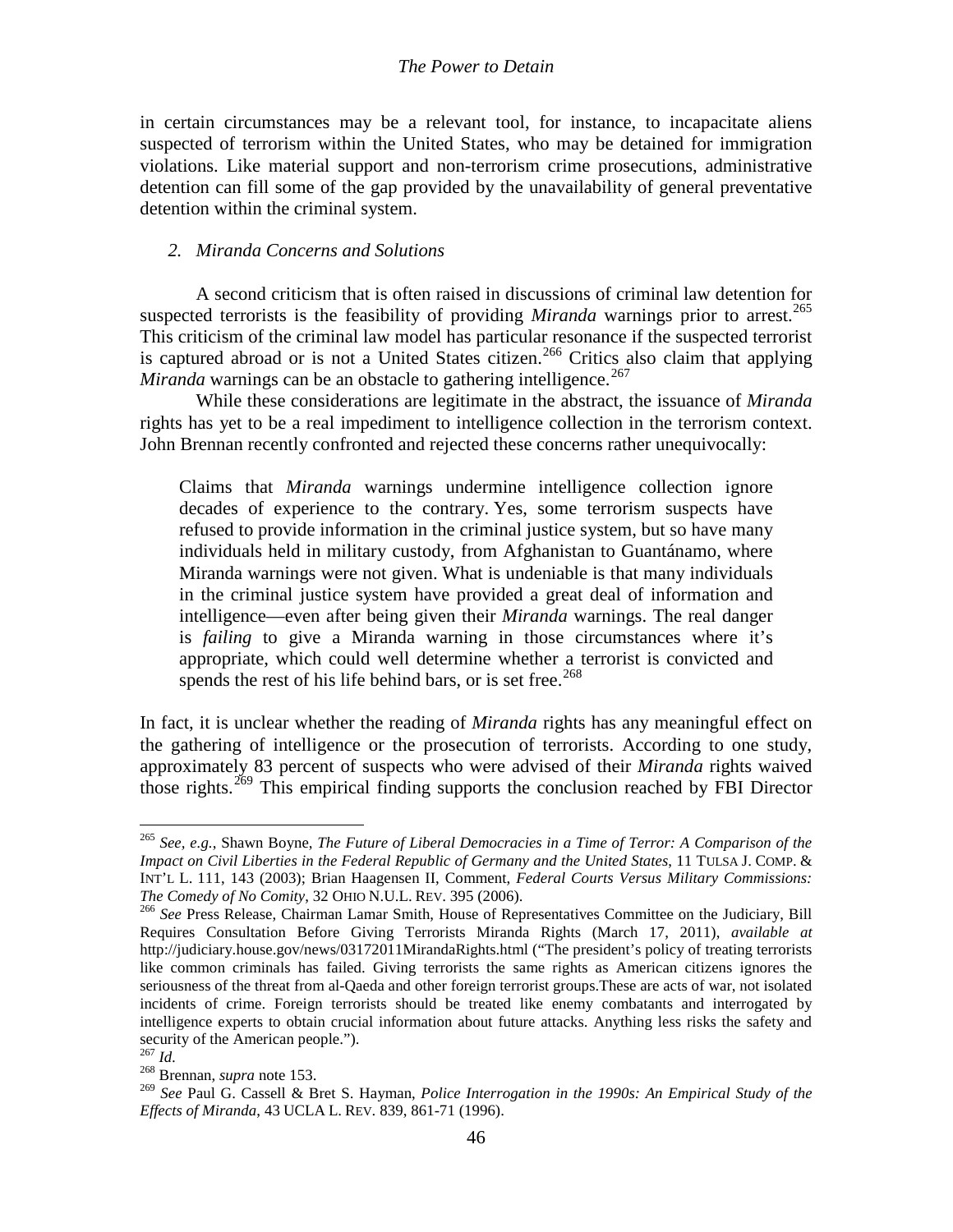Robert Mueller in October 2010: "I do believe that if you look at the number of recent cases we've had, Miranda has not stood in the way of getting extensive intelligence."<sup>[270](#page-45-4)</sup>

Beyond the dubious operational value in withholding *Miranda* rights, the extent to which these warnings in the terrorism context must mirror those issued in the criminal context is still unsettled. The Supreme Court has recognized public safety exceptions to *Miranda* rights<sup>[271](#page-46-0)</sup> and lower circuits have applied this exception within the terrorism context.<sup>[272](#page-46-1)</sup> Interestingly, statements elicited by foreign law enforcement officials are generally admissible in U.S. courts, regardless of whether a *Miranda* warning was given, as long as the statements were voluntarily made.[273](#page-46-2) However, in *United States v. Bin Laden*, Judge Sand of the Southern District of New York held that *Miranda* does generally apply when U.S. law enforcement questions a detainee outside the United States.<sup>[274](#page-46-3)</sup> This does not mean that the government cannot detain and interrogate an individual held abroad, but only that law enforcement must read the detainee his *Miranda* rights in order to use any statements elicited in a criminal court.<sup>[275](#page-46-4)</sup> For the foregoing reasons, the issuance of *Miranda* rights is not likely to be a substantial hindrance in the detention and prosecution of suspected terrorists.

<sup>270</sup> *See* Chris Strohm, *FBI Says Miranda Readings Don't Hurt Bureau, Congress Daily*, THE BIPARTISAN POLICY CENTER (Oct. 6, 2010), available at http://www.bipartisanpolicy.org/news/articles/2010/10/fbisays-miranda-readings-dont-hurt-bureau. 271 New York v. Quarles, 467 U.S. 649, 655-656 (1984) (finding defendant's pre-*Miranda* custodial

<span id="page-46-0"></span>statement to police officers admissible when asked about the location of a gun in a supermarket because of the imminent threat to public safety posed by the weapon).

<span id="page-46-1"></span><sup>272</sup> United States v. Khalil, 214 F.3d 111, 121-122 (2d Cir. 2000) (invoking *Quarles* to permit the government to introduce incriminating statements made prior to the administration of *Miranda* warnings in a case involving an impending terrorist attack on the New York City subway system); *see also* ZABEL & BENJAMIN, *supra* note [233,](#page-39-2) at 10 ("As an initial matter, few individuals have been placed on trial following a battlefield capture; the vast majority of confessions in terrorism cases have resulted from traditional interrogation by law enforcement officers rather than soldiers . . . . [W]e believe in a battlefield situation, the courts would likely find that *Miranda* does not apply."); Kris, *supra* note [227,](#page-38-7) at 77 ("Where the exigency in question is the danger of bombs on commercial aircraft or other coordinated mass-casualty attacks—as opposed to a loose gun in a supermarket—the public-safety exception should permit broader questioning, as necessary, to protect against the threat."). . The courts will undoubatedly address this issue in the course of the trial of Ahmed Warsame, the Somali terror suspect held for two months aboard a Navy ship before being Mirandized and indicted in the Southern District of New York. Ken Dilanian, *Somali Terror Suspect Secretly Held on Navy Ship for Two Months*, L.A. TIMES, July 5, 2011,

<span id="page-46-5"></span><span id="page-46-2"></span><sup>&</sup>lt;sup>273</sup> See United States. v. Yousef, 327 F.3d 56, 145-46 (2d Cir. 2003); *see also* United States. v. Abu Ali, 395 F. Supp. 2d 338, 373-74 (E.D. Va. 2005) (holding that inculpatory statements made by an American citizen to Saudi Arabian officials without *Miranda* warnings were admissible because they were not the product of a "joint venture" relationship between U.S. and Saudi officials, nor were they produced by means that "shock the judicial conscience").<br><sup>274</sup> 132 F. Supp. 2d 168, 187-88 (S.D.N.Y. 2001).

<span id="page-46-3"></span>

<span id="page-46-4"></span><sup>&</sup>lt;sup>275</sup> For a review of *Miranda*'s application to suspected terrorists, see William J. Stuntz, *Local Policing After the Terror*, 111 YALE L.J. 2137, 2186-90 (2002). Some have suggested an even more expansive *Miranda*  public safety exception. *See* Jeffrey S. Becker, *A Legal War on Terrorism: Extending New York v. Quarles and the Departure from Enemy Combatant Designations*, 53 DEPAUL L. REV. 831, 864-69 (2003); *see also* M.K.B. Darmer, *Beyond Bin Laden and Lindh: Confessions Law In An Age of Terrorism,* 12 CORNELL J.L. & PUB. POL'Y 319 (2003).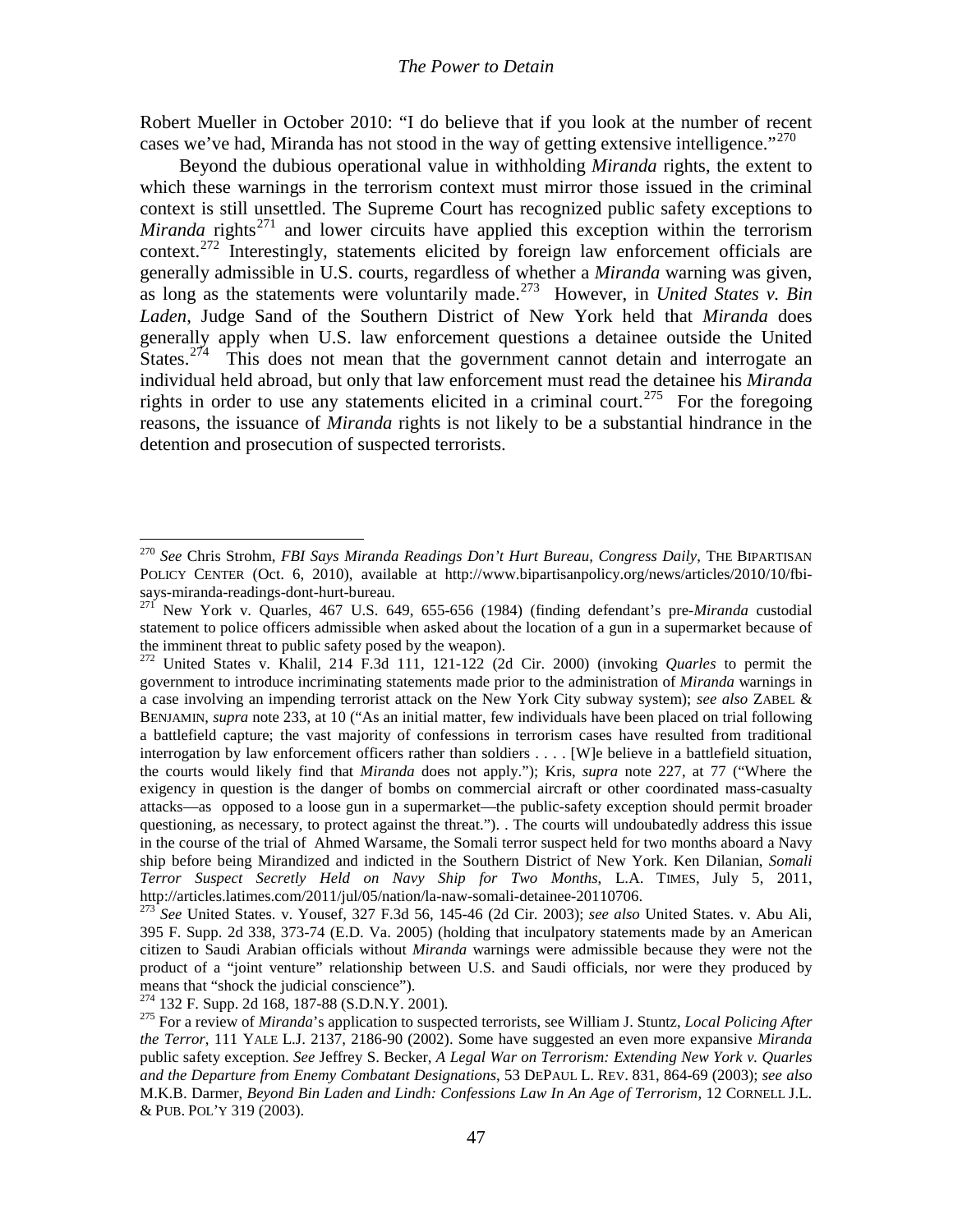### *3. Evidentiary Concerns and Solutions*

Opponents of federal criminal law prosecution and detention of suspected terrorists often point to two evidentiary concerns: (1) the inability to utilize sensitive national security information for fear of exposure, and (2) adherence to the Federal Rules of Evidence, which makes it impossible for the government to present probative evidence in terrorism cases.<sup>[276](#page-46-5)</sup> While these concerns are reasonable, they do not present an insuperable challenge to criminal prosecution and detention of terrorist suspects.

### a. Release of Sensitive National Security Information

The exposure of probative evidence in a given trial often may imperil ongoing investigations or sources. Critics point to this danger as a reason not to prosecute individuals within the criminal system. However, Congress, understanding the nature of this tension even before the emergence of the contemporary terrorism threat, passed the Classified Information Procedures Act (CIPA) with the explicit intention of allowing sensitive national security information to be used in a federal criminal trial, without being publicly released.<sup>[277](#page-47-0)</sup> Under CIPA's detailed procedural framework, classified evidence need not be disclosed to the defense during discovery unless the court finds, based on an in camera review, that it is relevant under traditional evidentiary standards, and even relevant evidence can be withheld through a non-disclosure order (for which the government may face some sanction). All of the relevant proceedings, meanwhile, are conducted without the defendant being present and in secure facilities to ensure maximum protection for classified information. And classified evidence that is released can use substitutions to minimize security risks. <sup>[278](#page-47-1)</sup>

<span id="page-47-3"></span>CIPA has been used in many terrorism cases where the government seeks to rely on evidence that is probative of the defendant's guilt but which implicates sensitive national security interests. In particular, it has been used to protect information concerning intelligence sources, means of intelligence gathering, and even the state of our intelligence on other subjects or intelligence priorities.<sup>[279](#page-47-2)</sup> A report by former federal prosecutors who surveyed CIPA invocations in criminal court concluded, "courts have proved, again and again, that they are up to the task of balancing the defendant's right to a fair trial, the government's desire to offer relevant evidence, and the imperative of

<sup>276</sup> *See generally* Andrew C. McCarthy & Alykhan Velshi, *Oursourcing American Law: We Need a National Security Court, American Enterprise Institute* (July 16, 2007) (unpublished manuscript), *available at* http://www.aei.org/paper/100038. <sup>277</sup> 18 U.S.C. app. 3 §§ 1-16 (2006); *see also* ZABEL & BENJAMIN, *supra* note [233,](#page-39-2) at 85 ("Thus, while

<span id="page-47-0"></span>CIPA has provided a flexible, practical mechanism for problems posed by classified evidence, Congress did not intend the statute to ossify the courts' ability to deal with these issues. Rather, Congress' express intent in enacting CIPA was that federal district judges, and thus the criminal justice system, 'must be relied on to fashion creative and fair solutions to these problems,' i.e., the problems raised by the use of classified information in trials." (quoting United States v. Rosen, 2007 WL 3243919, at \*7 (E.D. Va. Nov. 1, 2007))).

<span id="page-47-1"></span><sup>278</sup> For a more in-depth discussion of CIPA procedures, see *id*. at 82-91. *See also* LARRY M. EIG, CONG. RESEARCH SERV., CLASSIFIED INFORMATION PROCEDURES ACT (CIPA): AN OVERVIEW (1989).

<span id="page-47-2"></span><sup>279</sup> *See, e.g*., Aref v. United States, 452 F.3d 202, 204 (2d Cir. 2006) (discussing trial court's issuance of a protective order in criminal terrorism trial pursuant to CIPA).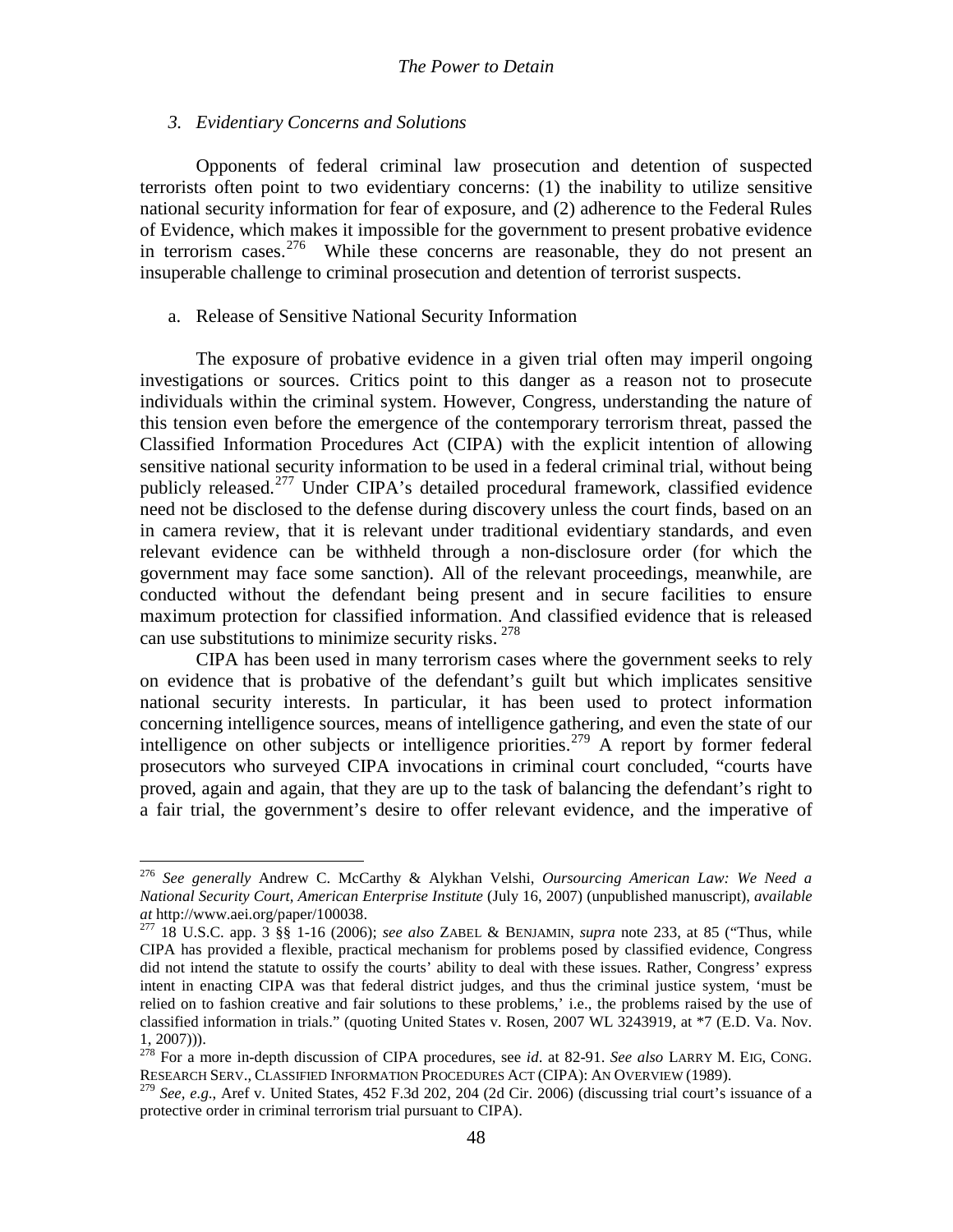protecting national security."[280](#page-47-3) From a civil libertarian perspective, CIPA also protects defendants' rights, by allowing a defendant the opportunity to gain access to the government's classified evidence where the judge deems it necessary. As described by one author, CIPA gives "the defendant a sword in his battle to avoid a conviction and . . . the Government a shield to protect its national security interests."<sup>[281](#page-48-0)</sup> In general, then, CIPA adequately protects national security interests while affording defendants substantial rights.

While CIPA has become a fixture in criminal law terrorism prosecutions, courts have also had to balance security concerns and due process in assessing the government's duty to disclose "evidence favorable to the accused" under the Supreme Court's decision in *Brady v. Maryland*.<sup>[282](#page-48-1)</sup> This has been particularly challenging when some of the government's evidence is confidential or when the government's witnesses are either being detained by the government or are involved in ongoing counterterrorism efforts.<sup>[283](#page-48-2)</sup> The court in *United States v. Moussaoui* dealt with precisely these challenges as defense counsel sought *Brady* material in the form of access to certain detained al-Qaeda figures.[284](#page-48-3) The Fourth Circuit rejected the lower court's proposed solution—a closed video deposition of the witnesses—arguing that while Moussaoui was entitled to the witnesses' exculpatory information, summaries of interviews or interrogations of these witnesses would satisfy the government's Brady obligation.<sup>[285](#page-48-4)</sup> While this was not squarely a CIPA issue, the court used the CIPA balancing scheme to craft a suitable alternative to the depositions.<sup>[286](#page-48-5)</sup> The government was required to produce summaries that were as unedited and true to the original statements of the witnesses as possible without compromising national security.<sup>[287](#page-48-6)</sup> Summary evidence would be a sufficient substitution for deposition testimony so long as "the crafting of the substitutions [is] an interactive

<span id="page-48-7"></span><sup>280</sup> ZABEL & BENJAMIN, *supra* note [233,](#page-39-2) at 8; *see also* ASS'N OF THE BAR OF THE CITY OF N.Y., THE INDEFINITE DETENTION OF "ENEMY COMBATANTS": BALANCING DUE PROCESS AND NATIONAL SECURITY IN THE CONTEXT OF THE WAR ON TERROR 143 (2004) (There is "no indication that [CIPA], reasonably interpreted by federal judges, is inadequate to the task of protecting national security interests while affording defendants a fair trial."). *But see* Afsheen John Radsan, *Remodeling the Classified Information Protection Act,* 32 CARDOZO L. REV. 437, 441-2 (2010) ("[Zabel and Benjamin's] study examined only minor cases of material support to terrorism. The Bush administration, in part to avoid problems under CIPA, turned away from the federal courts and dealt with high-level cases through alternative means. Second, in a significant error, the two authors failed to interview intelligence officers to learn the true costs of public trials to sources and methods. Accordingly, their study does not address what is necessary to surmount the obstacles that compelled the Bush administration to move away from civilian courts after 9/11. For the two former prosecutors, CIPA is a wand to wave at all problems of mixing classified information with public trials.").

<span id="page-48-0"></span><sup>281</sup> Timothy Shea, Note, *CIPA Under Siege: The Use and Abuse of Classified Information in Criminal* 

<span id="page-48-1"></span><sup>&</sup>lt;sup>282</sup> 373 U.S. 83, 87 (1963). In Giglio v. United States, the Supreme Court held that the government's *Brady* obligation extends to evidence that may be used to impeach government witnesses. *See* 405 U.S. 150, 154 (1972) ("when the 'reliability of a given witness may well be determinative of guilt or innocence,' nondisclosure of evidence affecting credibility falls within" the Brady doctrine.).<br>
<sup>283</sup> ZABEL & BENJAMIN, *supra* note [233,](#page-39-2) at 93.<br>
<sup>284</sup> United States v. Moussaoui, 382 F.3d 453 (4th Cir. 2004).<br>
<sup>285</sup> Id. at 456-57.<br>
<sup>2</sup>

<span id="page-48-3"></span><span id="page-48-2"></span>

<span id="page-48-4"></span>

<span id="page-48-5"></span>

<span id="page-48-6"></span>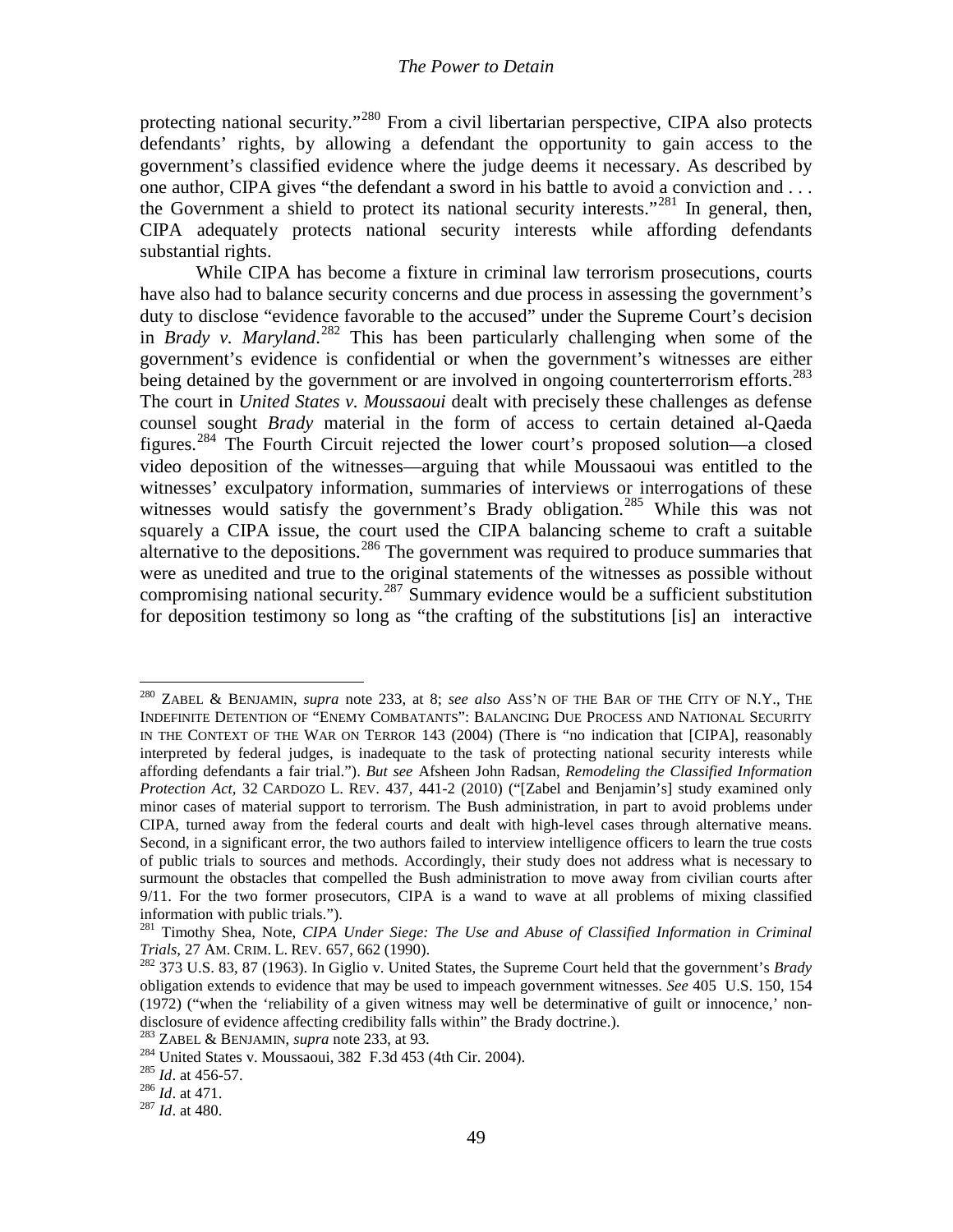process among the parties and the district court" and the substitutions are crafted so that they "use the exact language  $\ldots$  to the greatest extent possible."<sup>[288](#page-48-7)</sup>

The compromises reached under both CIPA and *Brady* to protect classified information are complicated to some extent if a defendant chooses to proceed pro se. In *Faretta v. California*, the Supreme Court recognized a constitutional right to selfrepresentation in criminal cases.[289](#page-49-0) However, in a subsequent case, *McKaskle v. Wiggins*, the Court acknowledged that this right in not absolute.<sup>[290](#page-49-1)</sup> The *McKasle* Court held that court appointment of standby counsel, who can assist the defendant with courtroom procedures and mechanics, is fully consistent with a defendant's right to selfrepresentation. During terrorism related trials, just as in international criminal trials,  $^{291}$  $^{291}$  $^{291}$ standby counsel can play a crucial role in acting as a buffer between the government and the defendant to protect confidential information.[292](#page-49-3) This issue arose in *United States v. Moussaoui* when the defendant sought to represent himself pro se. The lower court allowed Moussaoui to represent himself with standby counsel in order to, among other things, review classified national security documents. When Moussaoui challenged his exclusion from reviewing the classified information, the court ruled that "Moussaoui's Fifth and Sixth Amendment rights are adequately protected by standby counsel's review of the classified discovery and their participation in any proceedings held pursuant to  $[CIPA]...$ even though the defendant will be excluded from these proceedings."<sup>[293](#page-49-4)</sup> The use of standby counsel for CIPA purposes demonstrates judicial ingenuity and flexibility in balancing security and due process concerns. While the pro se scenario certainly poses a challenge to prosecuting these cases in federal court, the *Moussaoui* case makes clear that this challenge is not insurmountable.<sup>[294](#page-49-5)</sup>

<sup>288</sup> *Id*. <sup>289</sup> 422 U.S. 806 (1975)

<span id="page-49-6"></span><span id="page-49-0"></span><sup>290</sup> 465 U.S. 168 (1984)

<span id="page-49-2"></span><span id="page-49-1"></span><sup>&</sup>lt;sup>291</sup> There have also been a number of pro se litigants in international prosecutions. In these cases, some judges have attempted to accommodate the scope of the right to self-representation while others have disallowed defendants from proceeding pro se when doing so would not serve the interests of justice. In a number of cases, judges have allowed litgants to proceed pro se, but have required standby counsel to assist the defendant. *See* GIDEON BOAS, THE MILOSEVIC TRIAL: LESSONS FOR THE CONDUCT OF COMPLEX INTERNATIONAL CRIMINAL PROCEEDINGS 205-17 (2007).

<span id="page-49-3"></span><sup>&</sup>lt;sup>292</sup> *Id.* at 183. ("Faretta rights are also not infringed when standby counsel assists the pro se defendant in overcoming routine procedural or evidentiary obstacles to the completion of some specific task … Nor are they infringed when counsel merely helps to ensure the defendant's compliance with basic rules of courtroom protocol and procedure."). See also ZABEL & BENJAMIN, *supra* note [233,](#page-39-2) at 89. ("[W]e anticipate that courts would recognize that a criminal defendant cannot plausibly claim an entitlement to see classified information by the simple expedient of firing his lawyer and that, in this area, standby counsel can be relied upon to protect the defendant's interests.").

<span id="page-49-4"></span><sup>&</sup>lt;sup>293</sup> United States v. Moussaoui, No. CR. 01-455-A, 2002 WL 1987964 (E.D. Va. Aug. 23, 2002) (denying Moussaoui's motion to gain access to classified information).

<span id="page-49-5"></span><sup>&</sup>lt;sup>294</sup> For further discussion on balancing the defendant's right to self-representation with protecting the government's interest in protecting confidential information, see Joshua L. Dratel, *Ethical Issues in Defending A Terrorism Case: How Secrecy and Security Impair the Defense of A Terrorism Case*, 2 CARDOZO PUB. L. POL'Y & ETHICS J. 81, 100 (2003).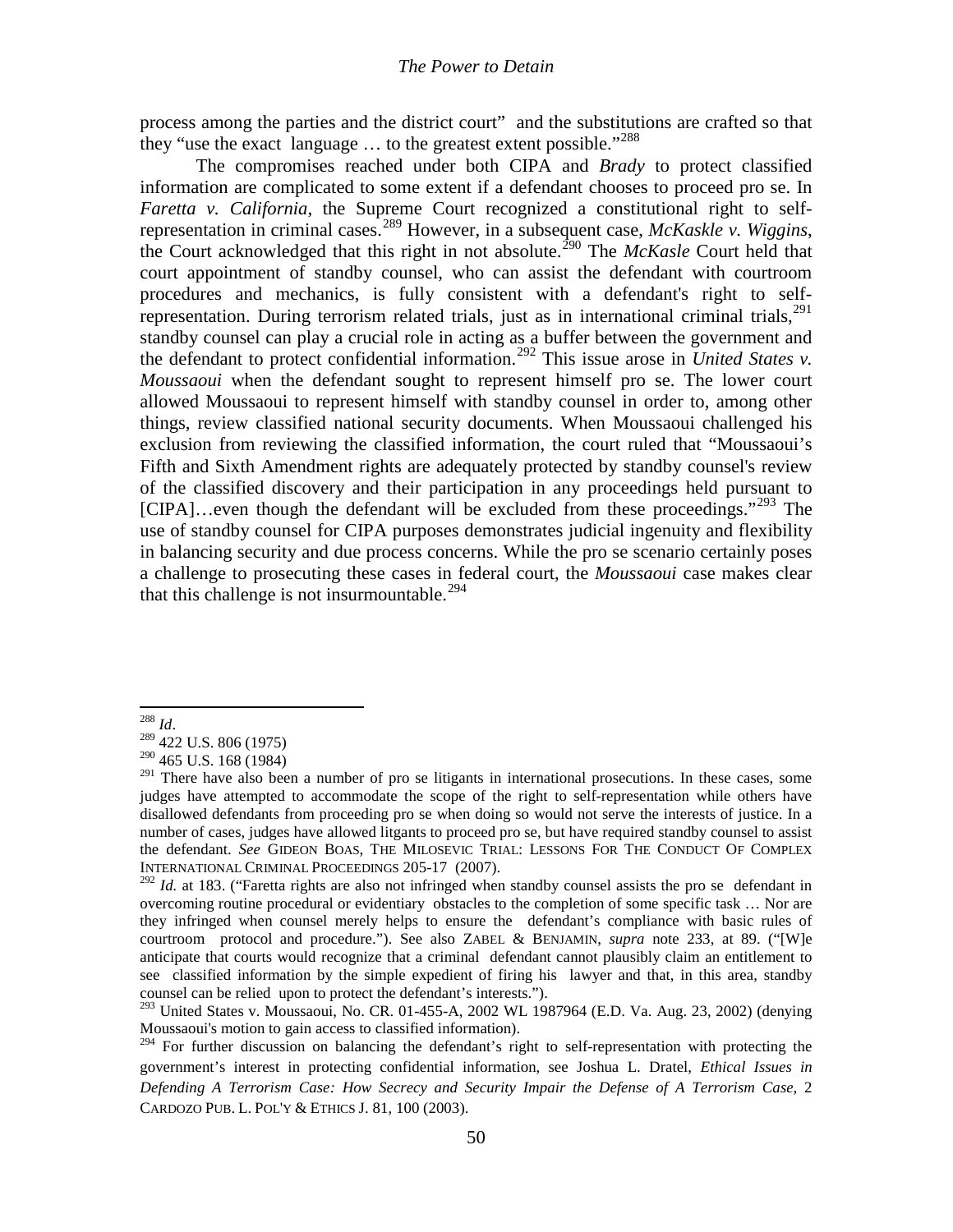### b. Admissibility of Evidence

The second evidentiary concern raised in opposition to criminal prosecution and detention of suspected terrorists is that the Federal Rules of Evidence make it difficult or impossible for the government to present probative evidence in terrorism cases. This concern can be further broken down into three separate issues: (1) authentication requirements; (2) testimony from witnesses around the world, including some who may be active in the military; and  $(3)$  the hearsay rule.<sup>[295](#page-49-6)</sup>

Regarding the first concern, the Federal Rules of Evidence provide a relatively low burden for proving the authenticity of evidence, requiring only that "sufficient proof has been introduced so that a reasonable juror could find in favor of authenticity or identification."<sup>[296](#page-50-0)</sup> The admission of evidence is a decision of the trial judge<sup>[297](#page-50-1)</sup> and judges in the past have exercised this discretion flexibly in international terrorism cases.<sup>[298](#page-50-2)</sup> In practice, the authentication rules have not appeared to impose a significant barrier to the prosecution of terrorism cases.<sup>[299](#page-50-3)</sup>

The second concern involves the unavailability of witnesses, particularly for the trial of individuals seized abroad. According to federal prosecutors who have surveyed past terrorism prosecutions, "[a]lleged problems with unavailable witnesses are not supported based on our review of the cases that have been brought."<sup>[300](#page-50-4)</sup> Moreover, courts have been flexible in this regard—allowing depositions and other forms of testimony in the terrorism context, despite Confrontation Clause concerns raised by some parties.<sup>[301](#page-50-5)</sup>

Finally, there has been opposition to federal criminal trials due to the inflexibility of hearsay rules. This may be a more serious concern than those just discussed, but it generally is not insuperable. Hearsay rules are necessary to protect the right of defendants to receive a fair trial. That said, federal evidence rules contain numerous exceptions that provide judges with necessary flexibility to admit out-of-court statements in criminal cases.<sup>[302](#page-50-6)</sup> Moreover, in the past, courts have shown considerable flexibility regarding hearsay rules in the terrorism context.<sup>[303](#page-50-7)</sup> This flexibility should not be perceived as a

<sup>295</sup> ZABEL & BENJAMIN, *supra* note [233,](#page-39-2) at 107. For an in-depth discussion of how these issues are confronted in the terrorism criminal law trials, see *id.* at 107-110.

<span id="page-50-0"></span><sup>&</sup>lt;sup>296</sup> United States v. Ruggiero, 928 F.2d 1289, 1303 (2d Cir. 1991) (quoting J. WEINSTEIN & M. BERGER, WEINSTEIN'S EVIDENCE ¶ 901(a), at 901-17 (1990)).

<span id="page-50-1"></span><sup>&</sup>lt;sup>297</sup> See FED. R. EVID. 104(a) (admissibility of evidence is a decision for the court).

<span id="page-50-2"></span><sup>298</sup> *See, e.g.*, United States v. al-Moayad, 545 F.3d 139, 162 (2d Cir. 2008) (The prosecution relied on a "Mujahidin Form" to demonstrate the defendant's predisposition to support terrorist activities and to rebut the impression created by the defense that there were no documents or other evidence establishing al-Moayad's involvement in supporting terrorism early on in the alleged conspiracy).<br><sup>299</sup> ZABEL & BENJAMIN, *supra* note 233, at 107.<br><sup>300</sup> Id. at 108.

<span id="page-50-4"></span><span id="page-50-3"></span>

<span id="page-50-5"></span><sup>&</sup>lt;sup>301</sup> See, e.g., United States v. Ressam, Order, No. 99-cr-00666 (W.D. Wash. Sept. 01, 2000) (Dkt. No. 119) (granting the government's motion, over the defendant's Confrontation Clause objection, to allow depositions of Canadian witnesses who were outside the court's subpoena power and who were unable or unwilling to testify at trial in the United States).<br> $302$  See, e.g., FED. R. EVID. 801; FED. R. EVID. 804(b)(3).

<span id="page-50-7"></span><span id="page-50-6"></span><sup>&</sup>lt;sup>303</sup> See, e.g., United States v. Abu Ali, 395 F. Supp. 2d 338, 373 (concluding that inculpatory statements made to Saudi Arabian interrogators while defendant was detained were voluntary and admissible); United States v. Salameh, 152 F.3d 88, 112 (2d Cir. 1998) (upholding the trial court's admission into evidence of materials seized from defendant that considered the desirability of attacking enemies of Islam and how to produce and use explosives); *see also* ZABEL & BENJAMIN, *supra* note [233,](#page-39-2) at 107 ("[Hearsay] issues have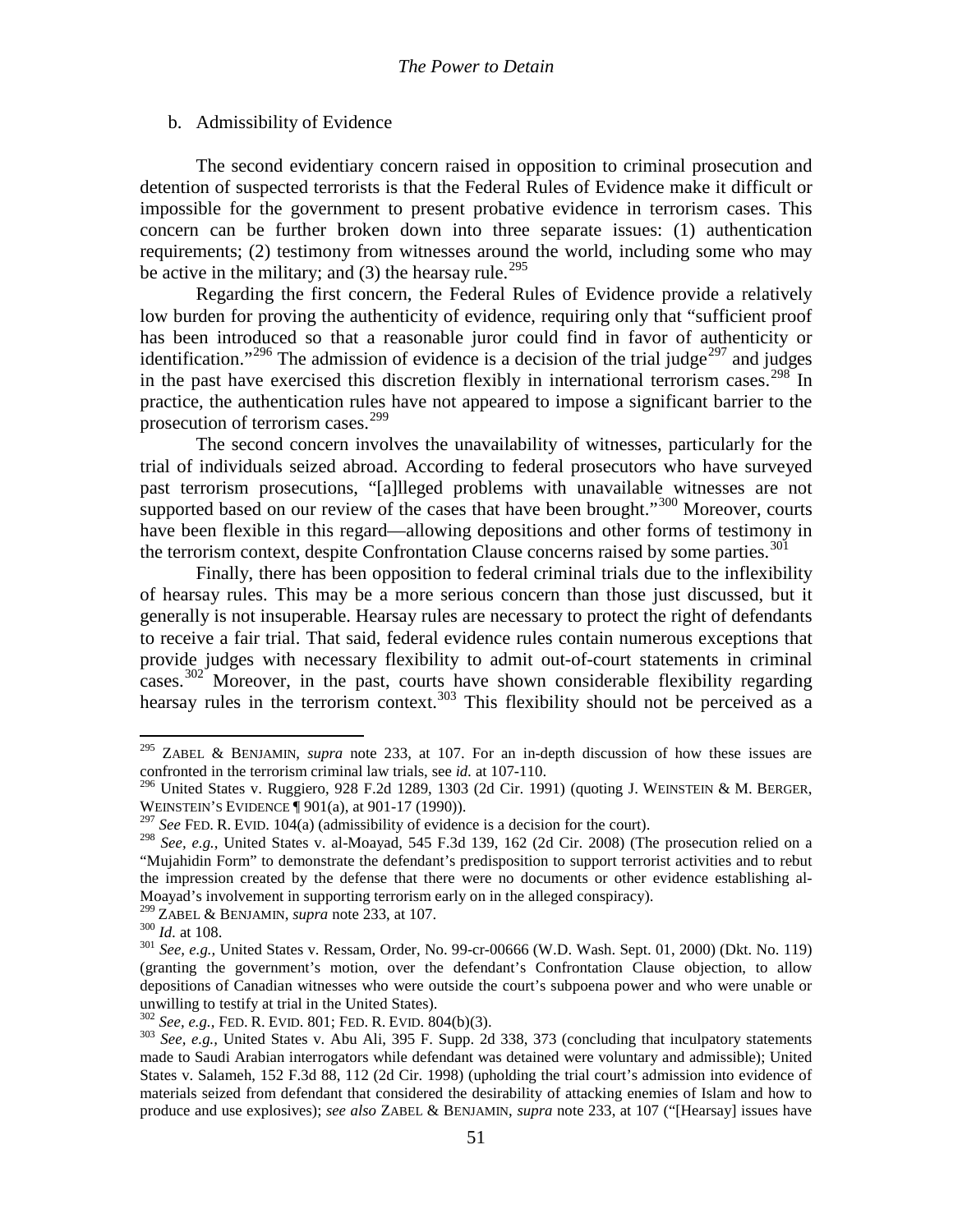wholesale rejection of federal hearsay jurisprudence, but courts do seem to strike a necessary balance between defendants' rights and national security concerns in making hearsay determinations. [304](#page-50-5) 

In sum, none of the common objections to criminal prosecution and detention of suspected terrorists presents an insuperable barrier. There are more preventative detention options through the criminal system than many realize, and *Miranda* and evidentiarybased concerns about use of the criminal system in terrorism cases have often been overstated. Although it may not be possible to apply criminal jurisdiction to detain suspected terrorists in every case, the criminal system remains an underappreciated alternative to law of war detention that ought to be maximally exploited in the future.

## **C. Limits of Criminal Law Detention and Prosecution**

This Part has argued that criminal law detention and prosecution has numerous advantages over law of war detention, and should therefore be the preferred means for dealing with suspected terrorists in a large majority of cases—and the default option in case of doubt.<sup>[305](#page-51-0)</sup> We recognize, however, that, as a practical matter, the Bush Administration, the Obama Administration, and the Congress have consistently indicated that there are certain suspected terrorists who cannot be effectively prosecuted and detained under criminal law in civilian courts. This Section therefore proposes two preconditions that should be met for it to be permissible for a detainee to be kept out of the criminal system, and made subject to law of war detention and prosecution.

First, the defendant must be a legitimate detainee under the law of war. This status has two components: (1) the defendant must fall within the scope of those who may be detained under domestic law, i.e., under the NDAA, he must be among those who "planned, authorized, committed, or aided" the September 11 attacks, or have harbored such persons, or he must be a member of an "associated force";  $306$  and (2) the defendant must be subject to law of war detention under international law, i.e., he must be a direct participant in hostilities, subject as a result to detention for as long as the length of hostilities, though we assume detainees should be able to be prosecuted sooner in virtually all, if not all, cases. The argument for using law of war detention and prosecution may be strengthened for defendants to be tried for specific violations of the law of war.  $307$ 

<span id="page-51-3"></span>Second, the defendant must pose a continuing, substantial threat. Simply being a legitimate law of war detainee is insufficient to justify avoidance of the criminal law system. But posing a serious, ongoing threat, in the considered opinion of the Executive

 $\overline{\phantom{a}}$ 

traditionally been addressed in a common-sense manner, and our research indicates that to date they have not presented a significant obstacle to the government's terrorism prosecutions.").

<span id="page-51-4"></span><sup>&</sup>lt;sup>304</sup> *Id.* at 10 ("The Federal Rules of Evidence . . . generally provide a common-sense, flexible framework to guide the decision whether evidence is admissible in court. We are not aware of any terrorism case in which an important piece of evidence has been excluded on authentication or other grounds.").

<span id="page-51-0"></span><sup>&</sup>lt;sup>305</sup> There is already a recognized presumption in favor of Article III courts. *See* DETENTION POLICY TASK FORCE, PRELIMINARY REPORT, Tab A (2009) ("[W]here feasible, referred cases will be prosecuted in an Article III court, in keeping with the traditional principles of federal prosecution.") 306 See supra note 6 and accompanying text.

<span id="page-51-2"></span><span id="page-51-1"></span><sup>&</sup>lt;sup>307</sup> See, e.g., Alexandra Roth, Forum Selection in the Age of Terrorism: Towards Accountability, Transparency, and Limited Military Jurisdiction 22 (Feb. 2012) (unpublished manuscript) (on file with author).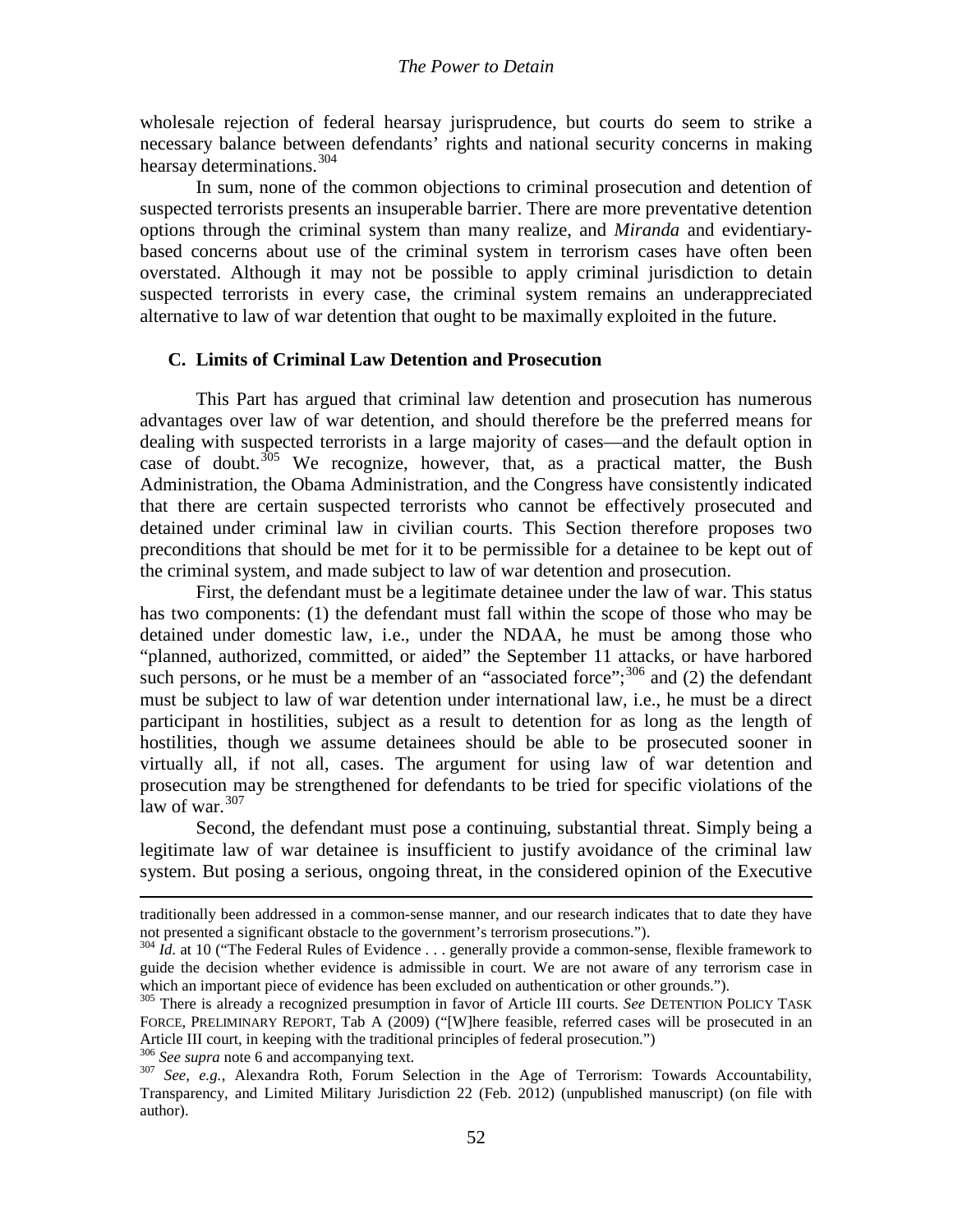branch, can provide additional justification for using law of war detention, particularly when prosecutors are not prepared to prosecute a dangerous defendant, and thus the defendant may need to be detained beyond the pre-prosecution detention period that would be legitimate in the criminal system. This precondition nevertheless follows logically from the requirement that law of war detention is legitimate only during the length of hostilities, i.e., when combatants would pose a real threat.<sup>[308](#page-51-4)</sup> It might also be appropriate, in order to apply this precondition, to set out clearer procedures for periodic review of whether individual law of war detainees pose a continuing threat.

The preconditions just presented are not intended to justify use of the law of war system, rather than the criminal law system, on their own. Rather, recognizing as a practical matter that there are limits to the criminal system, despite its many advantages, the preconditions set out minimum standards for use of law of war detention and prosecution. The preconditions are meant to begin, not end, a conversation about the factors that might indicate one of the few situations in which law of war prosecution and detention may be a necessary supplement to the criminal system. Given that the government has not yet set out such factors clearly, [309](#page-52-0) it is imperative that the government—and commentators—clarify them further.

## **V. CONCLUSION**

As the United States enters the second decade following the attacks of September 11, 2001, it is time to re-examine the legal basis for ongoing counterterrorism efforts. The Obama Administration has eschewed references to the "war on terror" trumpeted by its predecessor—and rightly so. The number of al-Qaeda members active in Afghanistan, where the September 11 attacks were planned and orchestrated, now number in the few hundreds at most. At the same time, threatening terrorist groups across a broad geographic scope—some loosely affiliated with al-Qaeda and some not—have proliferated. The United States Department of State currently lists forty-nine separate foreign terrorist organizations.<sup>[310](#page-52-1)</sup>

In this context, treating counterterrorism efforts—and justifying counterterrorism detention—primarily through the lens of war is no longer practical or effective. Nor does existing law provide sufficient legal authority for detaining a wide range of terrorist suspects. As this Article has shown, statutory authority for detention under the 2001 AUMF, 2002 AUMF, and MCA, and the President's independent constitutional authority under Article II, are narrowly circumscribed and subject to significant limitations.

It is time, then, for a new approach to counterterrorism detention—one that places criminal law detention at the center of counterterrorism efforts. Already the criminal law system has proven to be highly effective at detaining and prosecuting terrorists, and it has

<sup>&</sup>lt;sup>308</sup> Ultimately, as the D.C. Circuit has held, "the United States's authority to detain an enemy combatant is not dependent on whether an individual would pose a threat to the United States or its allies if released but rather upon the continuation of hostilities." *Awad v. Obama*, 608 F.3d 1,11 (D.C. Cir. 2010).

<span id="page-52-0"></span><sup>&</sup>lt;sup>309</sup> The closest the government has come is in articulating three very vague forum selection factors for Guantanamo detainees: strength of interest, efficiency, and "other prosecution considerations." *Id.* Despite these theoretical factors, prosecutors do not need to indicate any justification for a given forum selection decision. See Roth, supra note 307, at 25-28.

<span id="page-52-1"></span><sup>&</sup>lt;sup>310</sup> U.S. Department of State, Office of the Coordiantor for Coutnerterrorism, Foreign Terrorist Organizations (September 15, 2011), *available at* http://www.state.gov/s/ct/rls/other/des/123085.htm.